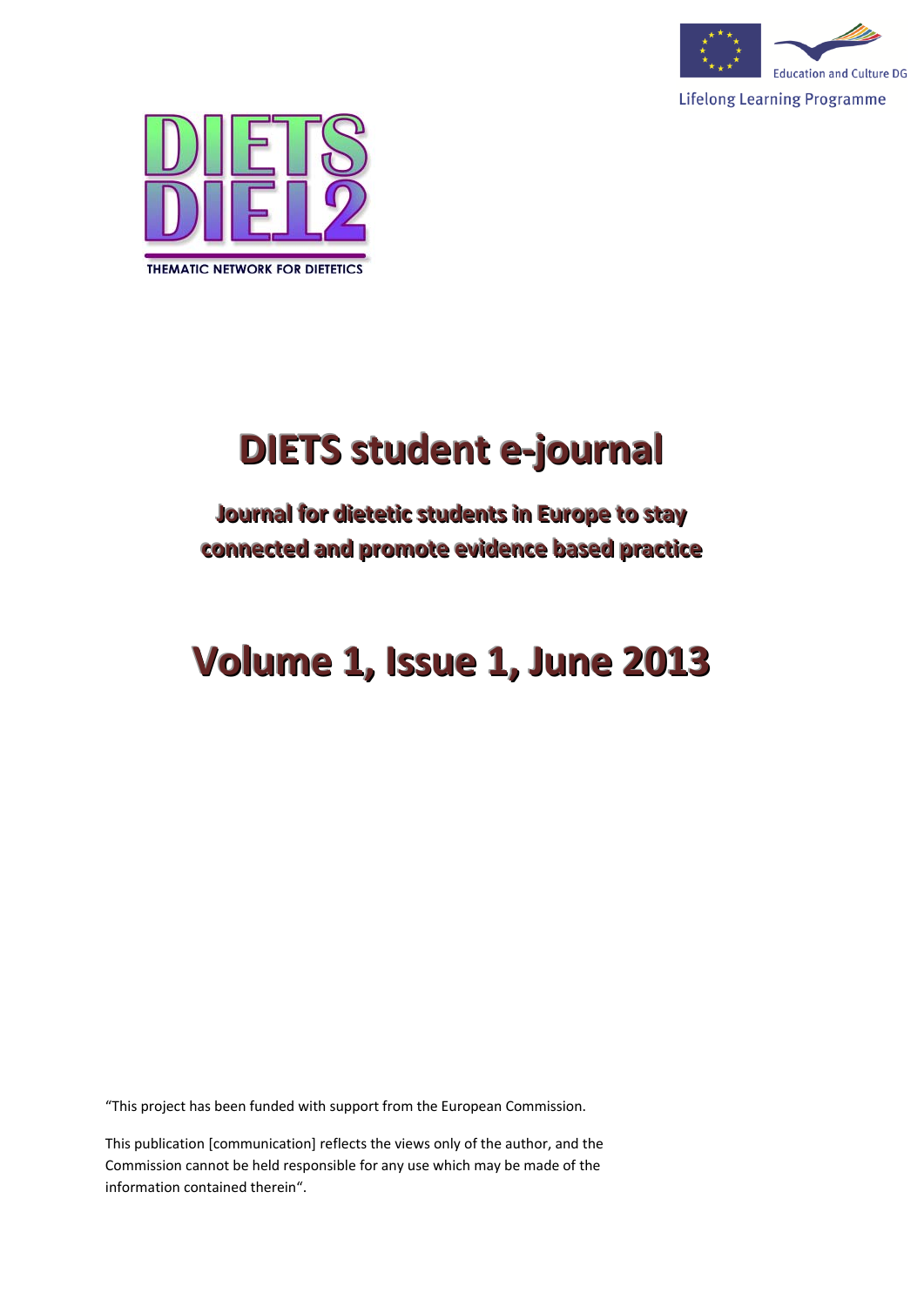#### **DIETS student e‐journal**

#### **Editor:**

**Demosthenes B. Panagiotakos**, Harokopio University

#### **Editorial Board:**

**Nancy Babio**, University Rovira i Virgili **Manuela Konrand**, FH JOANNEUM University of Applied Sciencies **Meropi Kontogianni**, Harokopio University **Anne de Looy**, University of Plymouth **Rocio Ortiz Moncada**, University of Alicante **Elisabeth Pail**, FH JOANNEUM University of Applied Sciencies **Mary Yannakoulia**, Harokopio University

#### **Editor's assistant:**

Irene Bathrellou, Harokopio University Kalliopi Karatzi, Harokopio University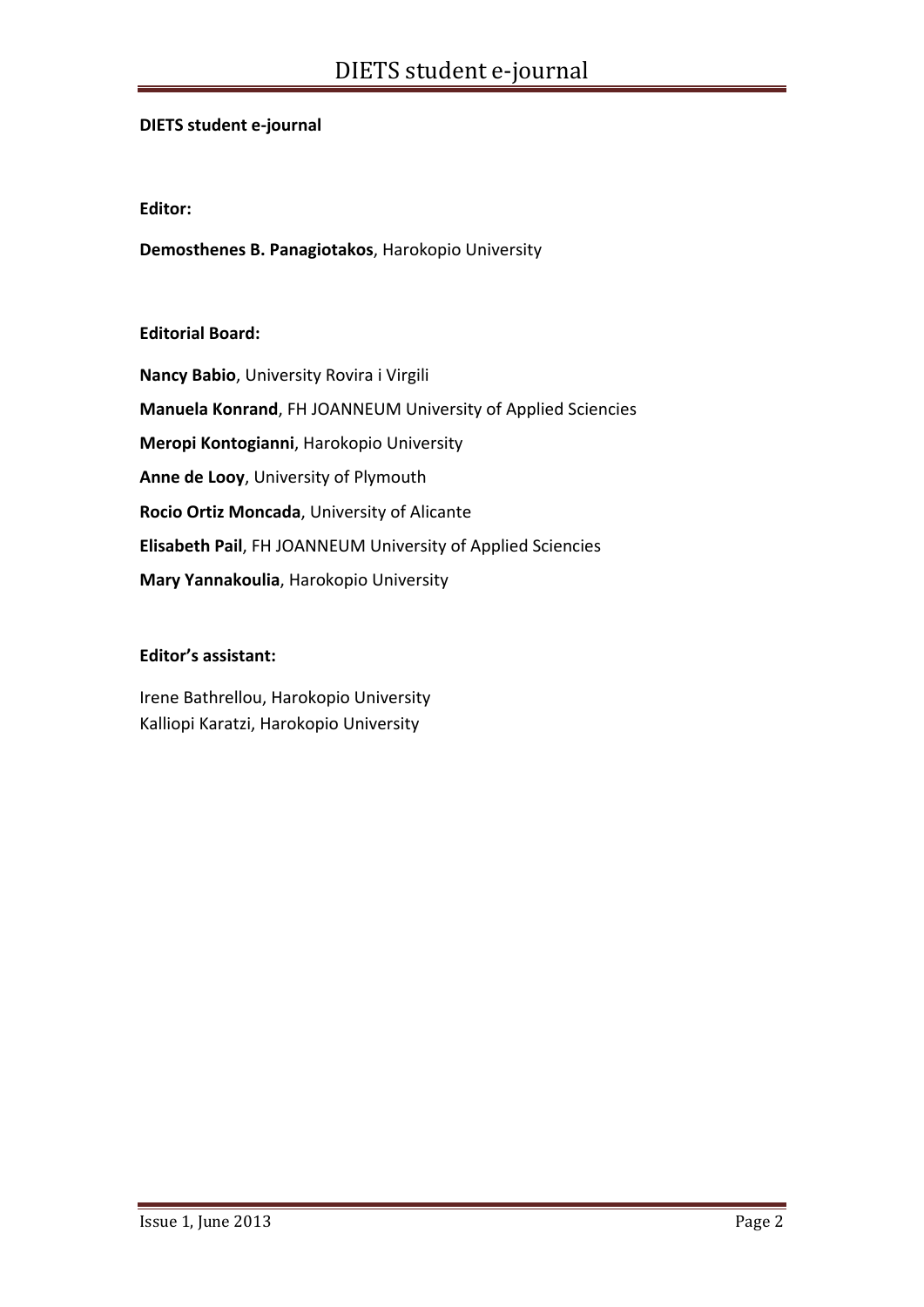# **CONTENTS**

| The impact of food labeling on the dietary choices of older adolescents aged $16 - 17$ years:<br>$\bullet$                                                                             |  |
|----------------------------------------------------------------------------------------------------------------------------------------------------------------------------------------|--|
|                                                                                                                                                                                        |  |
| Eating behavior aspects of children on the autistic spectrum in comparison with<br>$\bullet$<br>neurotypically developing peers and potential correlations between diet and intestinal |  |
|                                                                                                                                                                                        |  |
| $\bullet$                                                                                                                                                                              |  |
| Relationship between nutritional knowledge and hypercholesterolemia on Portuguese                                                                                                      |  |
|                                                                                                                                                                                        |  |
| Potential role of carotenoids on vascular inflammation and diabetes. Study on cultured<br>$\bullet$                                                                                    |  |
|                                                                                                                                                                                        |  |
| Evaluation of food intake in elderly hospitalized patients - nutritional status, food choices,<br>$\bullet$                                                                            |  |
|                                                                                                                                                                                        |  |
| Evaluation of the relevant strategies counteracting obesity from hungary and the European<br>$\bullet$                                                                                 |  |
|                                                                                                                                                                                        |  |
| The effect of exercise on the accuracy and reliability of bodpod <sup>™</sup> and skinfold calipers in the<br>$\bullet$                                                                |  |
|                                                                                                                                                                                        |  |
| Vitamin d intake and adequacy in an adolescent population in rural North Wales, UK 22<br>$\bullet$                                                                                     |  |
| An evaluation of the intake and knowledge of folic acid amongst pregnant women in the<br>٠                                                                                             |  |
|                                                                                                                                                                                        |  |
| The effects of riboflavin supplementation on blood pressure in hypertensive patients with<br>$\bullet$                                                                                 |  |
| the c677t polymorphism in the enzyme methylenetetrahydrofolate reductase (MTHFR)                                                                                                       |  |
|                                                                                                                                                                                        |  |
| The soybean. A potent and versatile nutritional contribution to disease prevention and<br>$\bullet$                                                                                    |  |
|                                                                                                                                                                                        |  |
| Assessment of bioelectrical impedance analysis in lung cancer patients during nutritional                                                                                              |  |
|                                                                                                                                                                                        |  |
| $\bullet$<br>٠                                                                                                                                                                         |  |
| Review of nutrients and biomarkers in patients with rheumatoid arthritis 34<br>Decomposition of the meddietscore's components in estimating the likelihood of breast<br>٠              |  |
|                                                                                                                                                                                        |  |
| The association of foods rich in fatty acids with breast cancer development: a case-control -<br>$\bullet$                                                                             |  |
|                                                                                                                                                                                        |  |
| Similarities and differences in eating behaviour and gut microbiota between autistic children<br>$\bullet$                                                                             |  |
|                                                                                                                                                                                        |  |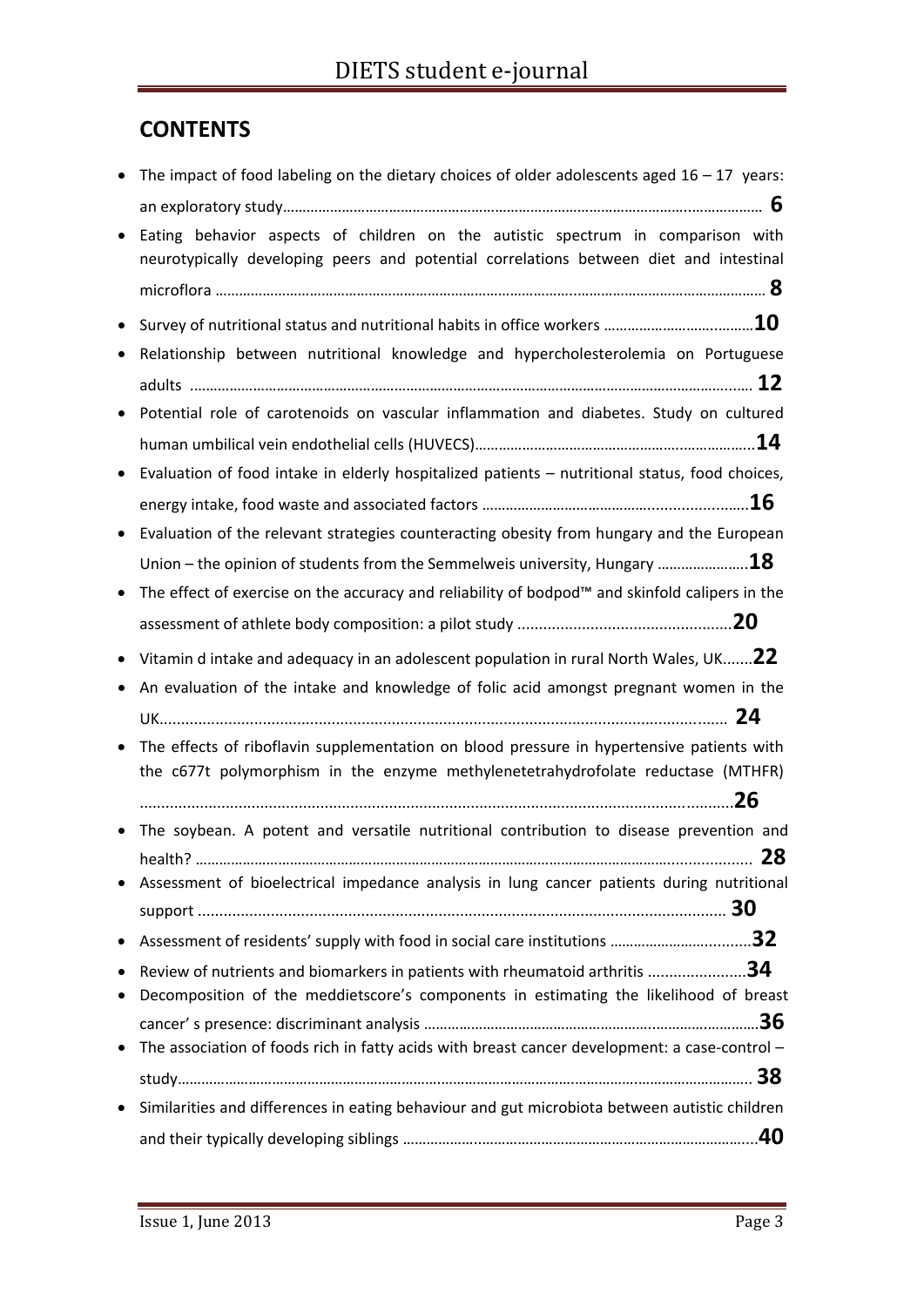| • Is there association between nutritional status and pancreatic or pulmonary functions in |
|--------------------------------------------------------------------------------------------|
|                                                                                            |
| • The effect of sound environment on the energy intake of overweight subjects44            |
|                                                                                            |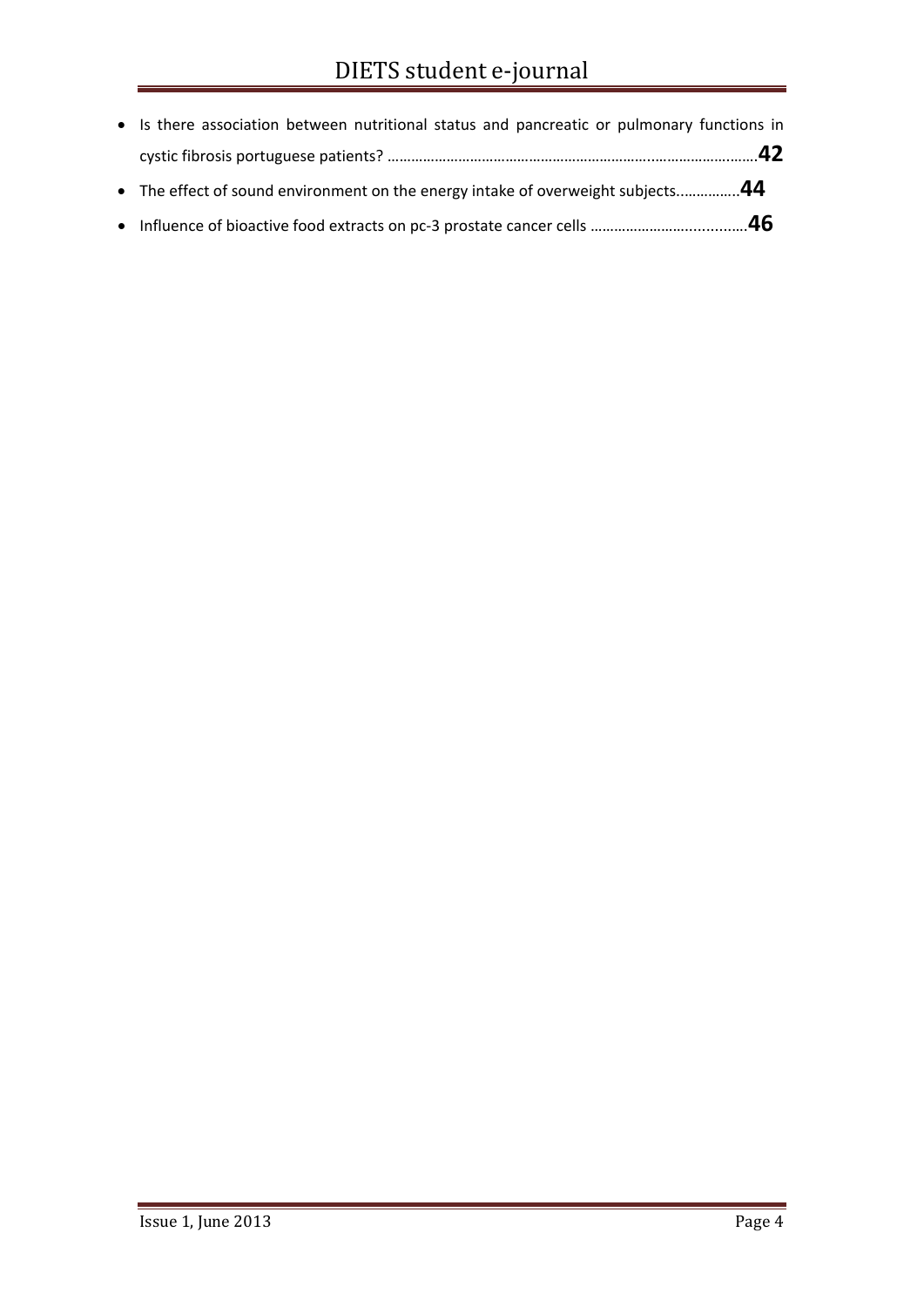# **Editorial**

It gives us great pleasure to write the very first editorial and welcome to the DIETS Student e‐journal. This journal was first conceived for three reasons. First because dietetic students asked how can we know what other students are researching into in Europe. Secondly, because dietetics professes to be evidence based profession and where better to look for evidence of future potential than in our Higher Education Institutions where students are developing their expertise. And, finally, because dietetics and future dietitians do have a significant contribution to make to improve the food choice and nutritional health of European citizens and this needs to be acknowledged and shared.

We have been delighted at the response to calls for projects completed within the past year by undergraduate and students working at master's level. The diversity is quite outstanding with contributions from Austria, Greece, Hungary, Italy, Lithuania, Northern Ireland, Portugal, Slovenia and the United Kingdom. Topics cover a wide range of nutrition and dietetics science, from clinical, including reference to genetic variants, in vitro techniques, to social care and soybeans to vitamin requirements during life years. Students undertake a variety of projects, but all designed to help them understand the principles of research methodologies and bioethics.

Each submission has been reviewed by, members of the editorial team, and external reviewers and we are grateful to them for their commitment to careful reading and subsequent feedback to the students and their supportive academic teams. The e‐ journal signifies commitment and, also, acknowledges the research expertise of academic staff that supports their students and the willingness to engage in driving up standards through peer review.

Finally acknowledgment must be made to the EU funded Thematic Network DIETS2, its partners and their commitment to one of its aims to *'strengthen the research capability and capacity in new graduates ensuring development of a knowledge triangle in dietetics'*. The future plan is to have two issues a year of the DIETS Student e‐journal and to go onto encouraging students of dietetics (of which all of us are to some extent) to continue to share their interests and expertise.

We hope you enjoy, find encouragement and stimulation in this first edition.

**Anne E de Looy** Professor of Dietetics Network Coordinator DIETS2 University of Plymouth, UK

**Demosthenes B Panagiotakos**

Associate Professor in Biostatistics‐ Epidemiology of Nutrition Editor, DIETS Student e‐journal Harokopio University, Greece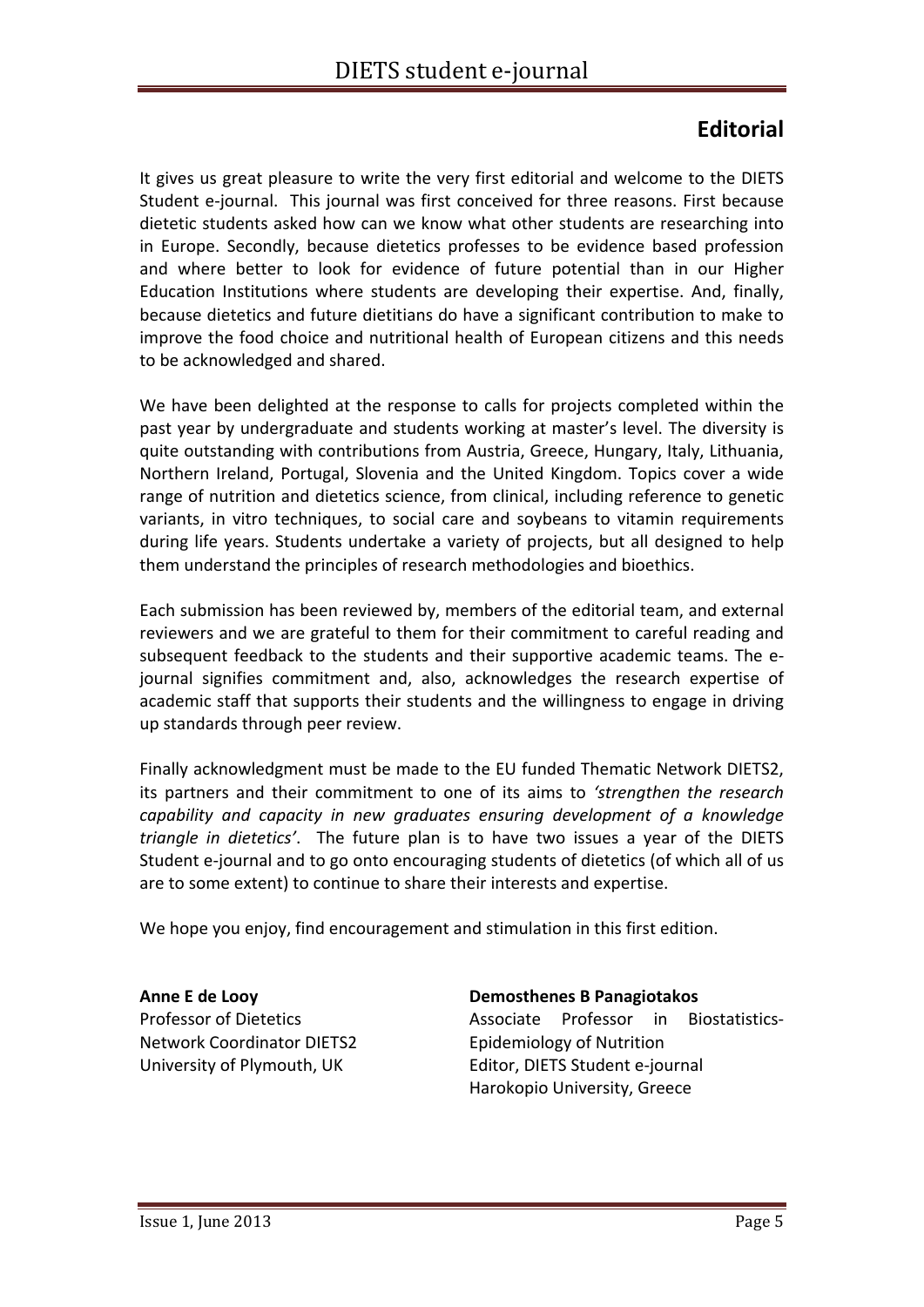# **THE IMPACT OF FOOD LABELLING ON THE DIETARY CHOICES OF OLDER ADOLESCENTS AGED 16‐17 YEARS: AN EXPLORATORY STUDY.**

**Author(s) name**: Marion Ankcorn

**Institution**: University of Chester

**Author(s) contact details**:1002725@chester.ac.uk

**Introduction:** Nutrition information on food labels is considered to be a tool that helps reduce obesity risk by nudging people away from poor dietary habits towards healthy food choices. To work it needs to be available when food is purchased, it has to be clear, easily understood and consumers need to use it. This study explores determinants of label use, lifestyle and dietary habits of 16‐17 year old adolescents, and evaluates whether food labelling is an effective vehicle for promoting healthy food choice in this underrepresented age group.

Methods: Cross-sectional survey using a validated questionnaire (Mackison et al., 2010) adapted for use with 16‐17 year old adolescents (n=179) from a comprehensive high school in Cheshire, UK. All pupils present on the day (n=132; male: 63, female: 67) completed the questionnaire. Data was analysed using SPSS v20.0. Between group differences of demographic and lifestyle factors were determined for interest in healthy eating (independent‐samples t‐test and one‐way independent analysis of variance), and label understanding (Kruskal Wallis and Mann-Whitney U tests). Categorical data was explored using chi-squared test for independence. A significance level of p<0.5 was used.

**Bioethics:** The project was risk assessed and ethical approval granted by the Department of Clinical Sciences Ethics Committee at the University of Chester.

**Results:** Food labels were considered important by 87% of participants but less than one third, 32% selfreported frequent use of labels when buying food. Nearly three quarters (71%) answered more than half of the label understanding questions correctly; just over half (59%) had a high interest in healthy eating. Label understanding scores were lower for those with: lower GCSE grades in maths (p<0.001) and English (p=0.03); lower frequency of family meals (p=0.04); and higher frequency of fast food consumption (p=0.03) and snacking (p=0.005). Lower interest in healthy eating was associated with male gender (p=0.004), less physical activity (p=0.04), and more frequent snacking (p<0.001) and fast food consumption (p<0.001).

**Discussion:** A unique aspect of the study was the use of a census type approach that avoided self-response bias and allowed the views of males, females, and those with various levels of interest to be equally represented. Those at increased risk of obesity due to dietary and lifestyle choices were found to be less likely to benefit from food labels as they have less interest in healthy eating (a marker for actual in store label use), and lower label understanding and self‐reported usage. The association between low GCSE grades and low label understanding highlights a barrier to effective use. The low levels of interest and usage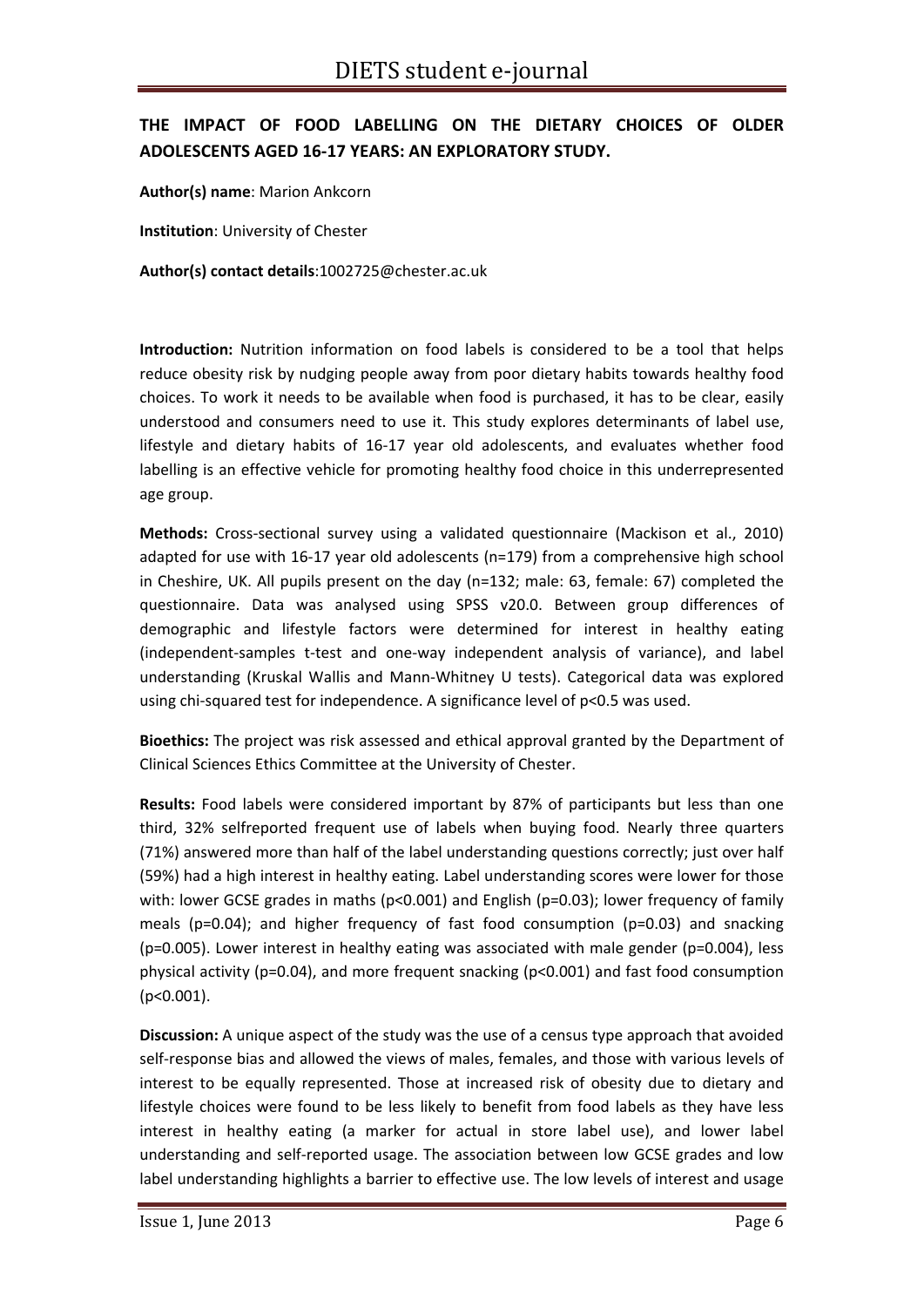amongst the males raises a question about whether the introduction of energy labelling in catering outlets could actually increase energy consumption in this group. In conclusion, food labelling may enable those desiring to eat healthily to exercise that choice but has limited impact on the dietary choices of those at increased risk of obesity.

#### **Conflicts of interest & Acknowledgements:**

The author declares no conflicts of interest.

#### **Key References:**

- European Commission (2007a). White Paper on a strategy for Europe on nutrition, overweight and obesity related health issues. Retrieved from: http://ec.europa.eu/health/ph\_determinants/life\_style/nutrition/documents/nutrition\_wp en. pdf
- Grunert, K.G., Wills, J.M., & Fernandez‐Celemin, L. (2010). Nutrition knowledge, and use and understanding of nutrition information on food labels among consumers in the UK. Appetite, 55(2), 177‐189. doi:10.1016/j.appet.2010.05.045
- Mackison, D., Wrieden, W.L., & Anderson, A. S. (2010). Validity and reliability testing of a short questionnaire developed to assess consumers' use, understanding and perception of food labels. European Journal of Clinical Nutrition, 64, 210‐217. doi:10.1038/ejcn.2009.126

**Key Words**: food labels, comprehension, adolescents

**Contributors**: Dionne Mackison (permission to use and adapt validated questionnaire)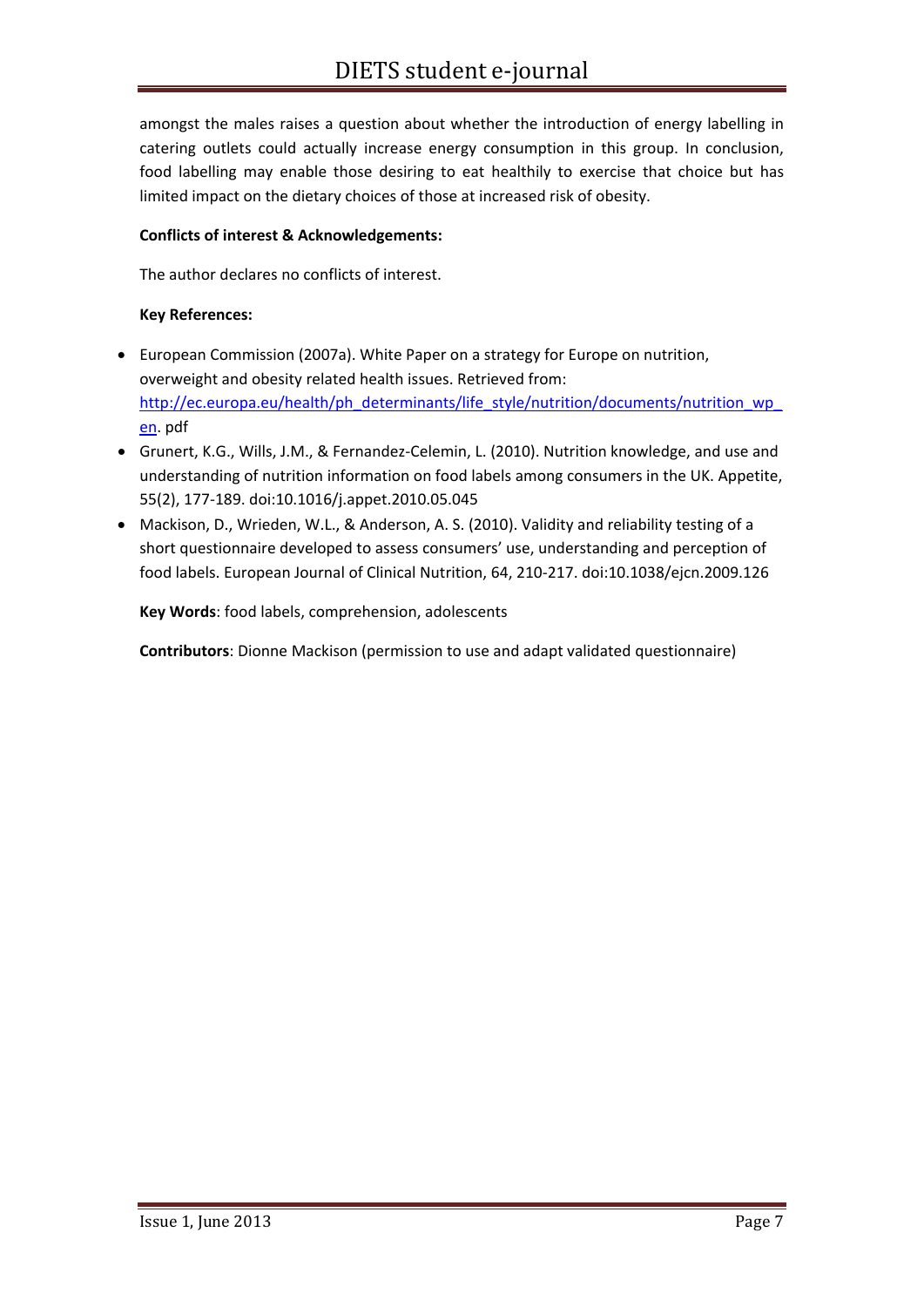# **EATING BEHAVIOR ASPECTS OF CHILDREN ON THE AUTISTIC SPECTRUM IN COMPARISON WITH NEUROTYPICALLY DEVELOPING PEERS AND POTENTIAL CORRELATIONS BETWEEN DIET AND INTESTINAL MICROFLORA.**

**Author(s) name**: Elpiniki Kapiri

**Institution**: Department of Nutrition & Dietetics, Harokopio University, Athens, Greece

**Author(s) contact details**: elkapiri@gmail.com

**Introduction**: Autism spectrum disorders (ASD) are a group of neurodevelopmental disorders characterized by impairments in communication, reciprocal social interaction and restricted repetitive behaviors or interests. The incidence of autism spectrum disorders is increasing. Though there is ample scientific evidence pointing out that autism is associated with problematic dietary habits and behavior, as well as dysfunction of the bowel and / or disorder of the intestinal microflora, there is no scientific convergence on the degree and extent to which these factors affect or contribute to the disease of autism. The aim of this research work is to search out and examine eating behavior aspects of children on the autistic spectrum in comparison with neurotypically developing peers and to investigate potential correlations between diet and intestinal microflora. To that end, food environment of eating episodes such as place, dinner guests and parallel activity is taken into consideration. Physical activity and frequency of gastrointestinal symptoms are also examined. The above factors are further explored for potential association with parameters of intestinal microflora.

**Methods**: A total of 46 children with mean age 6.7 years (SD=2.4), participated in this study, 23 diagnosed with ASD and 23 healthy controls. Dietary data and information of eating behavior were collected through 3‐day food diaries, while physical activity and characteristics of evacuations were assessed through questionnaires. Stool samples were analyzed using culture methods. Interfamilial factors were explored for all of the above. Means were compared using the Student t-test and Mann-Whitney U test, eating behavior aspects were emerged using logistic regression while Partial Correlation was performed for potential association with parameters of intestinal microflora.

**Bioethics**: This thesis was approved by the Ethics Committee of the Harokopio University Of Athens.

**Results**: Data analysis revealed that children with ASD consume more servings of juice, eat mostly at home, alone and with restlessness while eating. Moreover, autistic children seem to spend more time in sedentary activities, such as television, than typically developing children. Furthermore, it appeared that children with autism have greater number of Clostridia spp. and Candida spp. populations than typically developing children. Finally, certain species of intestinal microflora seem to be associated mainly with the food environment of eating episodes, such as the degree of concern during meal.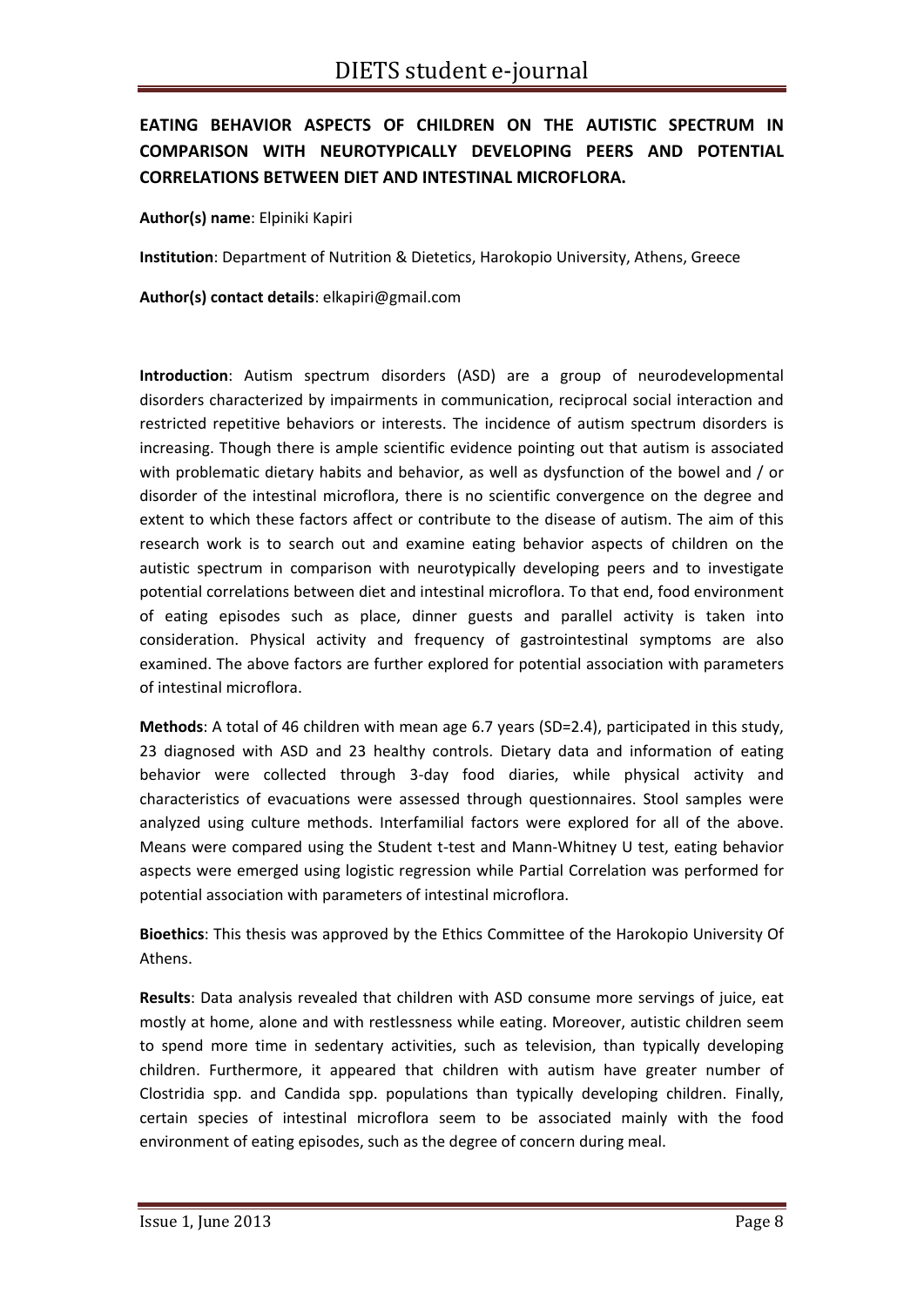**Discussion**: Differences were indicated, regarding eating behavior and intestinal microflora, between autistic and typically developing children, while they seem to be pronounced when examined without the influence of typically developing siblings. Further studies are imperatively needed in order to find if the autistic population differs and in what extent from typically developing children of the same age.

**Conflicts of interest & Acknowledgements**: The author declares there are no conflicts of interest & acknowledgements.

#### **Key References**:

- Finegold, S. M., J. Downes and P. H. Summanen (2012). "Microbiology of regressive autism." Anaerobe 18(2): 260‐262.
- Geraghty, M. E., G. M. Depasquale and A. E. Lane (2010). "Nutritional Intake and Therapies in Autism: A Spectrum of What We Know: Part 1." ICAN: Infant, Child, & Adolescent Nutrition 2(1): 62‐69.
- Geraghty, M. E., J. Bates‐Wall, K. Ratliff‐Schaub and A. E. Lane (2010). "Nutritional Interventions and Therapies in Autism: A Spectrum of What We Know: Part 2." ICAN: Infant, Child, & Adolescent Nutrition 2(2): 120‐133.
- Kidd, P. M. (2002). "Autism, an extreme challenge to integrative medicine. Part 2: medical management." Altern Med Rev 7(6): 472‐499.
- Kidd, P. M. (2002). "Autism, an extreme challenge to integrative medicine. Part: 1: The knowledge base." Altern Med Rev 7(4): 292‐316.

**Key Words**: autism, autistic children, intestinal microflora, eating habits, eating behavior

**Contributors**: C. Tsiakla, E. Mitsou, A. Kyriacou, M Yannakoulia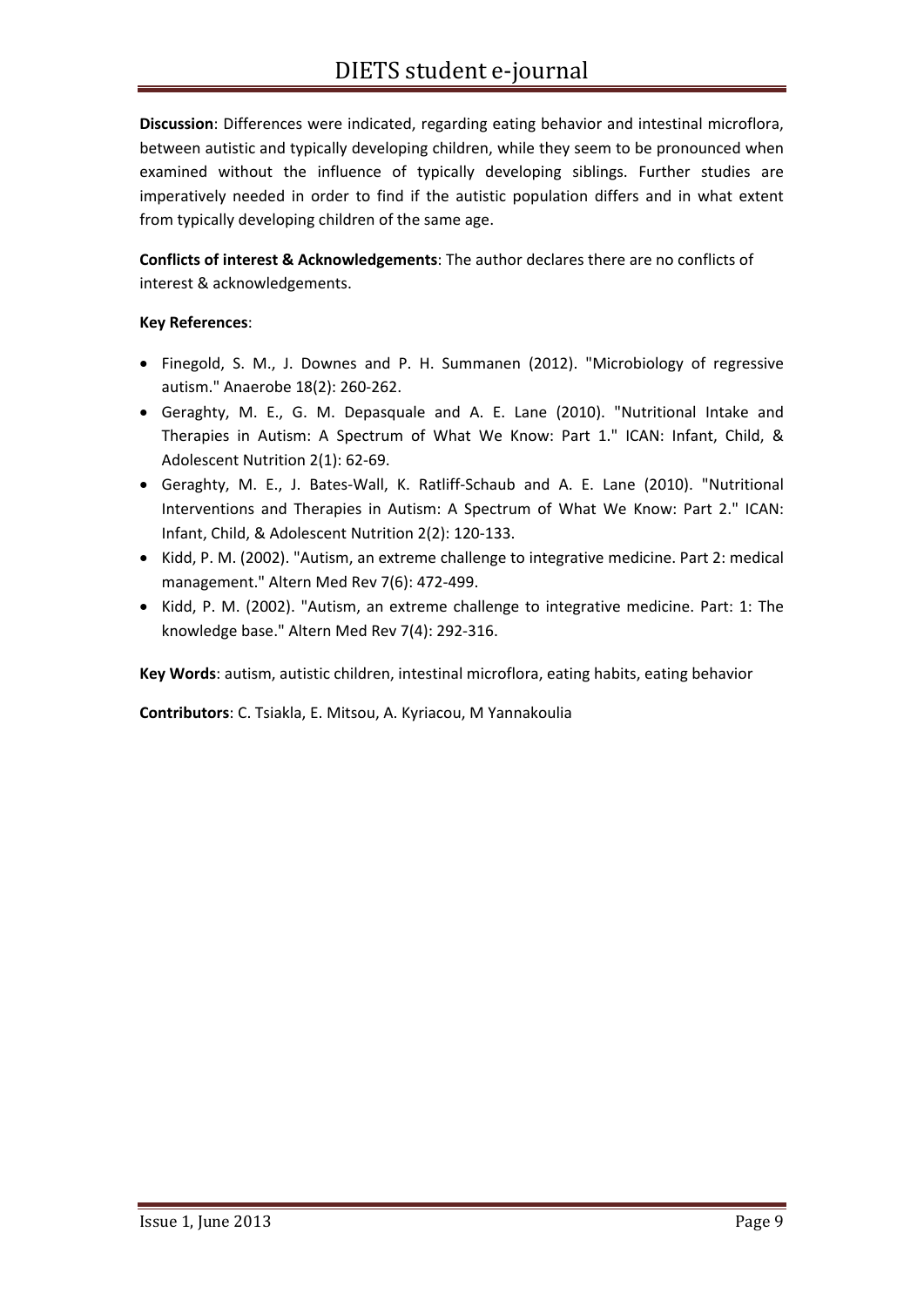#### **SURVEY OF NUTRITIONAL STATUS AND NUTRITIONAL HABITS IN OFFICE WORKERS.**

**Author name**: Cecília Kovács

**Institution**: Semmelweis University Faculty of Health Sciences, Dietetics Specialist Programme, Budapest, Hungary

**Author contact details**: +36030 515 0279, kovcili@gmail.com

**Introduction**: In this study the nutritional status and nutritional habits of 103 office workers were surveyed.

**Methods**: Two different types of measurements, the BMI (Body Mass Index) and the body fat percentage were used to determine the nutritional status of the office workers. For the evaluation of nutrient intake and food consumption a SFFQ (Semiquantitative Food Frequency Questionnaire) was used. For the examination of the nutritional habits an individually assorted questionnaire was applied. 2010 version of Microsoft Excel program was used for the descriptive statistical analysis.

**Bioethics**: The study procedures were in accordance with the ethical standards of the responsible committee on human studies and with the Helsinki Declaration as revised in 1983. The participants in the survey were coded in regard to their anonymity, privacy and personality rights.

**Results**: 54,37% of the participants were in the normal, 33,01% in the overweight, 8,74% in theobese and 1,94% in the underweight BMI‐category. According the Bioelectrical impedance analysis 32,04% of the participants were in the normal, 36,89% in the high and 26,21% in the very high body fat percentage category. According to the analysis of energy and macronutrient intake energy intake did not reach the recommended values, whereas percentages of macronutrient intake didn't meet the requirements of the recommended values, since consumption of carbohydrate was low (45% of energy), protein was close to the upper limit (17%), while intake of fat was significantly more (40%), although added sugar was within the recommended values (9 E%). According to the SFFQ analysis participants average consumption was less than half of the recommended daily intakes for all edibles, apart from meat and meat products. Fibre intake was below the recommended value (19 g), whereas mean sodium intake was twice the advised amount (4.159 mg). Assessment of the participants' meal habits showed on average three meals per day. The 78% of the sample reported lunch as the biggest meal, 72% of them dine at the same time, 57% pays attention to something else also during the meal and 15% eat sweets every day. The majority of the participants chose to use the elevator instead of the staircase, but 83% ofthem exercised more than 30 minutes per day.

**Discussion**: There was a difference between the BMI and the body fat percentage results. From the difference between the results of the two measurements it was found that part of the people in the normal BMI category were rated in an unfavourable group due to another method. Therefore it is necessary to use other methods of determining nutrition status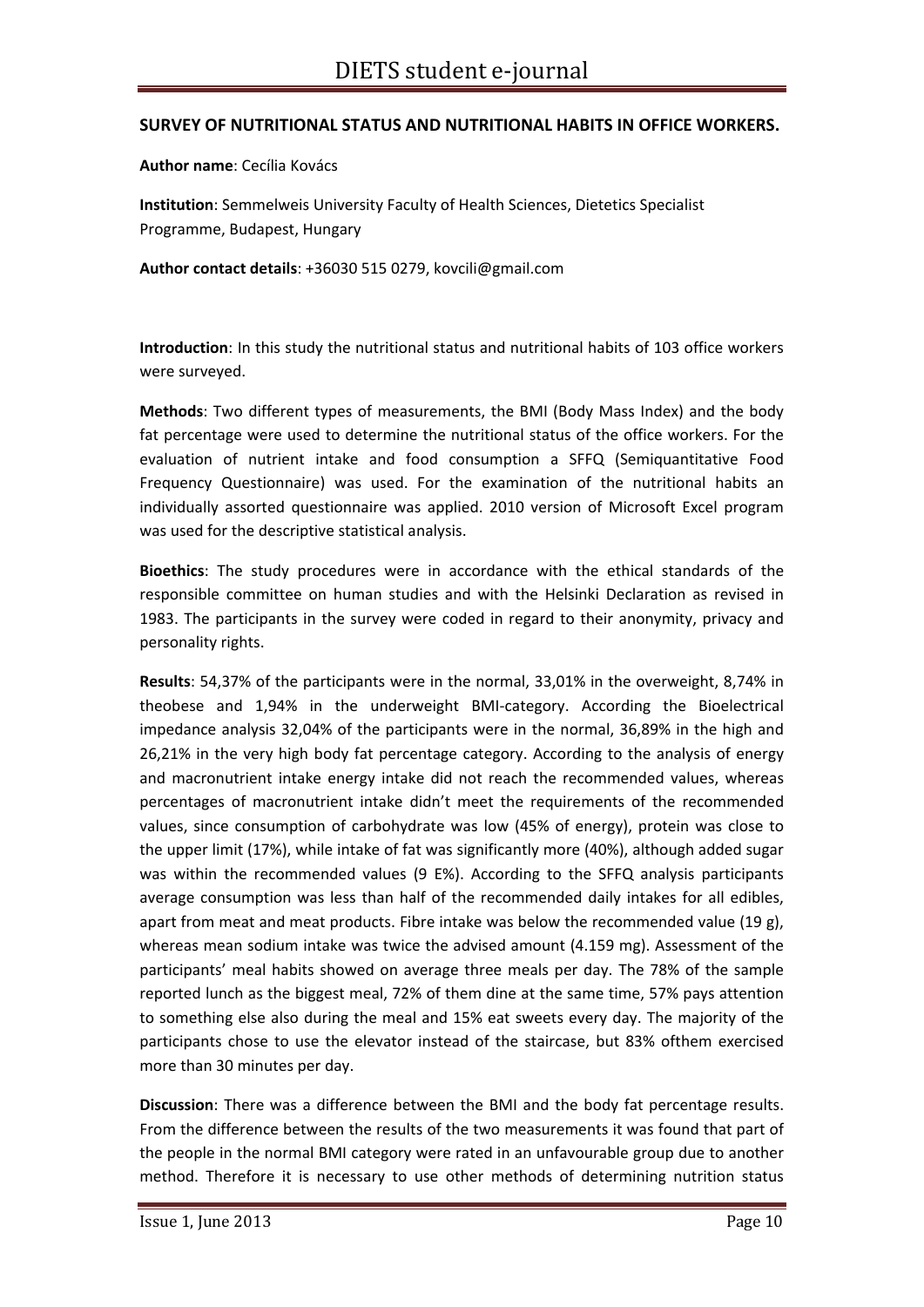besides the most common body mass index. The participants' nutrient intake and eating habits were not complying with the healthy nutritional recommendations; however participants showed a great interest in forming healthier body weight and healthy eating habits (data not shown). United health promoting programs for office workers would therefore be useful.

#### **Conflicts of interest & Acknowledgements**: There was no conflict of interest or ethical issue.

#### **Key References**:

- Setas, C., Pinhao, S., Carvalho, D., & Medina, J. (2005). Circadien energy intake evaluation of a group of office workers in Porto. Serviço de Endocrinologia, Hospital S. João, Faculdade de Medicina, Universidade do Porto.
- World Health Organisation. (2013). World Health Organisation. Letöltés dátuma: 2013.03.08., forrás: World Health Organisation: http://www.who.int/mediacentre/news/notes/2013/salt\_potassium\_20130131/en/inde x.html
- Kim, O., & Jeon, H. (2011. október). Relationship between obesity, alcohol consumption, and physical activity of male office workers in South Korea. Nursing & Health Sciences.

**Key Words**: Nutritional status, nutritional habits, anthropmetry, office workers

**Contributors:** Adrienn Lichthammer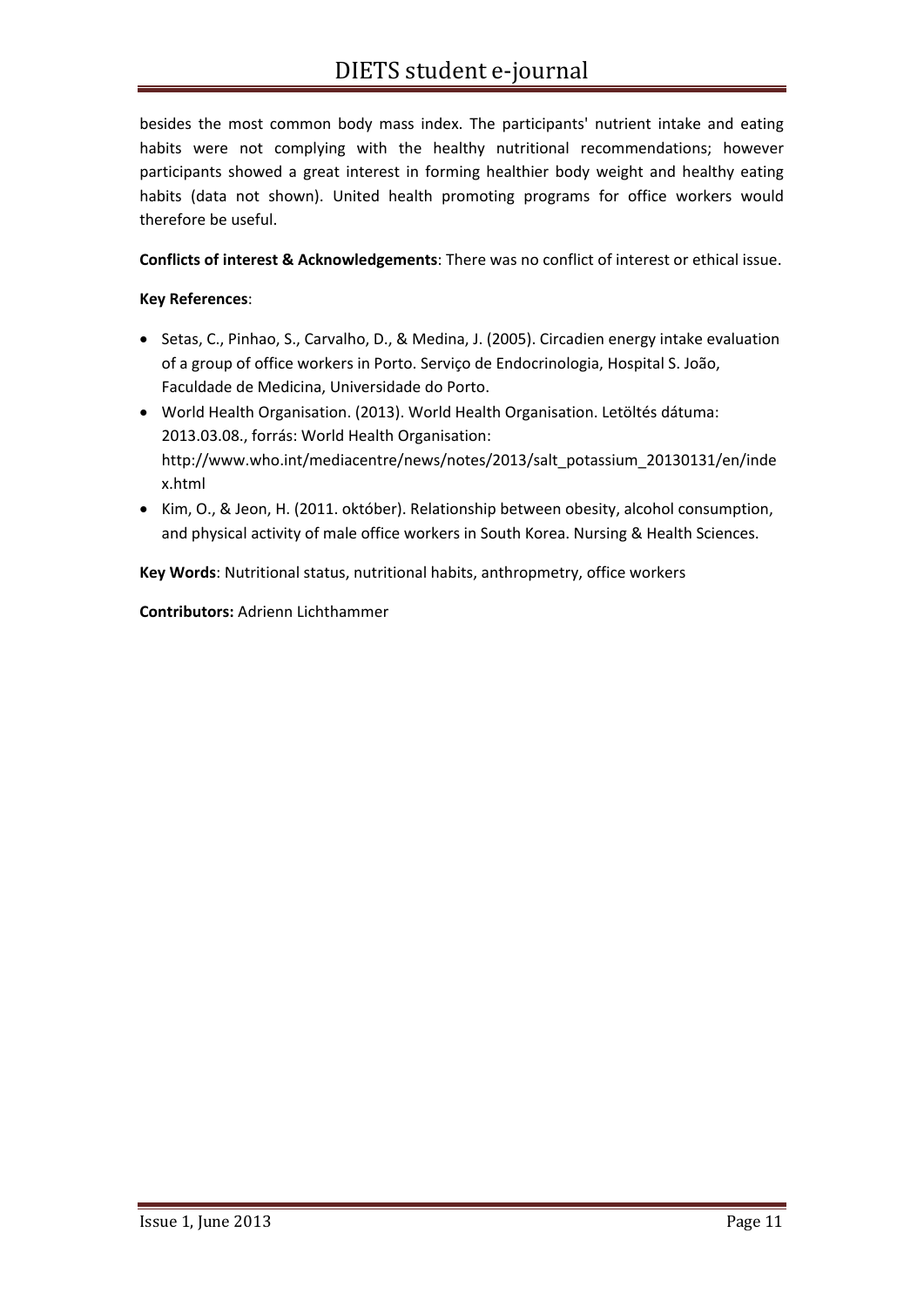# **RELATIONSHIP BETWEEN NUTRITIONAL KNOWLEDGE AND HYPERCHOLESTEROLEMIA ON PORTUGUESE ADULTS**

**Author name**: Carolina Elias

**Institution**: Lisbon School of Health Technology

**Author contact details** (carolina.f.elias@gmail.com)

**Introduction**: Studies about nutritional knowledge reveal that there is a relation between eating attitudes and behaviors. Being hypercholesterolemia one cardiovascular risk factor influenced directly by food habits and with high prevalence, an efficient intervention is crucial. The nutritional factors with higher impact on serum cholesterol are fat, fiber, cholesterol and phytosterols. This study's goal was evaluate nutritional knowledge on fat, fiber, cholesterol and phytosterols and the relationship with cholesterolemia.

**Methods**: 265 individuals were recruited on a cholesterolemia screening held on 4 portuguese cities. Questions related with the intended nutritional factors were selected and adapted from Parmenter & Wardle's Nutritional Knowledge Questionnaire (1999) and a pre‐ test was held. This questionnaire was applied by interview, and cholesterolemia assessed with Accutrend<sup>®</sup> Plus. The nutritional knowledge were divided in sufficient and insufficient, globally and by dimension, and cholesterolemia in normal (<190mg/dl) and hypercholesterolemia (≥190mg/dl). For its statistics analysis, Statistical Package for Social Sciences (SPSS® ) for Windows (version 17.0) was used –Pearsons's correlation to relate global nutritional knowledge with cholesterolemia and age with cholesterolemia; Spearman's correlation to relate nutritional knowledge by dimension with cholesterolemia and educational level with nutritional knowledge; T test for independent samples for comparison between nutritional knowledge and hypocholesterolemic medication.

**Bioethics**: Informed consent was requested to individuals participating in the study.

**Results**: 40,3% of the individuals was taking hypocholesterolemic medication, 51,9% had basic school level, being the age average of the inquiries 54 years old. 62% showed sufficient global nutritional knowledge and 56,3% hypercholesterolemia. For fat, fiber and cholesterol dimensions, nutritional knowledge were shown – 88%, 61% and 72% respectively. On phytosterols' dimension, 63% had insufficient nutritional knowledge. Global nutritional knowledge and on dimensions fat, fiber and cholesterol did not showed any correlation with cholesterolemia level (r=‐0,075; 0,029; ‐0,084; ‐0,006, p>0,05). Lower nutritional knowledge on phytosterols showed correlation with cholesterolemia (r=‐0,256, p<0,017). Higher nutritional knowledge on fat presented correlation with nutritional knowledge on fiber (r=0,260, p<0,05). Age (r=0,435; p<0,05) and educational level (r=‐0,227,p<0,05) showed correlation with nutritional knowledge. Non-medicated individuals presented higher nutritional knowledge (p<0,05).

**Discussion**: It is proven that higher nutritional knowledge enhance the relevance of health on nutritional attitudes and behaviors. However, other studies proved that there is no direct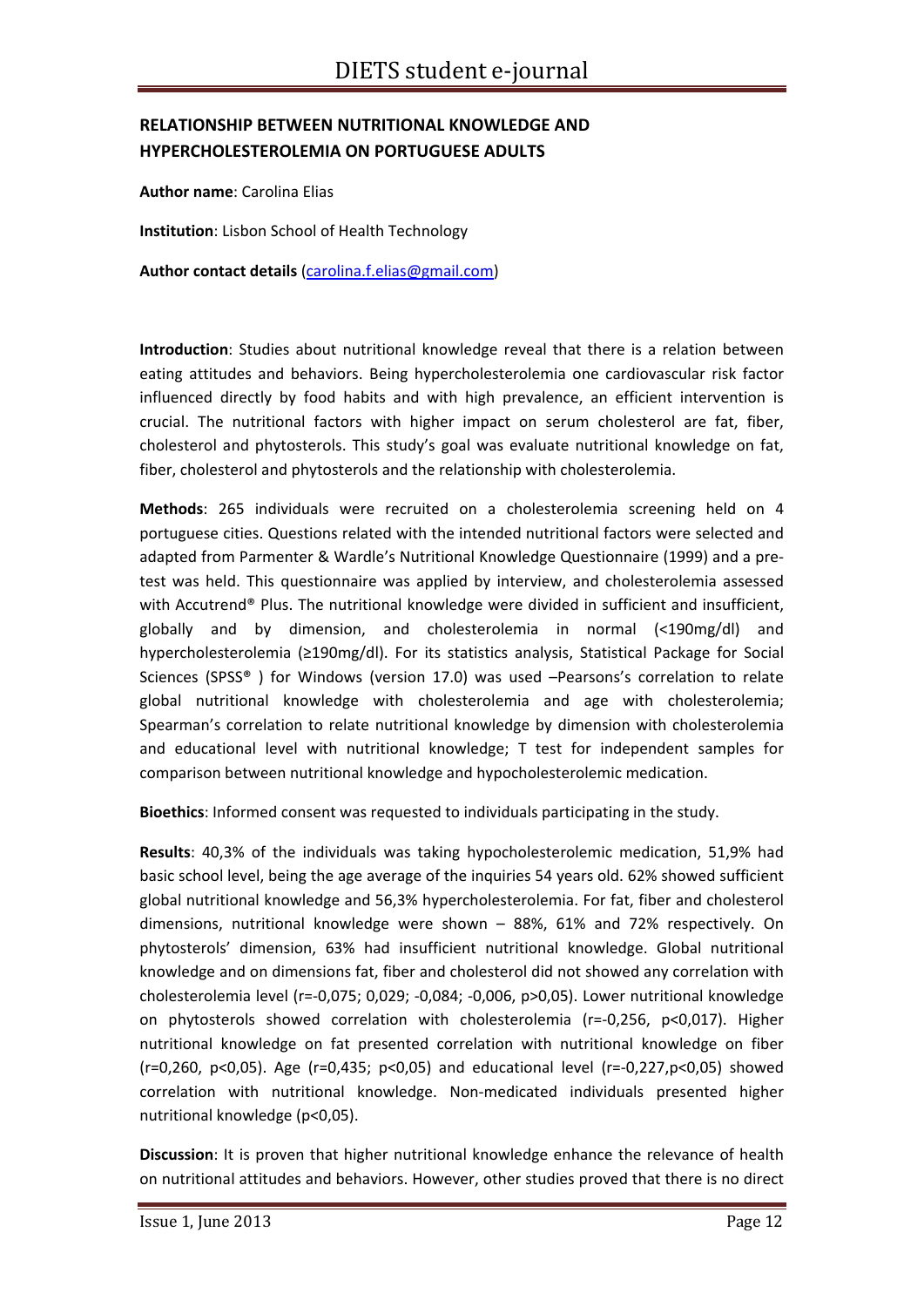link between nutritional knowledge and eating behaviors. Hypercholesterolemia prevalence resultant was similar to the one assessed on other studies held in Portugal (56%). Between dimensions, the trend of higher knowledge on fat and its positive link with fiber knowledge had already been observed, suggesting a greater exposure of each individual to nutritional information on these dimensions. The insufficient nutritional knowledge on phytosterols suggests a lower exposure. The link between nutritional knowledge with age and educational level had already been demonstrated, suggesting that older people with lower educational level have been less exposed to nutritional information or have less comprehension of this nutritional information. The lower knowledge on hypocholesterolemic medication may show that these individuals treatment may not consider dietetics and nutritional education.

#### **Key references**:

- European Society of Cardiology. (2011). Guidelines for the management of dyslipidaemias. European Heart Journal , pp. 1769‐1812;
- K Parmenter, J. W. (1999). Development of a general nutrition knowlege questionnaire for adults. European Journal of Clinical Nutrition , pp. 298‐308;
- SL Crites Jr, S. A. (2005). Impact of nutritional knowlegde on food evaluations. European Journal of Clinical Nutrition, pp. 1191‐1200.

**Key words**: Nutritional Knowledge, Hypercholesterolemia

**Contributors**: Ana Pires, Elisabete Carolino, Lino Mendes, Rute Borrego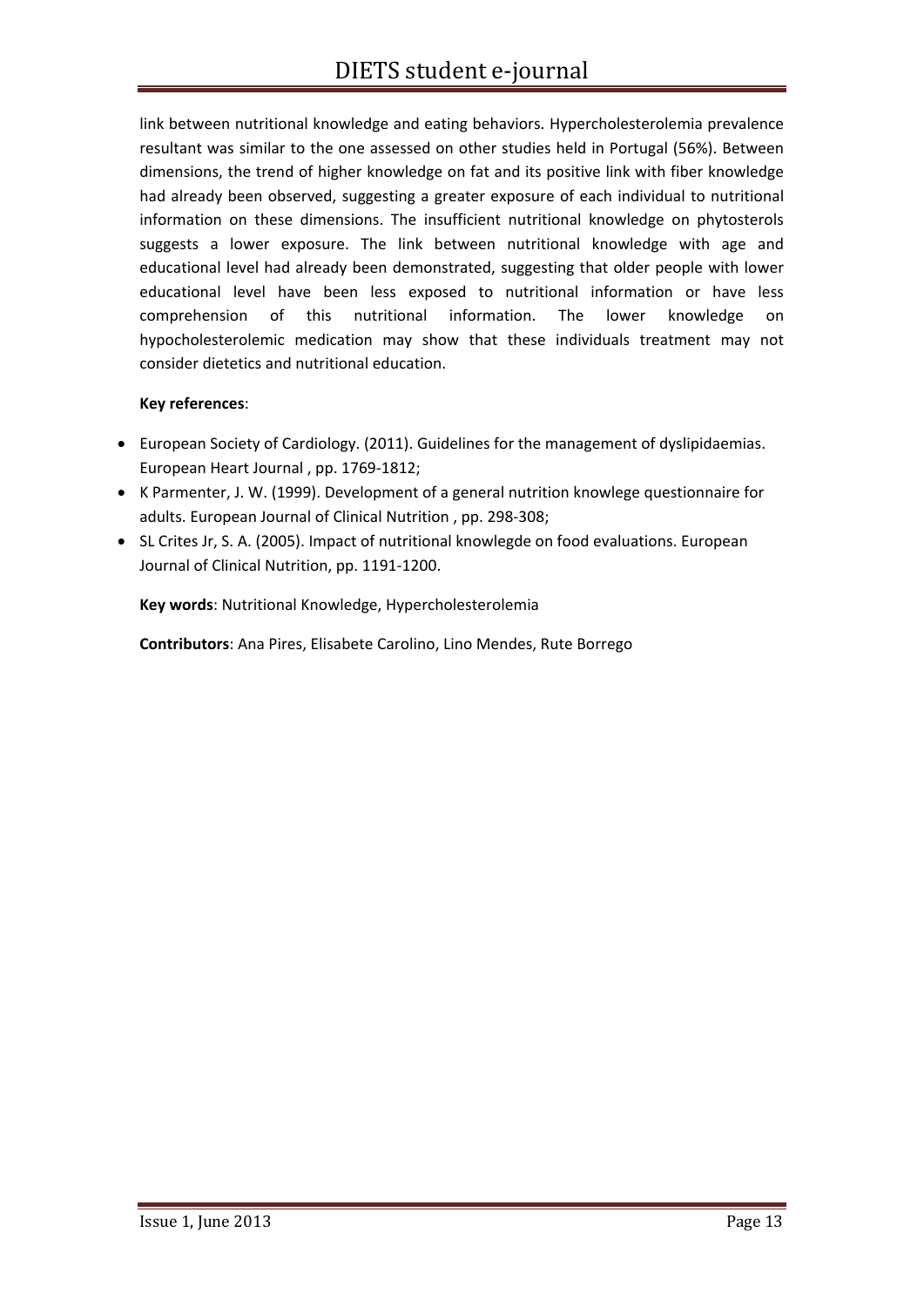# **POTENTIAL ROLE OF CAROTENOIDS ON VASCULAR INFLAMMATION AND DIABETES. STUDY ON CULTURED HUMAN UMBILICAL VEIN ENDOTHELIAL CELLS (HUVECs).**

**Author(s) name**: Federica Tritschler

**Institution**: ''Gabriele d'Annunzio'' University, Chieti‐Pescara, Italy

**Author(s) contact details**: federica.tritschler@gmail.com, + 39 338 30 17 320

**Introduction:** Cardiovascular disease (CVD) and diabetes are associated with chronic inflammation and alterations of vascular oxidative balance. Endothelial dysfunction is correlated with the reduction of Nitric Oxide (NO) bioavailability, increased expression of endothelial adhesion molecules and recruitment of monocytes, thus promoting the atherosclerotic process. Interestingly, latest studies indicate increased release of endothelial microparticles (MPs) as potential biomarkers of cardiovascular complications in diabetes. Recently, although the mechanisms have not been elucidated, it has been demonstrated that a diet rich in carotenoids is associated with a reduction of cardiovascular risk and incidence of diabetes.

**Purpose**: To investigate the potential capability of carotenoids either in the reverting or preventing Tumor Necrosis Factor-α (TNF- $α$ ) triggered inflammatory response in cultures HUVECs obtained from umbilical cord vein of women affected by gestational diabetes (GDHUVECs) and their controls (C‐HUVECs).

**Methods:** Both serum starved HUVEC cultures were incubated for 16 h with TNF- $\alpha$  (1 ng/mL) and then treated with 2.5 µmol/L β‐carotene (BC) and lycopene (Lyc). After 2 hours expression of endothelial adhesion molecules (VCAM‐1 and ICAM‐1) was evaluated by Western Blot analysis and consequent adhesion of human monocytes to endothelium. The carotenoid's activity on MPs release was assessed by flow cytometry. The results were presented as mean+/‐standard deviation (SD). Significance of differences between treatments for each treatment time was evaluated by ANOVA. Data were considered to be significant if p<0.05. Statistical analysis was performed using the XLStat2007.1 (Microsoft,USA) software.

**Bioethics:**Control and GD‐umbilical cords were obtained from randomly selected healthy mothers delivering at Chieti and Pescara University Hospital. All procedures were in agreement with the ethical standards of the Institutional Committee on Human Experimentation (Reference Number: 1879/09COET) and with the Declaration of Helsinki Principles. After approval of the protocol by the Institutional Review Board, signed informed consent form was obtained from each participating subject.

**Results:** VCAM‐1 and ICAM‐1expression induced by TNF‐α was significantly greater in GD‐ than in C-HUVECs. Interestingly, BC and Lyc, significantly decreased TNF-α induced VCAM-1 and ICAM-1 increased expression both in C- and GD-HUVECs. In parallel, carotenoids preincubation significantly reduced the monocyte-HUVEC interaction in both cell cultures. Moreover, preliminary data indicate that the stimulus with BC or LC clearly reduces the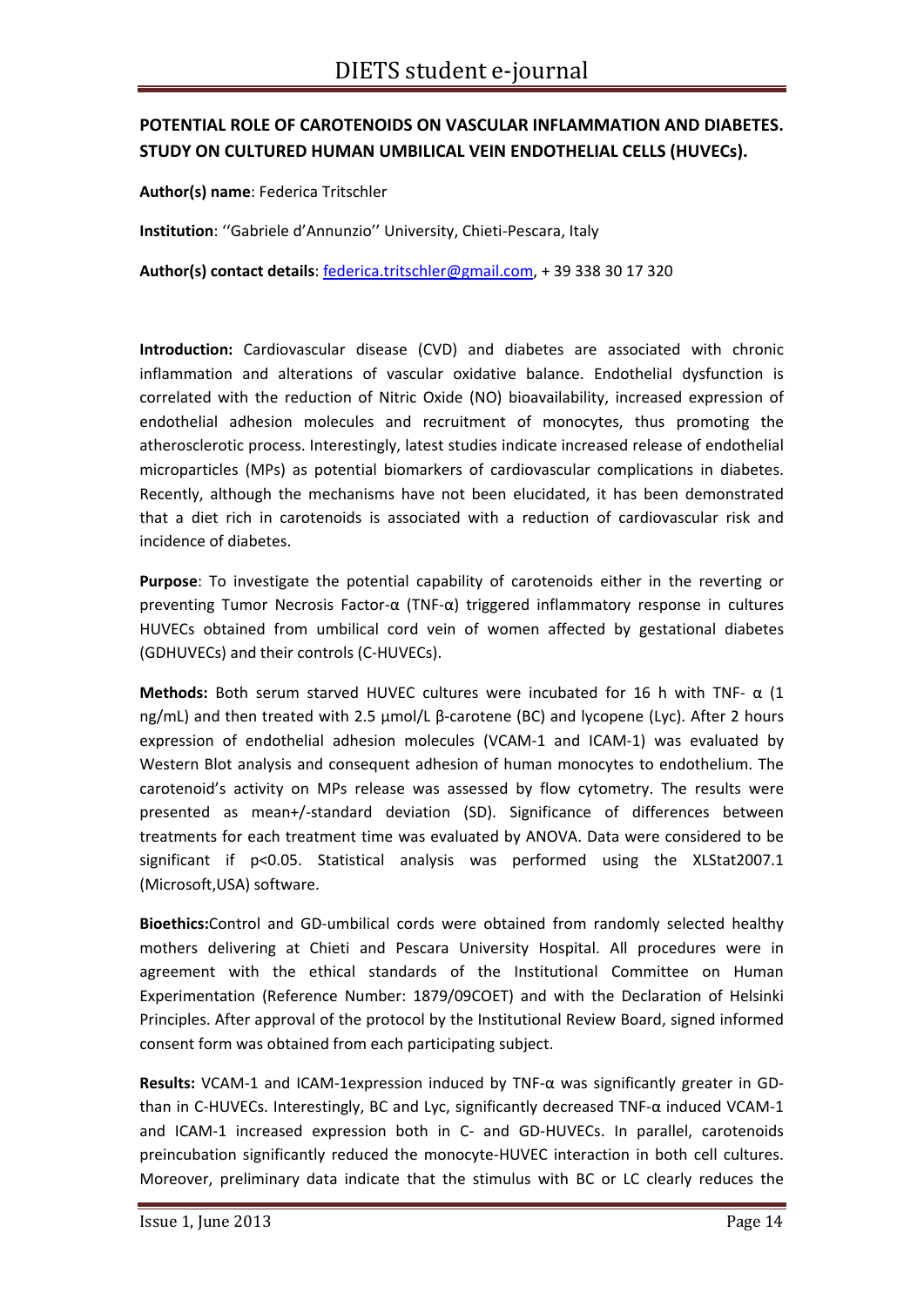release of MPs induced by TNF- $\alpha$  in both C- and GD-HUVECs, indicating a potential role of carotenoids in the regulation of their production.

**Discussion:** Our observations provide background for a novel mechanism for carotenoids' vascular antiinflammatory activity in diabetes and may contribute to a better understanding of the protective effects of carotenoid‐rich diet against CVD risk. Notably, the carotenoid concentrations employed in our study was similar to those occurring in the vessels of subjects consuming a ''Mediterranean''diet. Thus, providing a robust evidence of potential anti-inflammatory and anti-oxidant properties of carotenoids in diabetes.

#### **Key References:**

- Di Tomo P., Canali R. et al.: β‐Carotene and lycopene affect endothelial response to TNF‐a reducing nitro‐oxidative stress and interaction with monocytes. Mol. Nutr. Food Res. 2012, 56: 217–227.
- Sari V. et al: Carotenoids and cardiovascular health. Am J Clin Nutr 2006, 83: 1265–71.
- Anthony J. Viera et al.: Microparticles in cardiovascular disease pathophysiology and outcomes. Journal of the American Society of Hypertension 2012, 6(4): 243–252.

**Key Words:** Carotenoids / Inflammation / Nitric oxide / Reactive oxygen species / Microparticles

**Contributors**: Pamela Di Tomo, Sara Di Silvestre, Assunta Pandolfi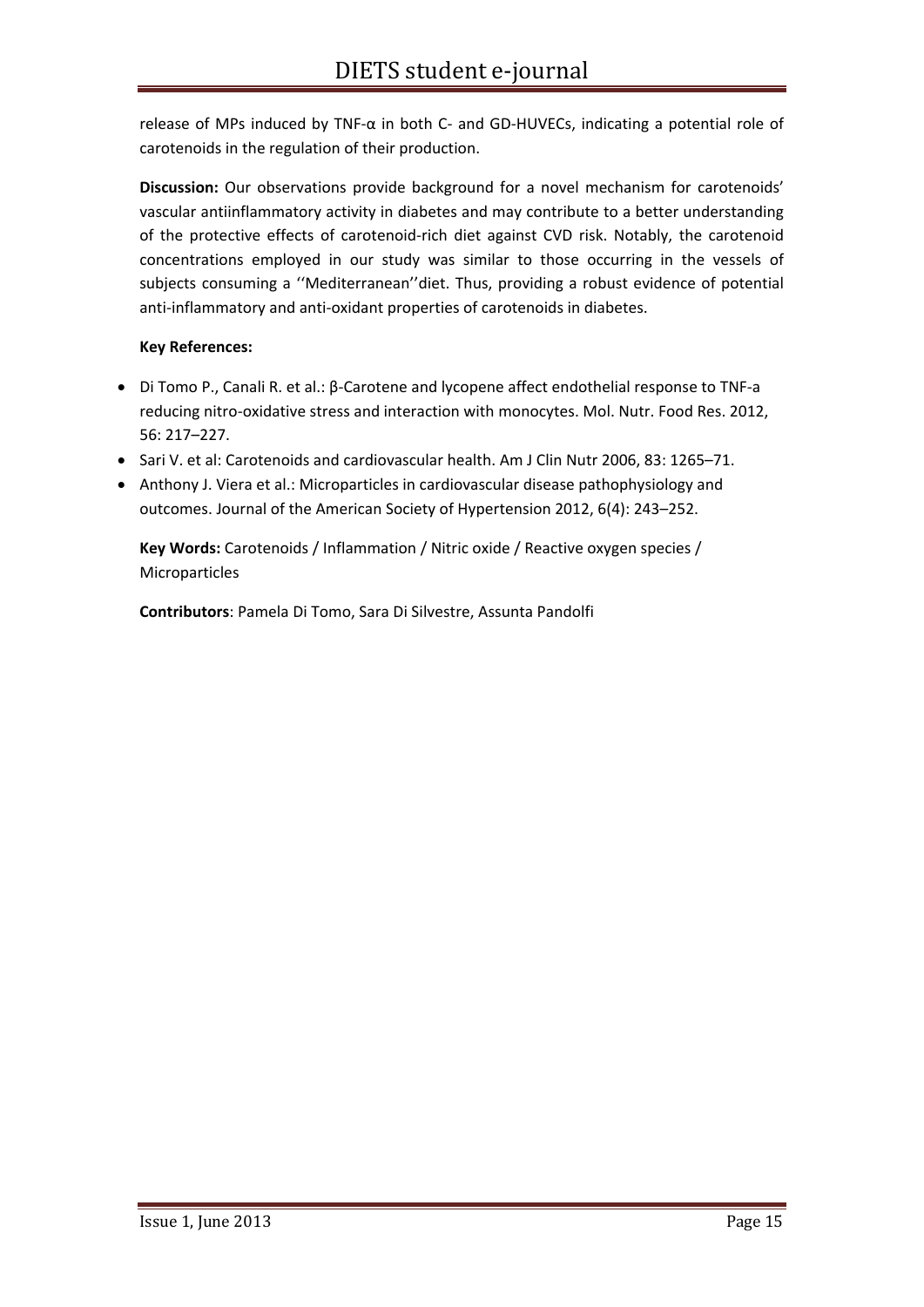# **EVALUATION OF FOOD INTAKE IN ELDERLY HOSPITALIZED PATIENTS – NUTRITIONAL STATUS, FOOD CHOICES, ENERGY INTAKE, FOOD WASTE AND ASSOCIATED FACTORS.**

**Author name:** Patrícia Gonçalves

**Institution:** Atlantic University, Portugal

**Author contact details:** apatriciabgoncalves@gmail.com

**Introduction:** The geriatric population is more susceptible to malnutrition, either by health changes or by factors that condition their food eating. The goal of this study was to analyze food intake and food choices, evaluate the real energy intake, calculate food waste and identify their associated factors in elderly patients, hospitalized in medical-surgical and trauma units on Lusíadas Hospital.

**Methods:** Transversal observational study, elaborated during the period of 26/06/2012 to 31/08/2012. Sample of 36 hospitalized patients ≥65 years, selected by convenience, according to the desired criteria. To evaluate their nutritional status, the Body Mass Index (BMI) and Mini Nutritional Assessment (MNA) were applied. The following cut‐off points for BMI were used: <22 kg/m<sup>2</sup> for underweight, 22-27 kg/m<sup>2</sup> for normal weight and >27 kg/m<sup>2</sup> for overweight. For the analysis of food choices, the elder's daily request and diet administered by the hospital, were recorded. As for the energy intake, food was weighed both before and after the meal consumption, in order to record the patients' real intake, after which the energy value of each meal eaten was calculated. Evaluation of food waste was obtained by the percentage of waste produced (Waste Indicator, WI), considering food intake. Factors related to food waste, mentioned by the elders were also evaluated.

**Bioethics:** The study was approved by the ethics committee of the Lusíadas Hospital. The participants were informed about the goals and methods of the study by signing a Statement of Informed Consent in accordance with the Helsinki Declaration, as revised in 2008.

Results: According to BMI cut-offs, the 11% of the study sample was underweight, 50% were normal weight and 39% were overweight. According to the MNA evaluation, 28% of people were undernourished, 50% at risk of malnutrition and 22% normal. The analysis of food choices revealed that soup is often chosen instead of the main course, meat was more frequently selected than fish and dessert preferences (sweet and fruit) were mostly selected. Moreover, 72% of elders did not meet the recommended energy allowances, verifying a lower intake in lunches and dinners. By the calculation of food waste the average WI was 30%. The most frequented causes for food waste, as reported by the patients, were the decrease of appetite due to mechanical difficulties (dysphagia) and the absence of small food portions offered.

**Discussion:** The results of the present study underline the importance of early nutritional risk identification and nutritional status evaluation, in hospitals. The elder's energy intake was insufficient compared to their daily needs, underlining the need of implementing measures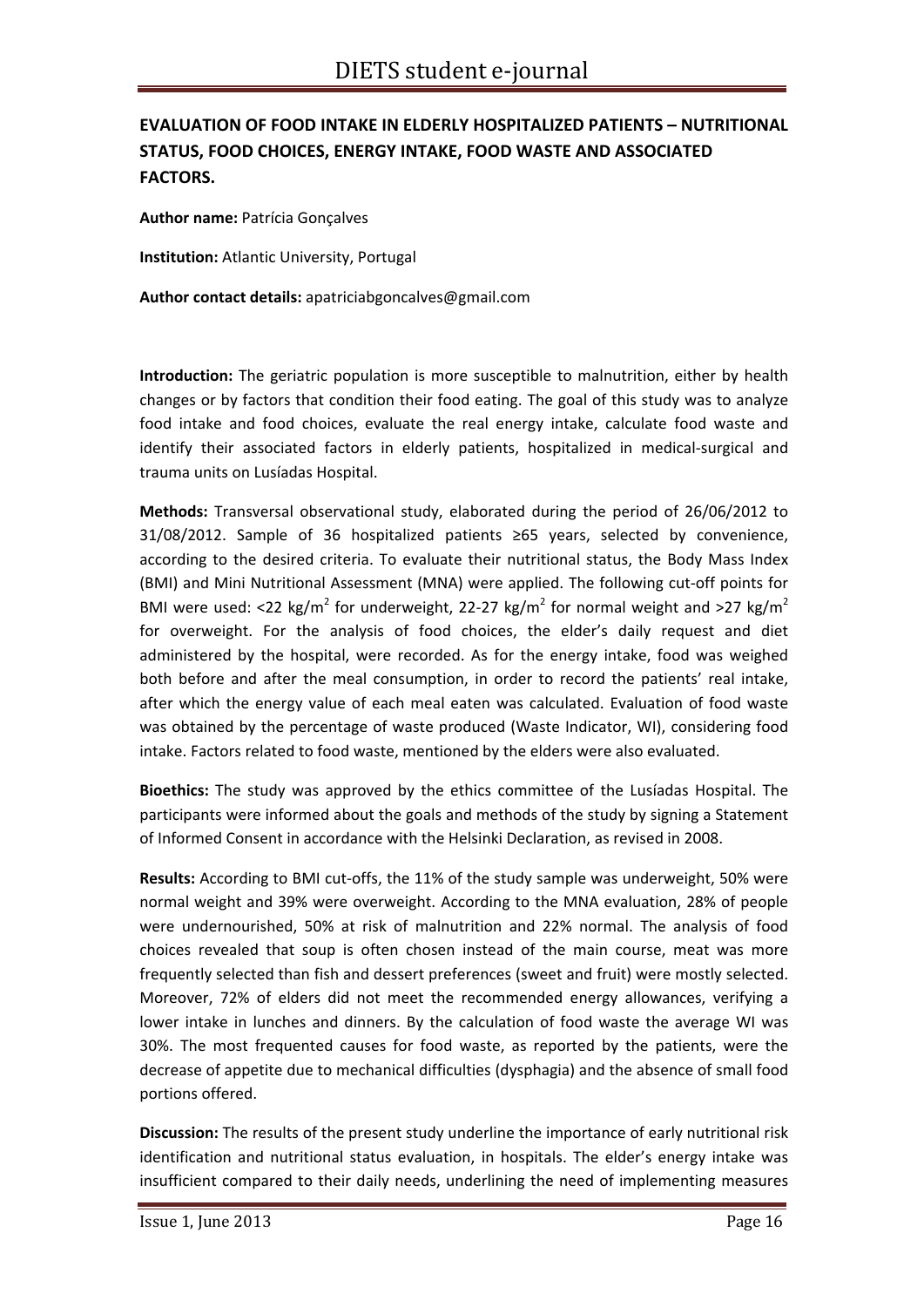that can improve food intake of hospitalized patients, contributing to a decreased food waste production.

#### **Key References:**

- Dupertuis YM, *et al*. Food intake in 1707 hospitalised patients: a prospective comprehensive hospital survey. Clin Nutr; 2003. 22(2): 115‐123.
- National Health Service Estates Hospitality (NHSE). Managing food waste in NHS.
- Viana, I. (2007). Estudo do Desperdício nas Refeições Hospitalares na Unidade CHAM Viana do Castelo (Tese de Licenciatura em Ciências da Nutrição). Porto: Faculdade de Ciências da Nutrição e Alimentação da Universidade do Porto.

**Key Words:** Food choices; energy intake; food waste; elders

**Contributors:** Vânia Costa, Ana Rita Lopes.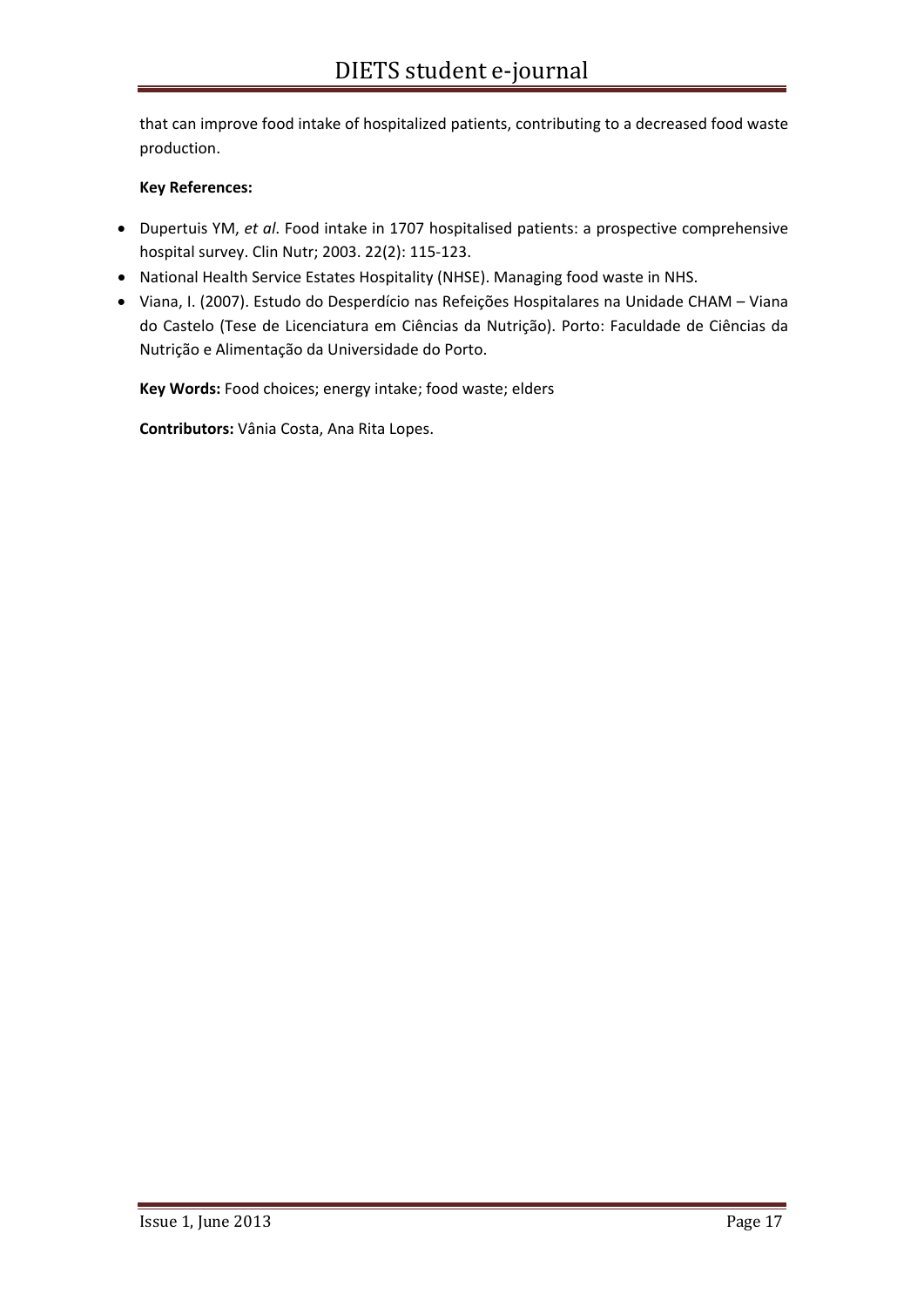# **EVALUATION OF THE RELEVANT STRATEGIES COUNTERACTING OBESITY FROM HUNGARY AND THE EUROPEAN UNION – THE OPINION OF STUDENTS FROM THE SEMMELWEIS UNIVERSITY, HUNGARY.**

**Author(s) name:** Judit Kufcsák

**Institution:** Semmelweis University, Faculty of Health Sciences

**Author(s) contact details:** judit.kufcsak@gmail.com

**Introduction:** In the past decades obesity has reached higher and higher rates all over the world. Many strategies have been born to stop the increasing trend. This paper is examining the policies from Hungary and the European Union that are aimed to stop the spread of obesity. The research was carried out with the help of the innovative Multi Criteria Mapping method, which was developed by the University of Sussex, and is used during decision making processes. This programme combines the advantages of the qualitative and quantitative survey methods.

**Methods:** According to the methodology of MCM, I conducted interviews with 10 chosen participants who were senior students of different majors from the medical and the health science faculties of the Semmelweis University. The participants had to evaluate 9 options in the fight against obesity with the help of 6 different criteria. Both the options and the criteria were chosen in view of my previous research in the topic. Each of the 9 options represented one planned or ongoing Hungarian or European policy or action against obesity, such as the taxation of junk foods, direct financial subsidies for healthy food products, reforming the school canteens or the regulation of the food marketing techniques for children, etc. My goal was to find out how the young, soon-to-be graduated healthcare professionals understand and evaluate the problem of obesity and the possible counteractions.

**Bioethics:** During my research I have evaluated the opinion of healthy individuals. The interviewees volunteered to take part in the research. After I had described the process to them they signed a consent to take part in the interviews.

**Results:** The research indicates that the most favourable options were the two that promote the enhancement of public health education, as the interviewees consider this option to serve as a foundation of every other strategy against obesity. The most pessimistically evaluated option was the taxation of unhealthy food products ('junk food'). According to the participants, this kind of fiscal policy is very unlikely to achieve deep and enduring changes in the eating habits of the population. As opposed to this, the students thought that the subsidies of healthy foods could be a very effective tool in stopping the spread of obesity. The participants were most uncertain regarding the option promoting physical activity by using active transport methods (walking, cycling, etc.). During my research it was also found that the students of different majors had a similar, unified way of thinking about obesity. Most of them emphasized prevention, and although they disagreed on a number of questions during the interviews, most of them had the same principals when it came to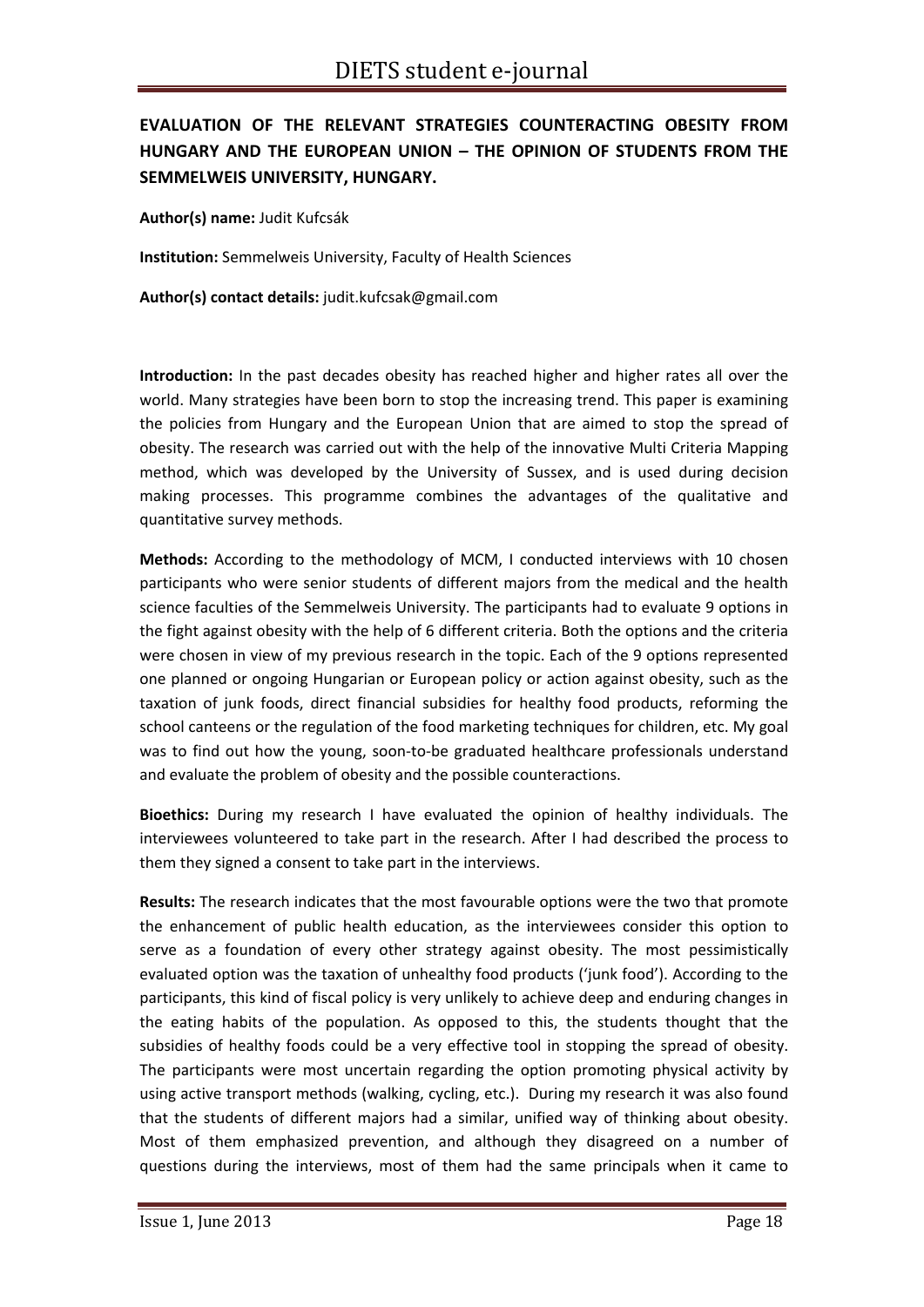counteracting obesity.

**Discussion:** While conducting the interviews it was found that some of the participants had little knowledge about the policy options and their background (economic, political, etc.) counteracting obesity. In my opinion the education programmes should put a greater emphasis on the multi-sectorial approach, therefore young healthcare professionals would possess wider knowledge regarding the effects of various counter‐obesity strategies. Multi Criteria Mapping method has proven to be a great tool in using a multi‐sectorial view. Students could benefit a lot from this way of thinking, therefore the MCM method should be used more widely in the education of healthcare professionals.

**Conflicts of interest & Acknowledgements**: No conflicts of interest have arisen.

I would like to thank my fellow students of the Semmelweis University, who have helped performing my research during the interviews.

#### **Key References:**

- Lobstein, T., & Millstone, E. (2006). *Policy options for responding to obesity, Summary report of the EC‐funded project to map the view of stakeholders involved in tackling obesity – the PorGrow project.* Brighton: Science and Technology Policy Research
- COM (2007) 279. *White Paper on a Strategy for Europe on Nutrition, Overweight and Obesity related health issues*. http://eur‐ lex.europa.eu/LexUriServ/LexUriServ.do?uri=COM:2007:0279:FIN:EN:PDF
- Stirling, A., & Champion, T. (2009). The MCM process. http://www.multicriteria‐ mapping.org/process/

**Key Words:** Obesity, Prevention, Policy option

**Contributors:** Zoltánné Horváth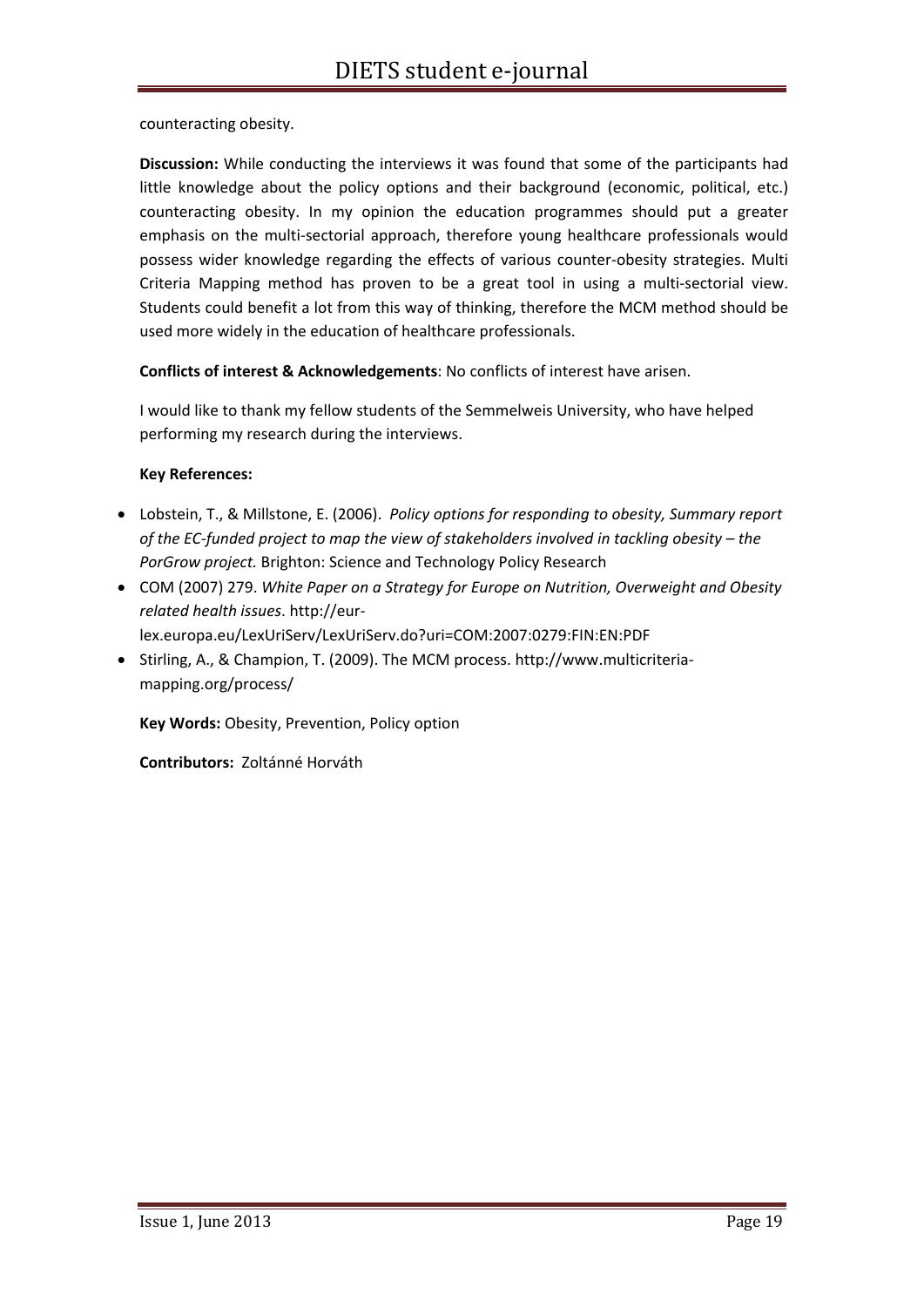# **THE EFFECT OF EXERCISE ON THE ACCURACY AND RELIABILITY OF BODPOD™ AND SKINFOLD CALIPERS IN THE ASSESSMENT OF ATHLETE BODY COMPOSITION: A PILOT STUDY.**

**Author(s) name:** Laura Helm

**Institution:** University of Nottingham

**Author(s) contact details:** 07882292970 helm.laura@yahoo.co.uk

**Introduction:** Analysis of athlete body composition often forms part of team/squad selection, and inaccurate measurements could have huge implications for teams and individuals. Currently there is no standard procedure for assessing athlete body composition and assessment days are often based around training sessions. The influence of body temperature and moisture has been demonstrated to impact upon the accuracy of the BodPod™, and the appropriateness of BodPod™ for assessing athletic populations has previously been identified as an area for further investigation. There is very little published research into the influence of exercise on the validity of skinfold calipers (SFC). However, issues with inter-rater reliability may be of great significance in assessing athletes who may only show very small changes in body composition. The aim of this study was to investigate the effects of exercise on the accuracy reliability of BodPod™ and SFC in assessing body composition, to identify whether there is a need for the development of a standard protocol.

**Methods:** Members of University sports clubs were invited to participate in the study. The final sample comprised two males and four females. Body fat percentage of the participants was assessed using BodPod™ and 4‐site skinfold measurements, before and following a cardiovascular exercise session. 4‐site skinfolds were used rather than 7‐site due to time constraints in both training the researchers in taking skinfold measurements, and on the assessment days. Data was compared using t-tests to identify any differences between methods, between measurements taken before and after exercise, and inter-rater differences. Only P values <0.05 were considered significant. Pearson's correlation coefficients were used to assess the correlation between the two methods. Only P values < 0.01 were considered significant. A Bland-Altman plot was used to assess agreement between the two methods.

**Bioethics:** This study was approved by University of Nottingham Medical School Ethics Committee.

**Results:** Neither BodPod™ or skinfold measurements were significantly different before and after exercise. The two assessment methods were significantly correlated before (r=0.945, P<0.01) and after (r=0.945, P<0.01) exercise. Significant inter-rater differences in skinfold measurements were seen before (t=2.922, P<0.05) and after (t=2.810, P<0.05) exercise, and specifically at the bicep and tricep sites. These significant differences were not seen in the more lean subjects.

**Discussion:** The results suggest that the accuracy and reliability of both BodPod™ and SFC are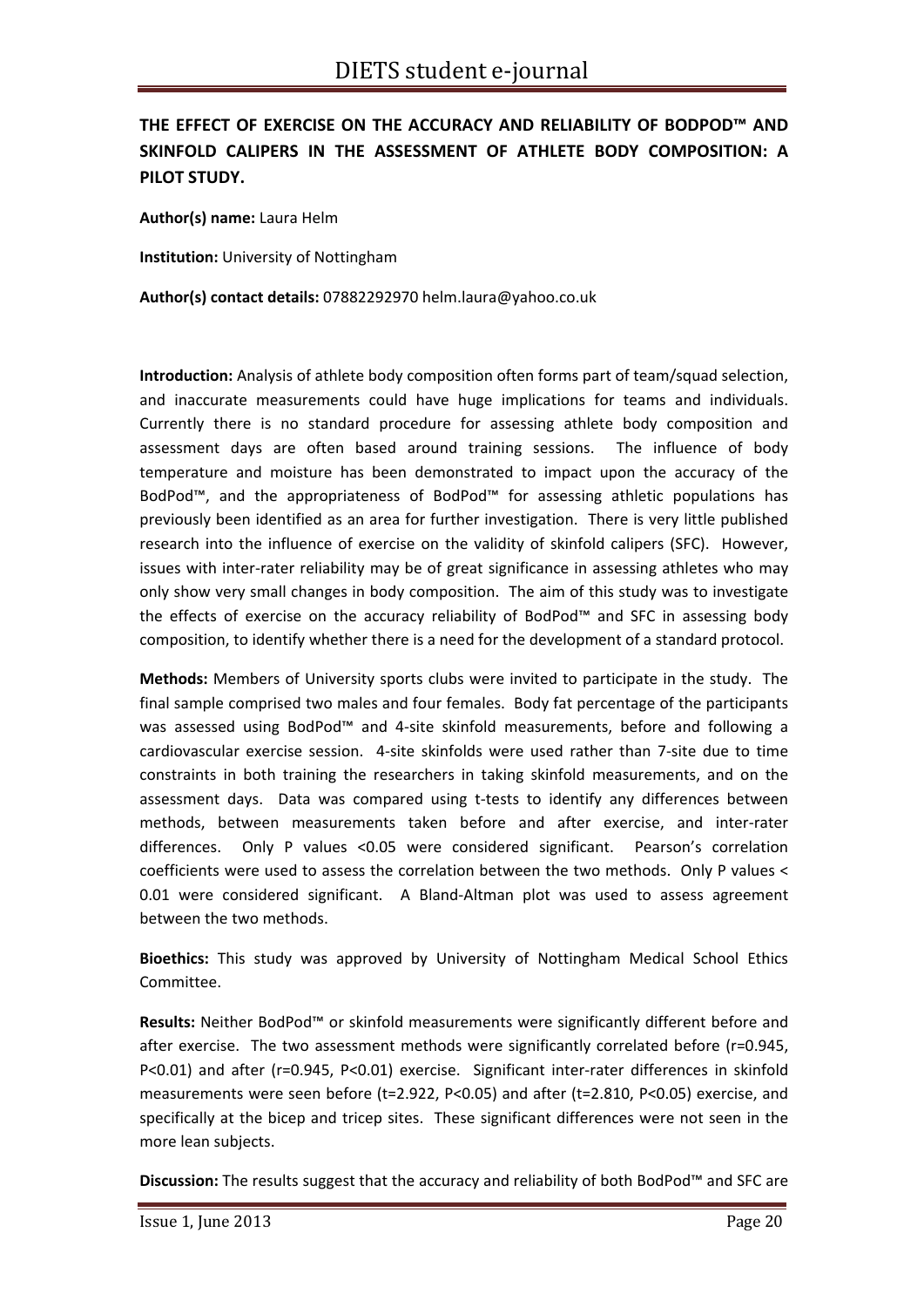unaffected by exercise, and so assessment days involving the use of either of these techniques can be set around training sessions without compromising the accuracy of the measurements. SFC may be most appropriate in very lean athletes, possible because larger SFC measurements are associated with greater levels of technical error. Whenever possible the same assessor should measure an athlete over a period of time to minimise the risks of inter-rater differences. The study is greatly limited by the small sample size and short timeframe, and so no conclusive findings can be taken from the study. Further research is required, and this should include subjects from a wider variety of sports of differing body composition. In particular, research is needed into SFC equations for female athletes.

#### **Conflicts of interest & Acknowledgements**: None

#### **Key References:**

- FIELDS, D. A., HIGGINS, P. B. & HUNTER, G. R. (2004) Assessment of body composition by air‐ displacement plethysmography: influence of body temperature and moisture. *Dyn Med,* 3(1), 3.
- FIELDS, D. A., HIGGINS, P. B. & RADLEY, D. (2005) Air‐displacement plethysmography: here to stay. *Curr Opin Clin Nutr Metab Care,* 8(6), 624‐9.
- KISPERT, C. P. & MERRIFIELD, H. H. (1987) Interrater reliability of skinfold fat measurements. *Phys Ther,* 67(6)**,** 917‐20.

**Key Words:** body composition, athlete, exercise, skinfold, BodPod™

**Contributors:** Ellen Buffery, Florence Cook, Nicky Gilbert, Chris Essex, Arlene Barton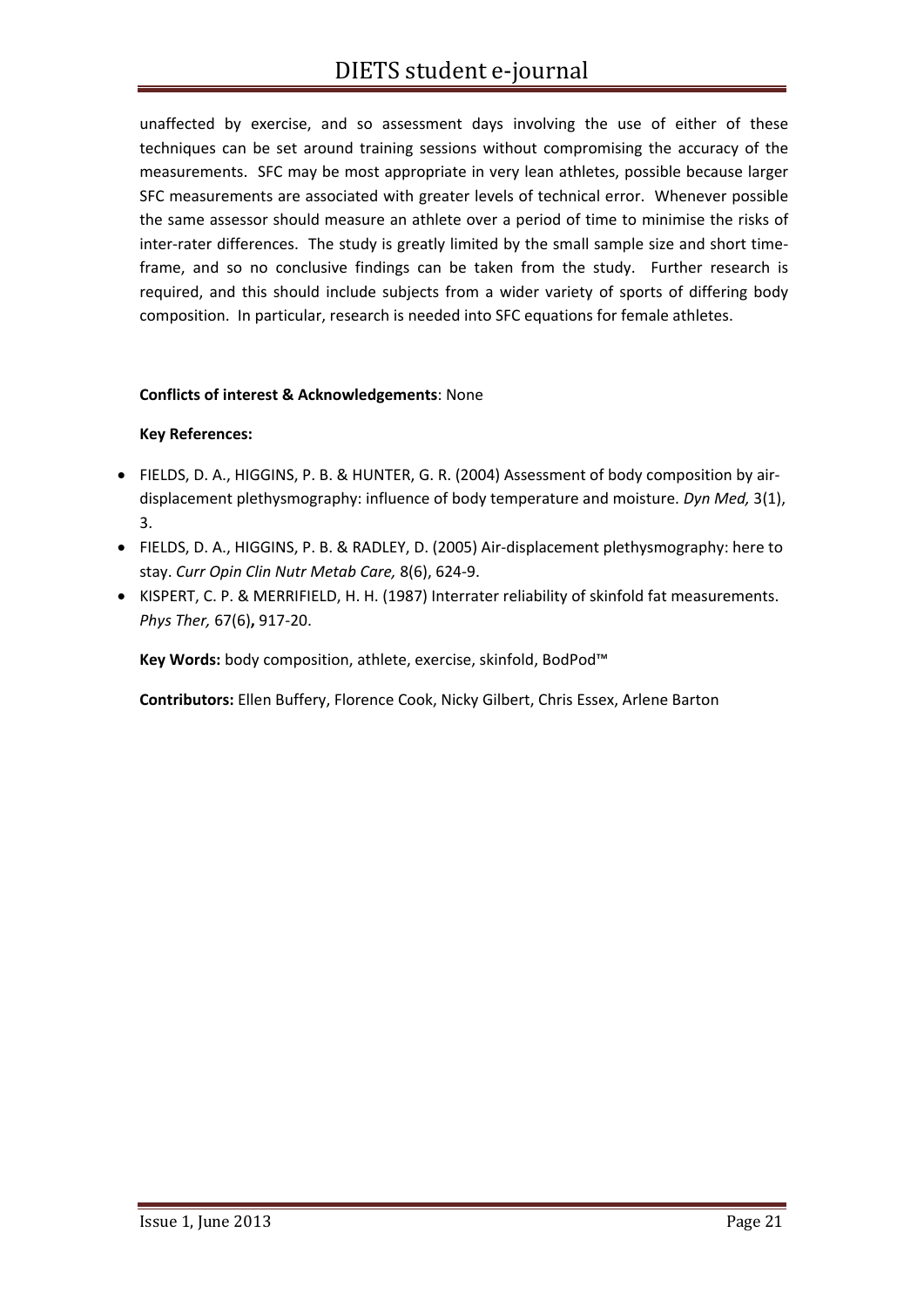## **VITAMIN D INTAKE AND ADEQUACY IN AN ADOLESCENT POPULATION IN RURAL NORTH WALES, UK.**

**Author(s) name:** Debbie Lewis

**Institution:** University Of Chester

**Author(s) contact details:** 0917153@chester.ac.uk 07843022988

**Introduction:** Vitamin D deficiency is widespread worldwide with cases of rickets reported from 60 countries in the last 25 years (Thacher, Fischer, Strand & Pettifor, 2006). Recent studies have shown adolescents/young adults to be at risk of vitamin D deficiency (van Schoor & Lips 2011), and hypovitaminosis D could prevent laying down of peak bone density (Lehtonen‐Veromaa et al., 2002) at this crucial developmental stage. The aim of this cross sectional study was to investigate dietary habits and sunlight exposure in a cohort of adolescents (12‐18 years, n=74) in Ruthin, a rural town in North Wales, UK (53.1˚N) in comparison to similar worldwide studies and data from national surveys.

**Methods:** Participants (n=74) were recruited through a bi-lingual secondary school with the headmistress' agreement for pupils to complete a questionnaire. Validated food frequency questionnaires (FFQ) (Taylor et al., 2009) and validated sun exposure records (Hanwell et al., 2010) were used to assess dietary intake of vitamin D and time spent outdoors respectively. Data were analysed using SPSS and comparisons made using one sample t-tests to compare means.

**Bioethics:** Ethical approval was obtained from the Department of Clinical Sciences and Nutrition Ethics Committee at The University of Chester and parental consent was obtained from each participant.

**Results:** Adolescents from this population showed significantly higher levels of dietary vitamin D intake (females, p<0.0001, males, p=0.001) in comparison to national levels. They showed significantly higher (p<0.0001) mean daily intakes (193  $\pm$  155 IU) in comparison to studies in Denmark (116  $\pm$  80 IU), Brazil (124  $\pm$  28 IU) and Spain (113  $\pm$  130 IU) but significantly lower (p<0.0001) levels in comparison to studies in Canada (300  $\pm$  8 IU) and Finland (268 ± 220 IU). Their mean weekly consumption of oily fish was 100.5g (± 152.4), and when tuna was included this level increased to 157g (±192.5), both significantly higher (p<0.0001) than NDNS data (21g  $\pm$  77), but intake of meat showed no significant difference. A medium, inverse correlation was found between age and exposure to sunlight,  $(r = -0.393, p$  $< 0.001$ ).

**Discussion:** This study of adolescents showed significantly higher levels of dietary intake of vitamin D in comparison to national levels. It also showed significantly higher intake in comparison to some worldwide studies conducted amongst similar populations. This suggests there may be specific dietary/lifestyle factors, possibly linked to oily fish intake, in rural adolescent populations, which may naturally help to increase serum 25(OH)D concentrations. Further research could establish whether UK adolescent populations eating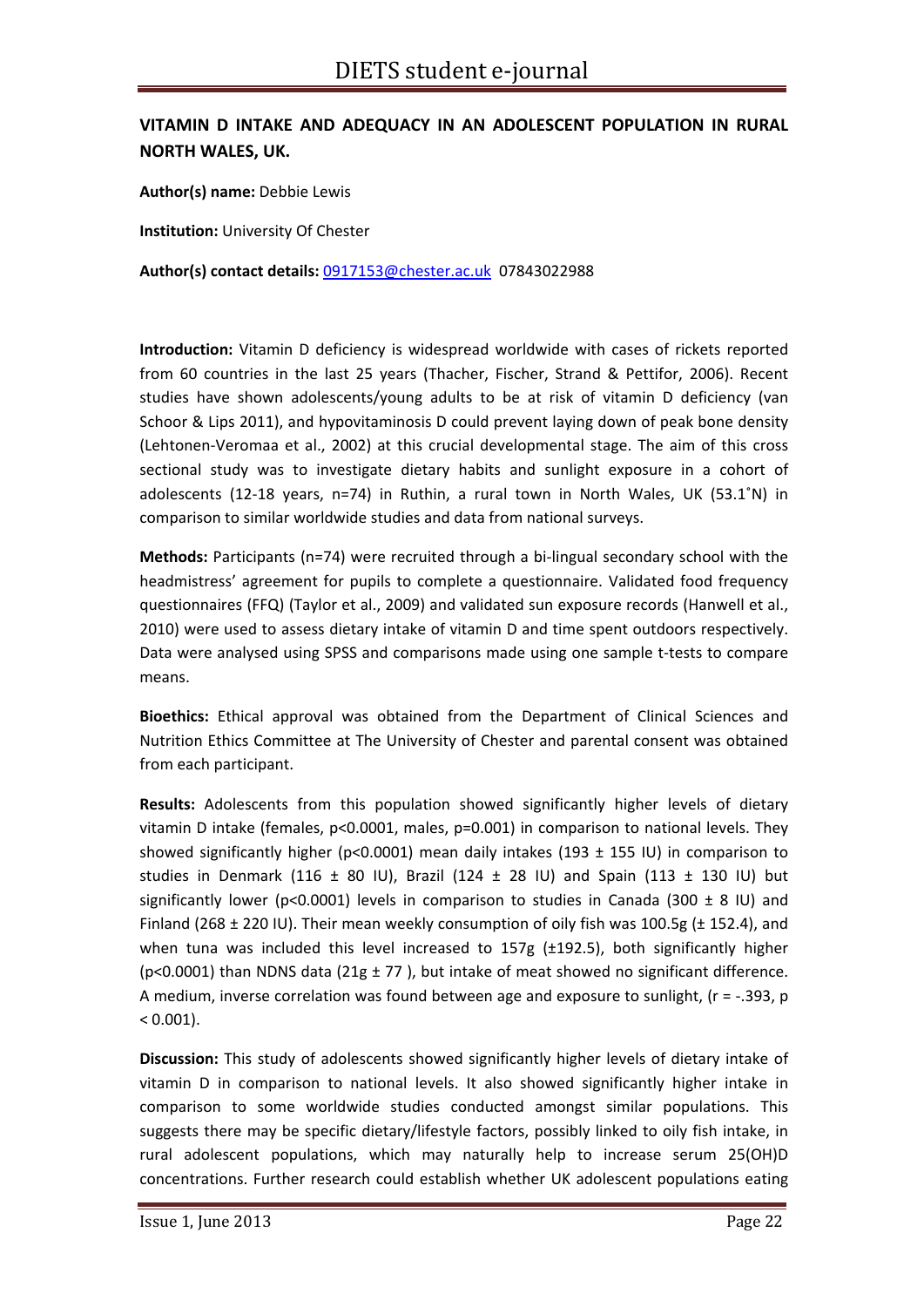levels of red meat in line with the national average (64g/day), but significantly higher (p<0.0001) levels of oily fish (including tuna) do have higher serum levels of 25(OH)D. Determining beneficial levels for adolescents and ensuring they attain this level via normal diet or via fortification of foods/provision of supplements could have major long term health and cost benefits. Red meat  $\langle$ <0.1µg) and tuna  $(3.3\mu g)$  are lower in vitamin D per 100g when compared to oilier fish such as mackerel (8.4µg) (Food Standards Agency, 2006). In conclusion, the higher levels of dietary intake of vitamin D shown in this study suggest these food sources should be considered, and promoted, as an important source of vitamin D.

**Conflicts of interest & Acknowledgements:** No conflicts of interest. Acknowledgements to Dr Sohail Mushtaq (supervisor), Catherine Taylor et al., 2009, for allowing use of their validated food frequency questionnaire, also to Heather Hanwell et al., 2010, for use of their validated sun exposure questionnaire. Mrs Eleri Jones, the headmistress of Ysgol Bryn Hyfryd, Ruthin for allowing pupils to participate.

#### **Key References:**

- Food Standards Agency. (2006). *McCance and Widdowson's The composition of foods*.(6<sup>th</sup> summary ed.).Cambridge, United Kingdom: Royal Society of Chemistry. Lehtonen‐Veromaa, M. K. M., Mottonen, T. T., Nuotio, I.O., Irjala, K. M. A., Leino, A. E., & Viikari, J. S. A. (2002). Vitamin D and attainment of peak bone mass among peripubertal Finnish girls: a 3 –y prospective study. *The American Journal of Clinical Nutrition, 76*, 1446‐53.
- Thacher, T. D., Fischer, P. R., Strand, M. A., & Pettifor, J. M. (2006). Review nutritional rickets around the world: causes and future directions*. The Annals of Tropical Paediatrics, 26(*1),1‐16.
- Van Schoor, N. M., & Lips, P. (2011).Worldwide vitamin D status. *Best Practice and Research: Clinical Endocrinology and Metabolism, 25,*671–80.

**Key Words:** Vitamin D, adolescents, deficiency, at risk

#### **Contributors:** ‐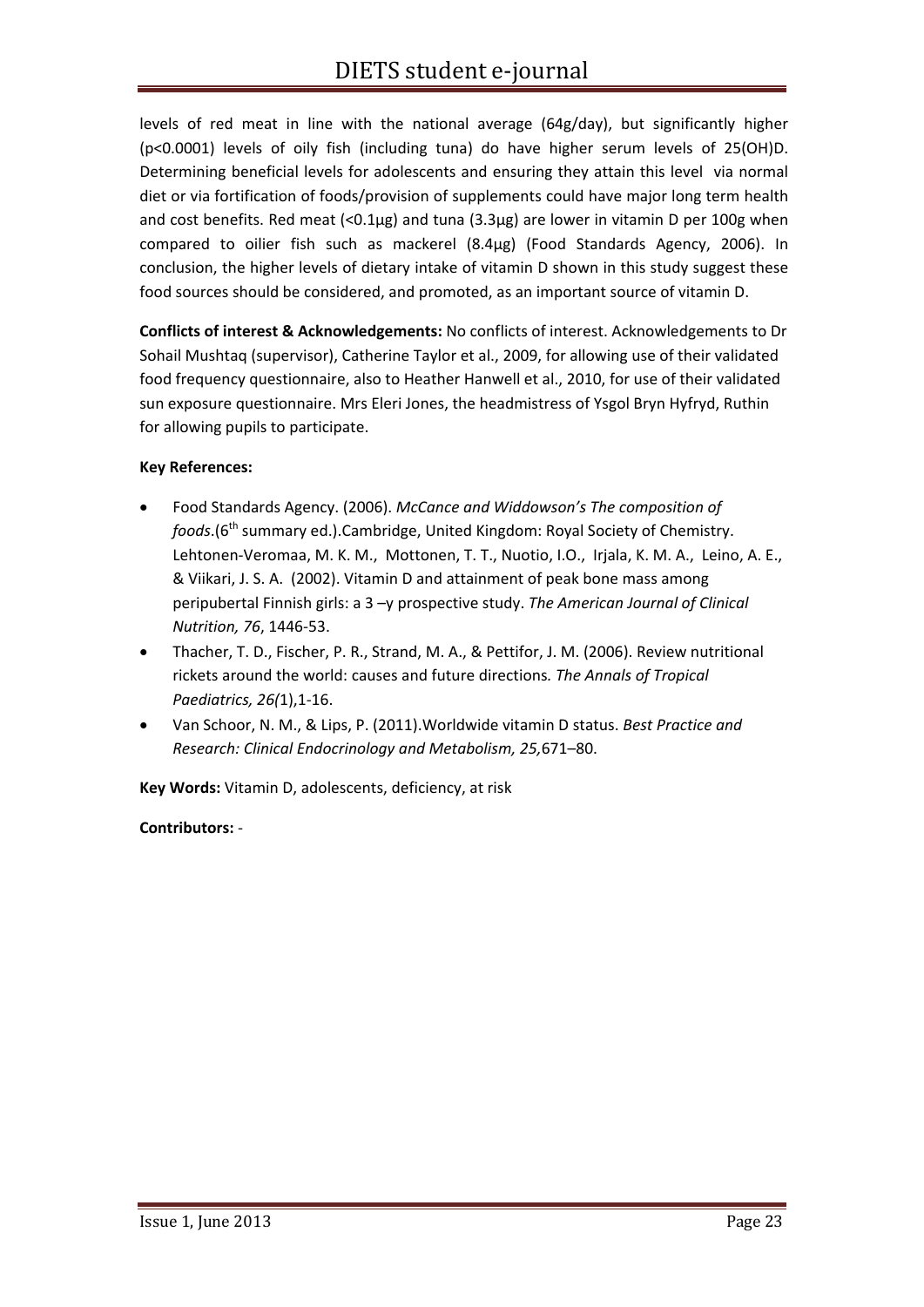# **AN EVALUATION OF THE INTAKE AND KNOWLEDGE OF FOLIC ACID AMONGST PREGNANT WOMEN IN THE UK.**

**Author(s) name**: Louise Drake

**Institution:** University of Chester

**Author(s) contact details:** louise.drake16@btinternet.com

**Introduction:** Despite established evidence showing that an adequate intake of folic acid is critical in preventing neural tube defects there is continued poor compliance of pregnant women with the government recommendations. This research project evaluated the intake and knowledge of folic acid amongst pregnant women.

**Methods:** Study design was a cross-sectional observational study using questionnaires. A convenience sample of thirty pregnant women was recruited from 2 antenatal sessions in Cheshire, UK and a baby scanning clinic in Glasgow, UK. The study population had a mean (+ S.D.) age of 28.72 ( $\pm$  8.82), were either in their second trimester (40%, n=12) or their third trimester (60%, n= 18) and the median number of previous pregnancies was 0. The participants completed a self‐administered non‐validated questionnaire. The data was analysed using the software package SPSS version 18. Descriptive statistics and Pearson's Chi Squared tests were performed and thematic analysis was used to explore phenomenons.

**Bioethics:** All subjects gave their informed verbal consent to participate in the study. The project underwent full ethical scrutiny and all procedures were risk assessed and approved by the Department of Clinical Sciences Ethics Committee at the University of Chester. As all women were recruited outside of the National Health Service, it was not essential to obtain NHS ethics.

**Results:** A high proportion, 80% (n=24), reported taking folic acid during pregnancy and 50% (n=12) of these participants used it periconceptional with only 1 participant not taking it before the  $6<sup>th</sup>$  gestational week. Factors significantly associated with supplement uptake were employment (p=0.005), high adherence to nutritional advice in pregnancy (p=0.049), planned pregnancy (p<0.001), being informed about nutrition in pregnancy (p=0.008), pregnancy advice including folic acid information (p=0.003) and knowledge of the benefits of folic acid pre-pregnancy (p=0.005). The modal source of information on folic acid was jointly GP and midwife (n=13) and the level of knowledge on folic acid was assessed to be low in 70% (n=21) of the subjects. No factors were found to be associated with knowledge and there were no significant relationship between knowledge level and intake of folic acid.

**Discussion:** The compliance to folic acid supplementation recommendations was in agreement with figures in previous studies of 83% (Neill, 1999), 88% (Sen et al., 2001) and 84% (McNulty et al., 2011). The significant association between planned pregnancy and use of folic acid supplements suggested that interventions are needed to address the folic acid intake of women in child-bearing age, who could conceive, due to 50% of pregnancies being unplanned. The influence of nutritional pregnancy advice on adherence to guidelines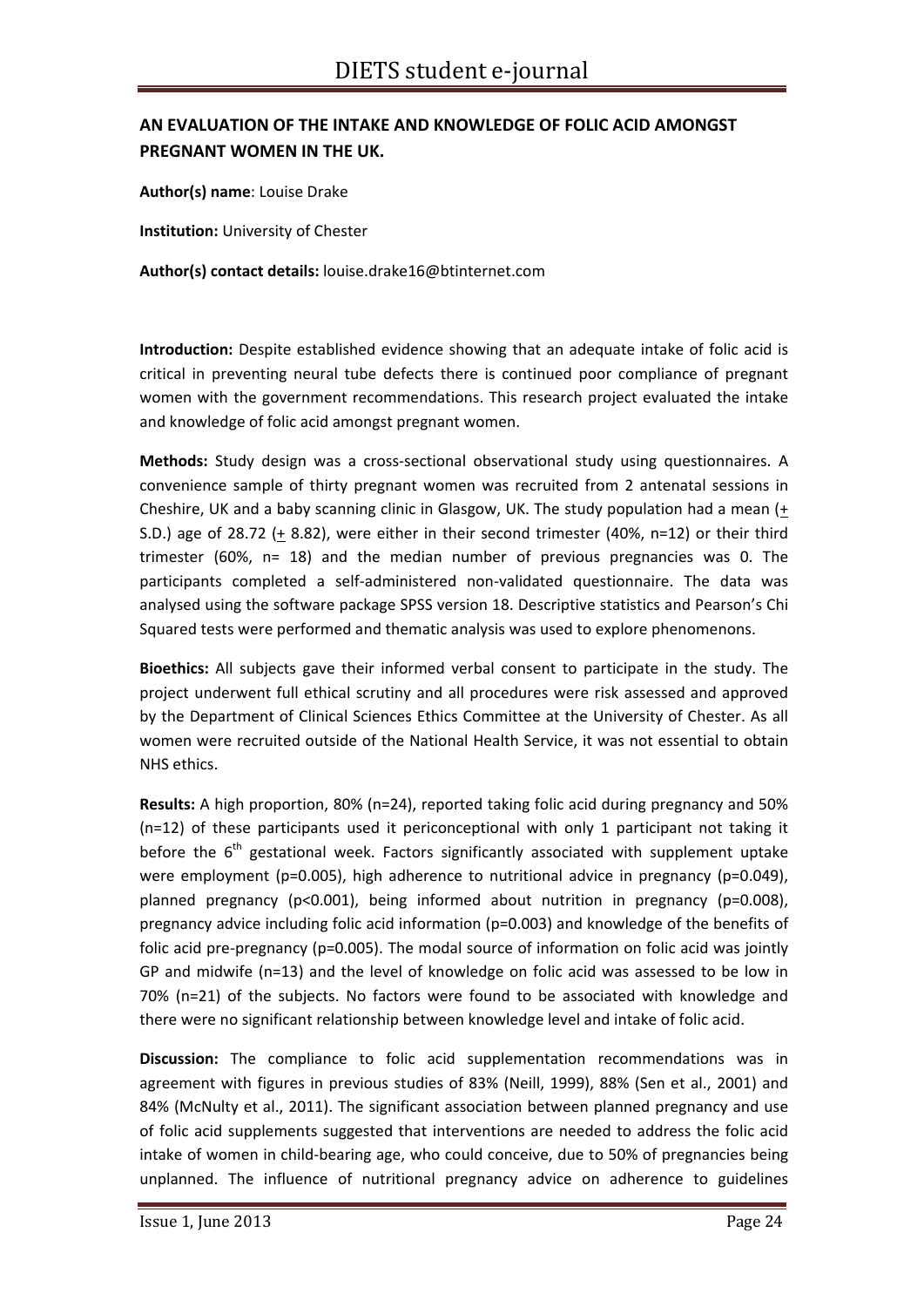suggested that greater compliance could be achieved by improving deliverance and access to information. The current "GO FOLIC!" campaign is attempting to address some of the factors identified in this study, so a review in a few years would be beneficial.

**Conflicts of interest & Acknowledgements**: There were no conflicts of interest. I would like to acknowledge countless members of University staff, especially my supervisor, Dr. Sohail Mushtaq, the antenatal/scanning clinics and the study volunteers.

#### **Key References:**

- Department of Health. (1992). *Folic acid and the prevention of neural tube defects:report from an Expert Advisory Group*. London, United Kingdom: Department of Health, Scottish Office Home and Health Department, Welsh Office, Department of health and Social Services Northern Ireland.
- McNulty, B., Pentieva, K., Marshall, B., Ward, M., Molloy, A. M., Scott, J. M., & McNulty, H. (2011). Women's compliance with current folic acid recommendations and achievement of optimal vitamin status for preventing neural tube defects. *Human Reproduction*. doi: 10.1093/humrep/der078
- Medical Research Council Vitamin Study Group. (1991). Prevention of neural tube defects: Results of the Medical Research Council Vitamin Study. *The Lancet, 338*(8760), 131‐137. doi: 10.1016/0140‐6736(91)90133‐a
- Neill, A. M. (1999). The 'Folic Acid Campaign': has the message got through? A questionnaire study. *Journal of Obstetrics & Gynaecology, 19*(1), 22‐25. doi: doi:10.1080/01443619965895
- Sen, S., Manzoor, A., Deviasumathy, M., & Newton, C. (2001). Maternal knowledge, attitude and practice regarding folic acid intake during the periconceptional period. *Public Health Nutrition, 4*(04), 909‐912. doi: doi:10.1079/PHN2001123

**Key Words:** Folic Acid, periconceptional, neural tube defects, pregnant

**Contributors:** Sohail Mushtaq, Duane Mellor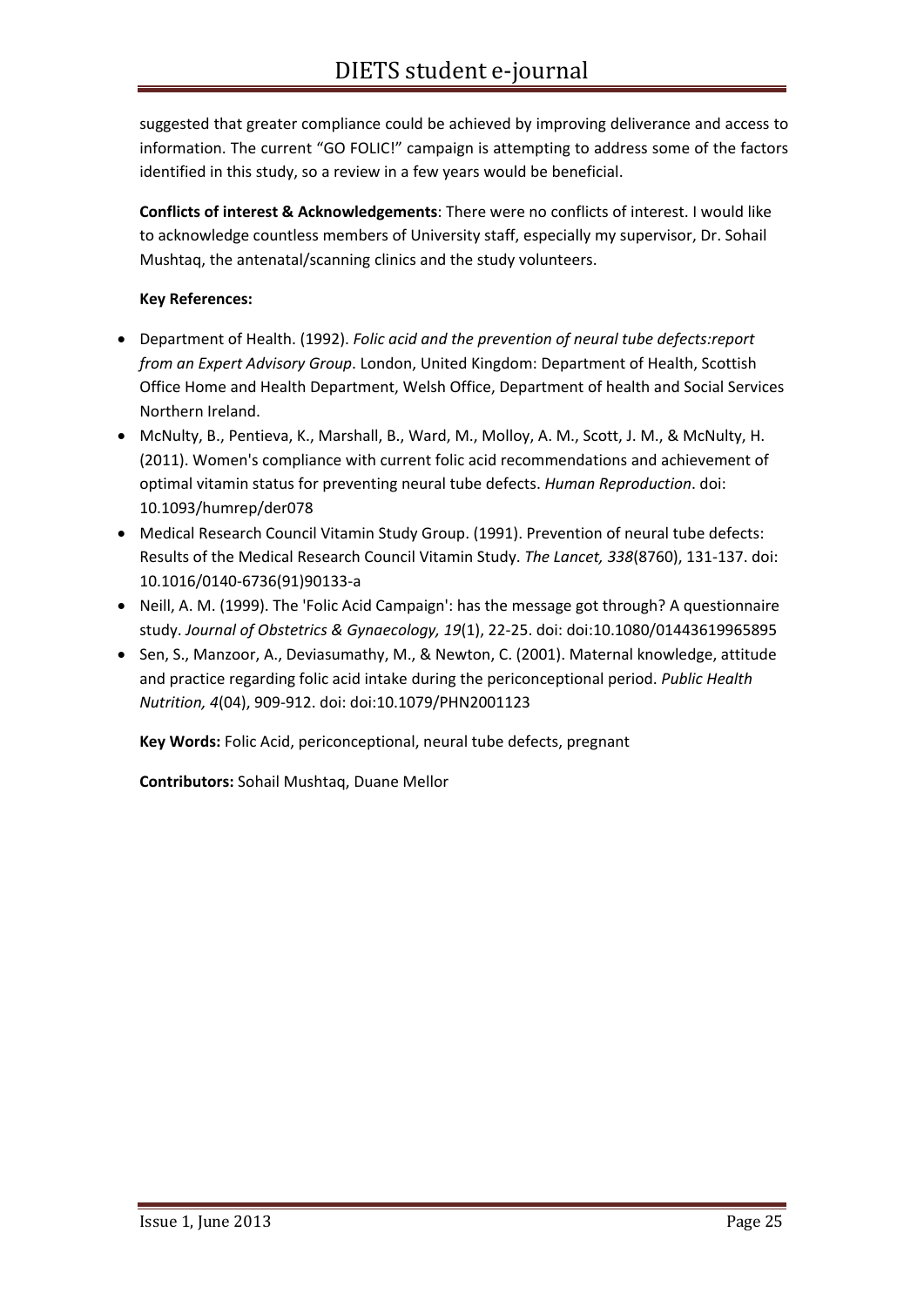# **THE EFFECTS OF RIBOFLAVIN SUPPLEMENTATION ON BLOOD PRESSURE IN HYPERTENSIVE PATIENTS WITH THE C677T POLYMORPHISM IN THE ENZYME METHYLENETETRAHYDROFOLATE REDUCTASE (MTHFR)**

**Author(s) name:** Katie Moore

**Institution:** University of Ulster Coleraine

**Author(s) contact details:** Moore‐K@email.ulster.ac.uk

**Introduction:** Hypertension is a major risk factor for cardiovascular conditions, with approximately one billion pounds spent in 2006 on the management of elevated blood pressure (BP) in the UK. A common polymorphism (677C→T) in methylenetetrahydrofolate reductase (MTHFR), a folate metabolising enzyme has recently been associated with hypertension. Approximately 10% of the UK population are homozygous (TT genotype) for this polymorphism. The B-vitamin riboflavin is an essential as a co-factor for MTHFR. Previous studies at this centre have reported that intervention with riboflavin lowers BP in premature cardiovascular patients with the TT genotype. It is unclear however, whether this BP‐lowering effect is limited to high‐risk patients. The aim of our study was to investigate the effect of riboflavin supplementation on BP in hypertensive adults with the TT genotype.

**Methods:** Hypertensive patients who had previously participated in an observational study at the centre and who had been identified as having the TT genotype were recruited to the intervention. Participants were stratified by baseline BP and subsequently randomised within each stratum to receive either riboflavin (1.6mg/d) or placebo for 16 weeks. Participants attended two appointments where general health, medication and lifestyle information was gathered, anthropometric measurements were taken and BP was recorded. 30ml blood samples were collected, to measure riboflavin status using the functional marker erythrocyte glutathione reductase activation coefficient (EGRac). Statistical analysis was performed using Statistical package for Social Sciences, Version 15.0.

**Bioethics:** Ethical approval was granted by the Office for Research Ethics Northern Ireland, Altnagelvin and Antrim Area Hospitals 09/NIR01/68. Work was conducted in accordance with the Research Ethics and Governance Policies and Procedures and other Research Policies and Procedures at the University of Ulster including the Code of Practice for the Professional Integrity in the Conduct of Research.

**Results:** Baseline results (*n* 87) reported that almost 92% of participants were taking antihypertensive medication, and 64% were found to be clinically hypertensive (systolic BP>140mmHg). Responses to intervention were examined by gender. A significant improvement in riboflavin status in both genders was observed. Supplementation resulted in a lowering of 8mmHg (*P*=0.01) in systolic BP in males (*n* 7) however no significant change was noted in females. When the response was investigated by age, a significant lowering of 9.35mmHg in systolic BP was reported in the younger group (*n* 10) compared to an increase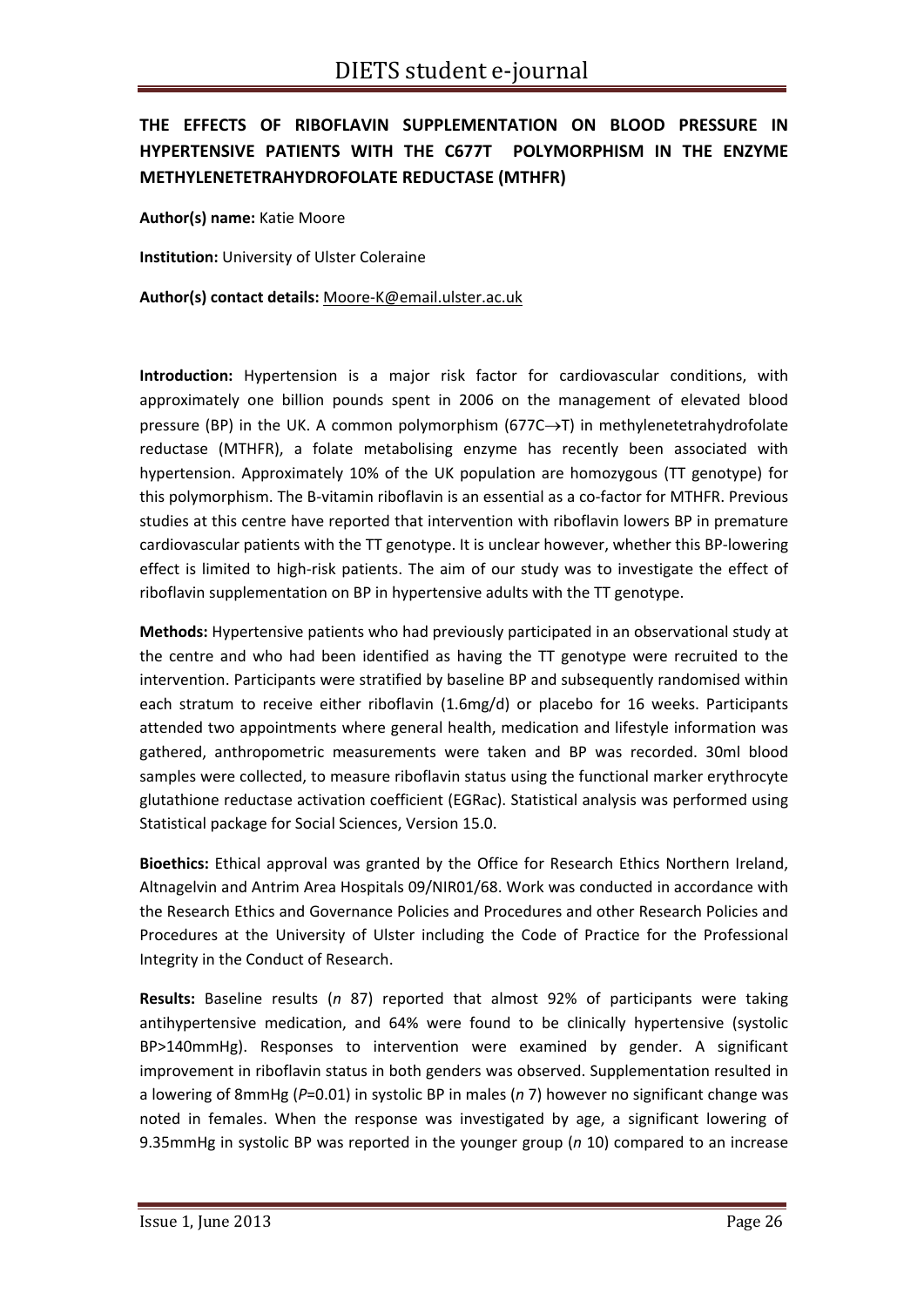of 2.46mmHg in the older group (*n* 12) of this cohort (*P*=0.04).

**Discussion:** These reductions in BP were both statistically significant and clinical important. This study has, for the first time, demonstrated that BP response to riboflavin intervention in TT patients seems to be strongly determined by age and gender. The results appear to show a more significant response in younger male participants. Significant reductions were reported even though over 75% of males in the subgroup were taking antihypertensive medication. Further work is required to confirm these findings, which were limited by the numbers investigated. If confirmed, the results could have significant implications for the prevention and treatment of this major health and economic burden.

**Conflicts of interest & Acknowledgements**: This study was supported by funding from Department of Employment and Learning, Northern Ireland and DSM Nutritional Products, Switzerland

#### **Key References:**

- McNulty, H., Dowey, L. C., Strain, J. J., Dunne, A., Ward, M., Molloy, A. M., et al. (2006). Riboflavin lowers homocysteine in individuals homozygous for the MTHFR 677C to T polymorphism. *Circulation , 113*, 74‐80.
- Horigan, G., McNulty, H., Ward, M., Strain, J. J., Purvis, J., & Scott, J. M. (2010). Riboflavin loweers blood pressure in cardiovascular disease patients homozyous for the 677C to T polymorphism in the MTHFR. *Journal of Hypertension , 28* (3), 478‐486.
- Wilson, C. P., Ward, M., McNulty, H., Strain, J. J., Trouton, T. G., Horigan, G., et al. (2012). Riboflavin offers a targeted strategy for managing hypertension in patients with the MTHFR 677T genotype: a 4‐y follow up. *American Journal of Clinical Nutrition*, **3**, 766‐72**.**

**Key Words**: Blood Pressure: Hypertension: Methylenetetrahydrofolate Reductase: Riboflavin: Antihypertensive Medication.

**Contributors:** M. Ward, H. McNulty, C. Wilson,R. Reilly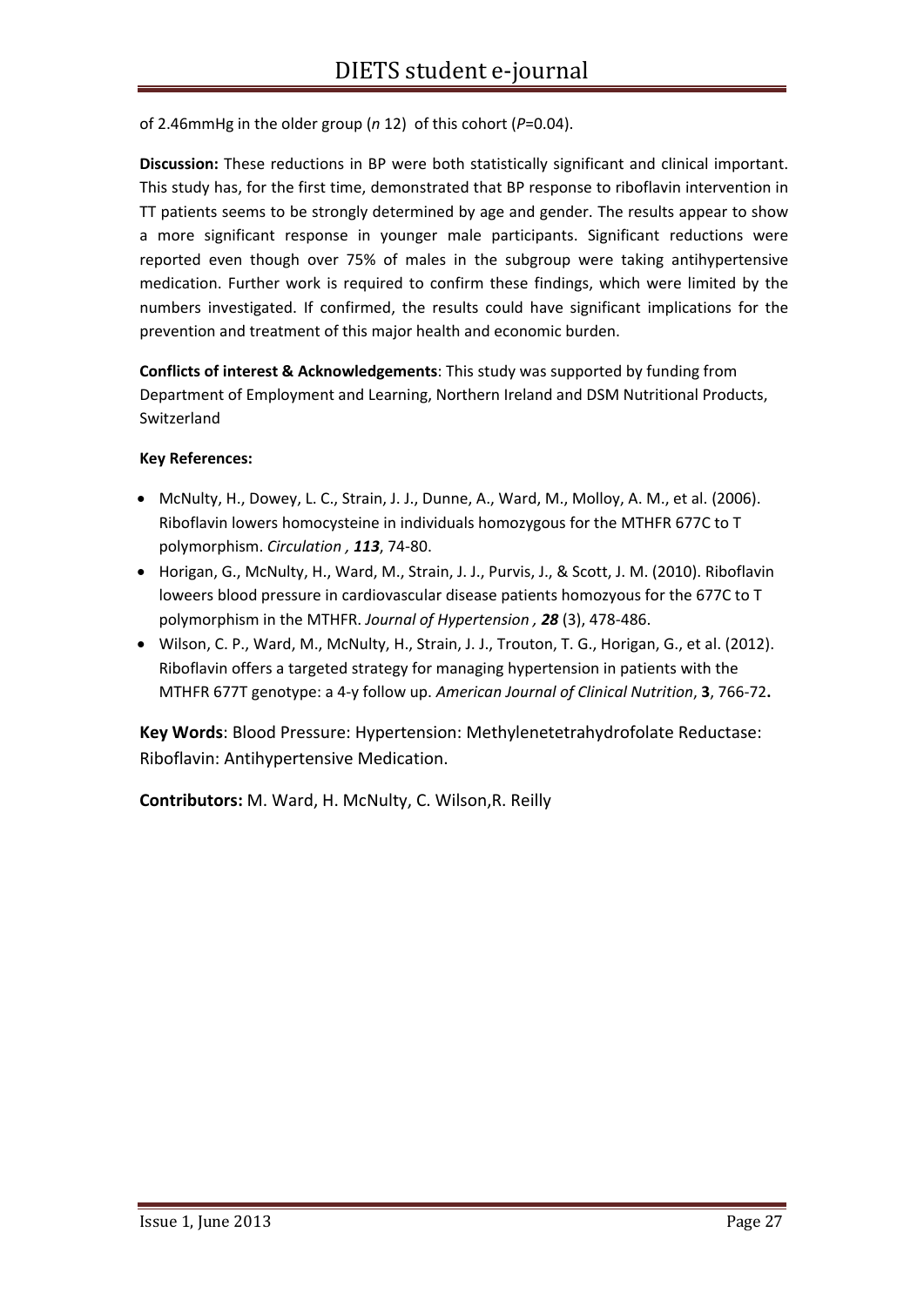#### **THE SOYBEAN. A POTENT AND VERSATILE NUTRITIONAL CONTRIBUTION TO DISEASE PREVENTION AND HEALTH?**

**Author(s) name:** Theresa Mühlthaler

**Institution:** FH JOANNEUM (University of Applied Sciences) Bad Gleichenberg, Austria

**Author(s) contact details:** theresa.muehlthaler.dio10@fh‐joanneum.at

**Introduction:** Legumes have lost their role as staple foods, even though they would provide numerous nutrients. Especially the soybean has been widely discussed as a valuable source of nutrients. At the same time concerns have been raised about its nutritional physiology, leading to uncertainty regarding its consumption. This thesis therefore deals with the multifunctional properties of soy and the question, whether soy can contribute to disease prevention and health. The purpose of this paper is to evaluate the soybean regarding its nutritional physiology, composition, and effects on human disease prevention and health in order to identify whether an increased or specific consumption should be applied and recommended in dietetic counselling and treatment.

**Methods:** To find conclusive answers, an extensive literature search was conducted, consulting literature from libraries and scientific journals as well as studies from scientific databases such as "PubMed" and "Medline". Results were chosen according to the following criteria: recent data, reliability of the source of information, number of probands and the trial and study type, preferring reviews and meta‐analyses. In total, 30 studies and trials from scientific journals and 24 other literary sources were consulted.

#### **Bioethics: ‐**

**Results:** The spectrum of the soybean's nutrients is rather broad. Soy not only contains a considerable amount of protein and dietary fibre, but is also rich in unsaturated fatty acids. With a protein digestibility-corrected amino acid score of 1.0, soy protein is of extraordinary quality and provides an ideal protein source for human nutritional needs. In terms of cardiovascular health, various studies, meta-analyses, and reviews have shown that soy protein makes a significant protective contribution to human health. Soy fibre has been proved to have a hypocholesterolaemic effect, which can prevent diseases such as diabetes or colon cancer. Soy contains, amongst others, polyphenols, saponins, phytosterols, and phytic acid. Research has shown that phytoestrogens can reduce the risk of death in breast cancer patients. A safe application of isoflavones with no adverse effect on breast tissue in healthy women can also be ensured. All these findings suggest a targeted use of such nutrients in a balanced and adequate diet.

**Discussion:** Currently available data dealing with soybean nutrients and their effects on disease prevention and health often is rather contradictory. Owing to a lack of comparable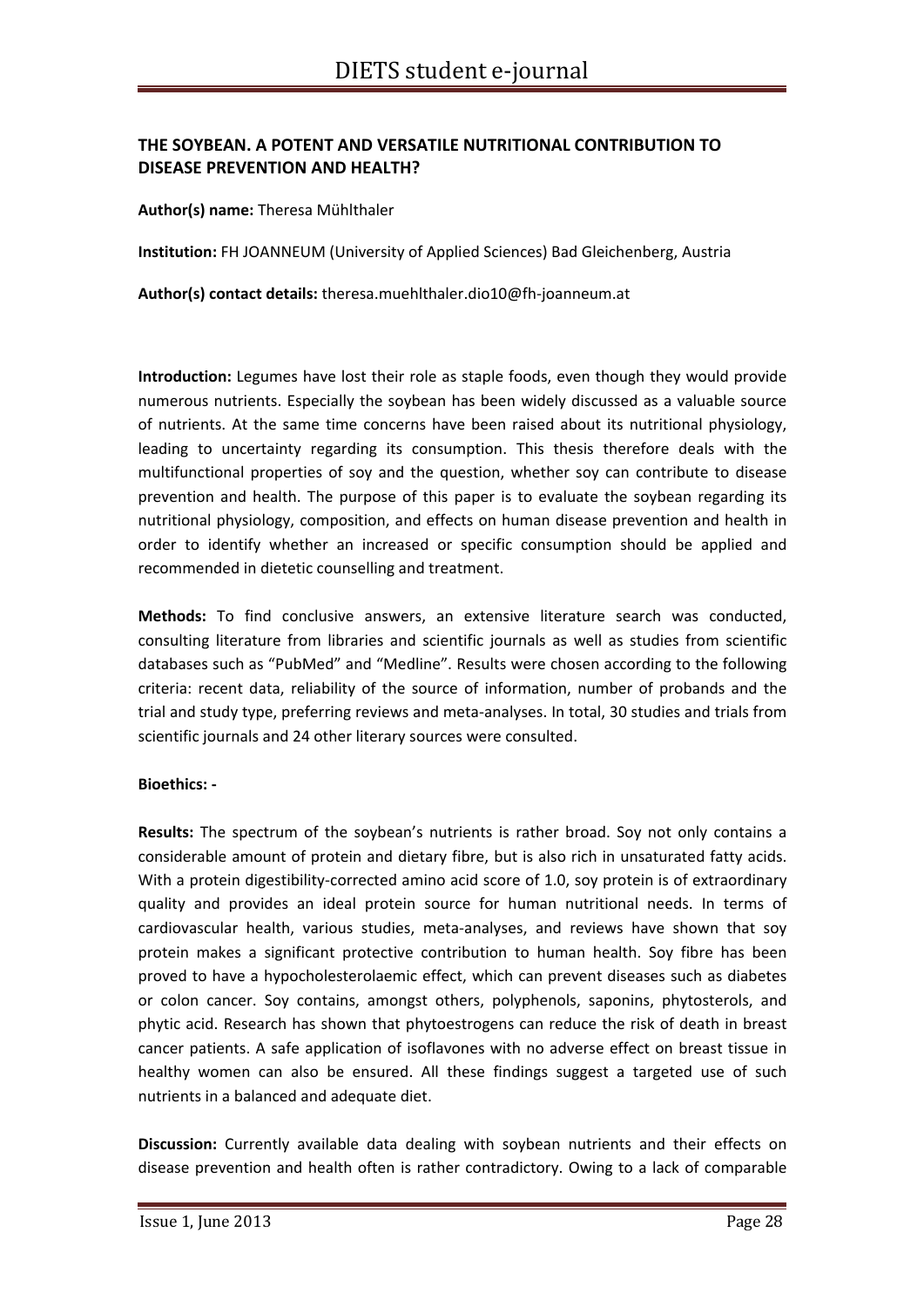studies regarding any negative effects of soy and soy products on human health, and the guidelines restricting the length of this thesis, only the health benefits have been treated here. In general, it is questionable, whether studies with animals can be used as a reference for the mechanisms of soy. The significance of various studies is also questionable, as they often make a statement for only one parameter and neglect other factors. With several studies it was not really clear which type of soy product was used. This could also bias the result in an unwanted way. In conclusion, all these considerations make the soybean a field of research which leaves many questions open and gives room for more extensive study in the interest of human health.

#### **Conflicts of interest & Acknowledgements: ‐**

#### **Key References:**

- Anderson, J. & Bush, H. (2011). Soy protein effects on serum lipoproteins: a quality assessment and meta‐analysis of randomized, controlled studies. *American Journal of Clinical Nutrition, 30*, 79‐91. Abstract retrieved from *PubMed*. Retrieved on 9<sup>th</sup> December 2012, from http://www.ncbi.nlm.nih.gov/pubmed/21730216
- Backes, G. (2012). Soja das Fleisch des Feldes. *Ernährung im Fokus Zeitschrift für Fach‐, Lehr‐ und Beratungskräfte*, *12*(05‐06), 154;155;157.
- Sugano, M. (2006). Nutritional implications of soy. In Sugano, M. (Ed.), *Soy in health and disease prevention*. (p. 3‐6). Boca Raton: Taylor & Francis Group.

**Key Words:** Soy nutrients, Soy health benefits, Cardiovascular disease, Cancer, Menopause

**Contributors:** Daniela Grach, Hans Dieter Nerbl, Mag. Elisabeth Fattinger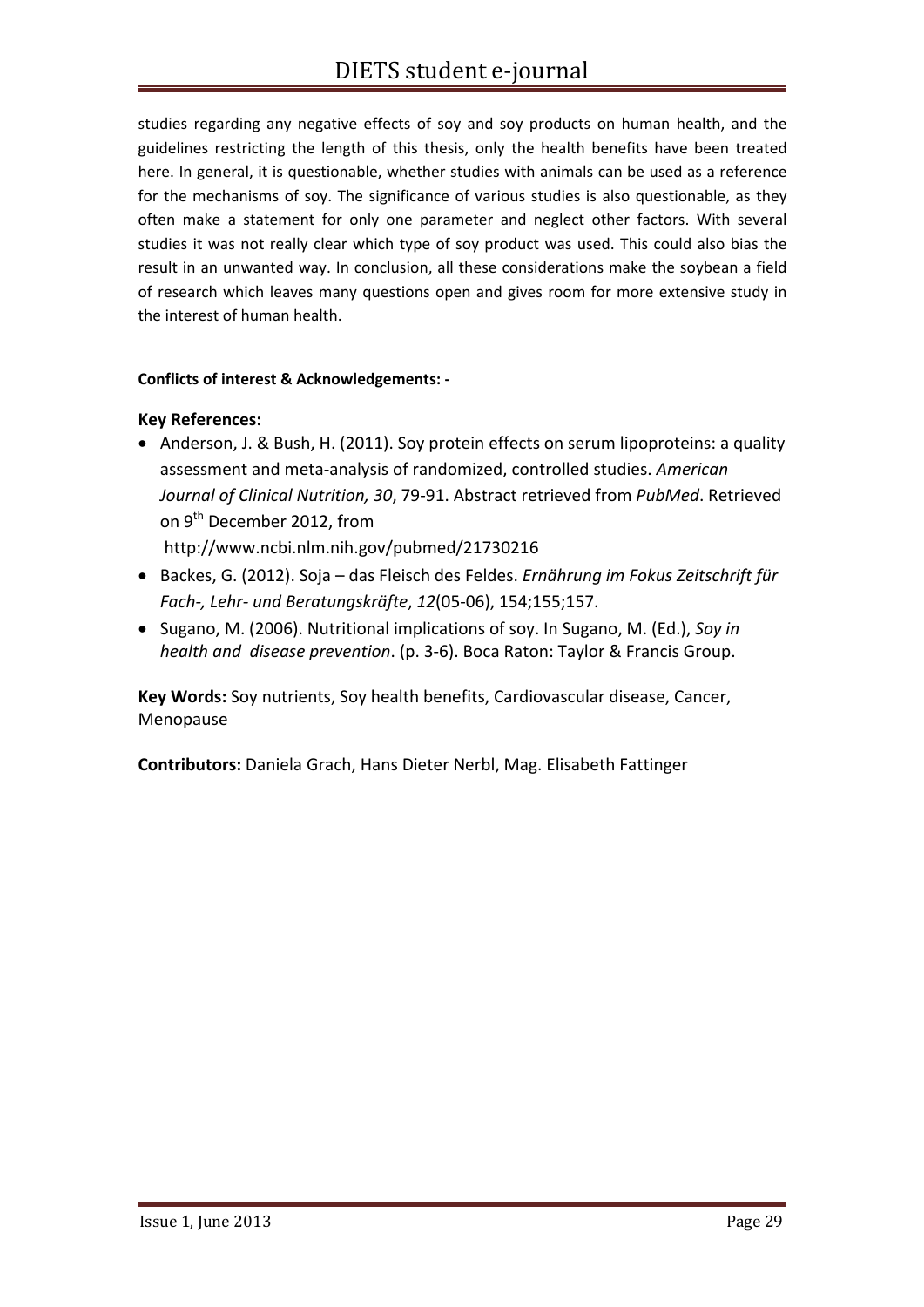# **ASSESSMENT OF BIOELECTRICAL IMPEDANCE ANALYSIS IN LUNG CANCER PATIENTS DURING NUTRITIONAL SUPPORT.**

**Author(s) name:** Petra Enright Pašić

**Institution:** University of Primorska, Faculty of Health Sciences, Nutritional Counselling ‐ Dietetics

**Author(s) contact details:** petra.enright@hotmail.com

**Introduction:** Lung cancer causes more deaths than any other type of cancer. An important reason for the poor survival of these patients is cachexia with its metabolic changes and involuntary weight and muscle loss. Since the main goal of nutritional support therapy is to prevent or reduce changes in body composition due to cachexia, we wanted to see if a highprotein nutritional support therapy would prevent or slow down the process of muscle and weight loss.

**Methods:** Twenty lung cancer patients, who were receiving chemo and /or radiotherapy and were simultaneously treated at outpatient clinic for nutritional support due to unintentional weight loss were included in the study. A retrospective analysis of changes in body weight was performed, as well as bioelectrical impedance body composition analysis (BIA), from which the fat free mass index (FFMI- assessment of lean body mass), illness marker (ratio between impedance values measured at different frequencies), and phase angle (relation between the two vector components of impedance (resistance and reactance) were calculated. Patients received a high‐protein nutritional support therapy and after three weeks from the first visit they were re-evaluated in terms of body weight and BIA. For statistical analysis, SPSS 20 was used, and the analysis of variance (ANOVA) for repeated measurements and post-hoc Bonferroni test were applied. Level of statistical significance was set at less than 0.05.

#### **Bioethics: ‐**

**Results:** Our patients lost on average 8.5 kg, from the diagnosis until the first visit to a dietitian. A statistical insignificant raise of average body weight, lean body mass, and FFMI occurred while phase angle dropped by 0.2º (p*=*0.085) after three weeks of high‐protein nutritional support therapy (Table 1).

**Discussion:** It should be noted that our sample was small, as it was composed of only twenty patients, thus the present study is a pilot for a future research. However, small increases in FFMI at only three weeks of intervention indicate that nutritional support, as part of multimodal therapy, at lung cancer patients reporting unintentional weight loss, could help in slowing down catabolic processes, which otherwise lead to death these patients.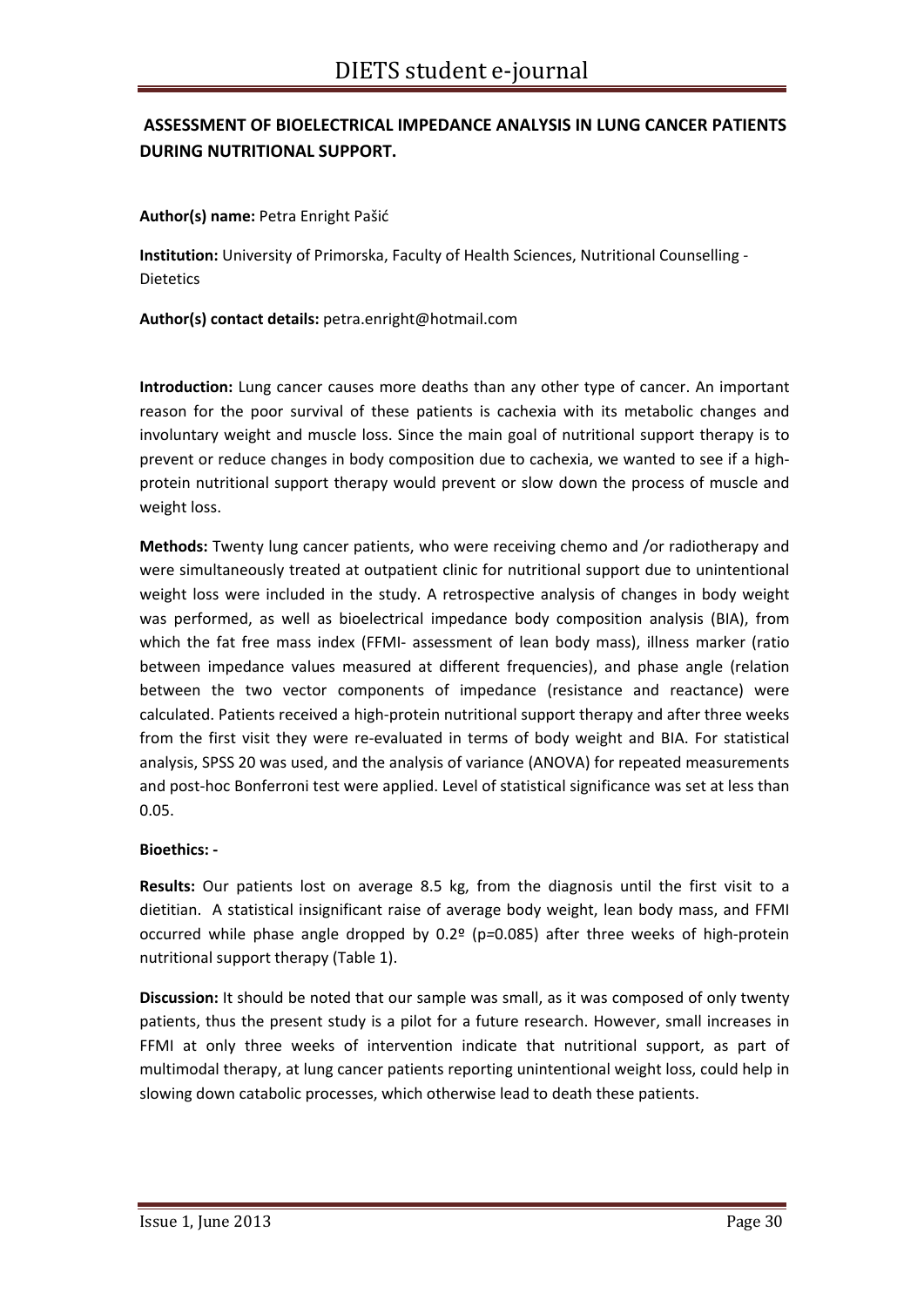|                                             | <b>BIA 1*</b> | <b>BIA</b><br>$7**$ | p     |
|---------------------------------------------|---------------|---------------------|-------|
| Body weight (kg)                            | 62.783        | 64.100              | 0.165 |
| Fat mass (%)                                | 26.2          | 25.050              | 0.197 |
| Fat free mass (%)                           | 73.825        | 74.950              | 0.197 |
| Total body water (%)                        | 59.350        | 60.025              | 0.501 |
| Extracellular water (%)                     | 26.558        | 27.416              | 0.244 |
| Intracellular water (%)                     | 30.791        | 30.350              | 0.531 |
| Illness marker                              | 0.8398        | 0.848               | 0.376 |
| Body mass index<br>(kg/m <sup>2</sup> )     | 21.583        | 21.991              | 0.218 |
| Fat free mass index<br>(kg/m <sup>2</sup> ) | 15.941        | 16.516              | 0.062 |
| Phase angle (°)                             | 4.491         | 4.225               | 0.085 |

**Table 1: Differences in weight and bioimpedance analysis measurements at lung cancer patients during nutritional support** 

**BIA 1\*** body composition measured at baseline by bioelectrical impedance analysis

**BIA2\*\*** body composition measured at three weeks of intervention by bioelectrical impedance analysis

#### **Conflicts of interest & Acknowledgements: ‐**

#### **Key References:**

- Evans WJ. Morley JE. Argilés J. Bales C. Baracos V. Guttridge D. et al. Cachexia: a new definition. Clin Nutrition 2008; 27:793‐9.
- Baldwin C. Spiro A. Ahern R. Emery PW. Oral nutritional interventions in malnourished patients with cancer: a systematic review and meta‐analysis. J Natl Cancer Inst 2012; 7; 104: 371‐85.
- Gupta D. Lammersfeld CA. Vashi PG. King J. Dahlk SL. Grutsch JF. Lis CG. Bioelectrical impedance phase angle in clinical practice: implications for prognosis in stage IIIB and IV non‐small cell lung cancer. BioMed Central Cancer 2009; 9:37.

**Key words:** lung cancer, cachexia, weight loss, fat free mass, nutritional support.

**Contributors:** Data were collected by dietitians at Institute of Oncology Ljubljana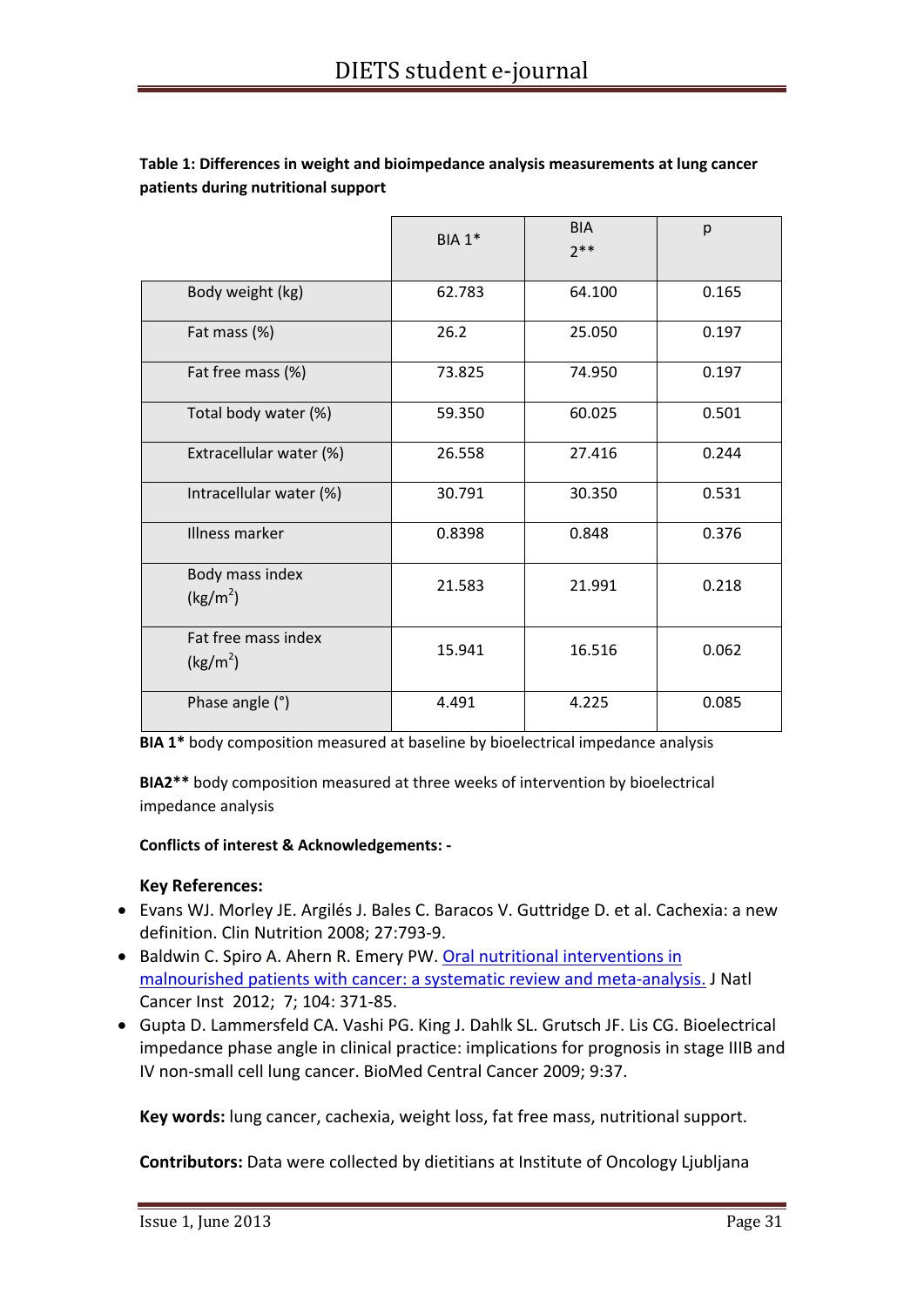#### **ASSESSMENT OF RESIDENTS' SUPPLY WITH FOOD IN SOCIAL CARE INSTITUTIONS.**

#### **Author(s) name:** Pilkauskaite Asta

**Institution:** Vilniaus kolegija/University of Applied Sciences Health Care Faculty, Biomedical Diagnostics and Dietetics Department

#### **Author(s) contact details:** astapilkauskaite@yahoo.com

**Introduction:** Theme of research - evaluation of food supply to residents in social care institutions in Lithuania - is very relevant to recent situation in Lithuania. Slightly less than one third of Lithuanian population consists of senior citizens. Majority of them, who cannot take care of themselves, live in social welfare institutions. The goal of these institutions is to ensure seniors to live their lives in dignity; this could be achieved by providing them with moral, spiritual and physical support. Top priority of the social care institutions ‐ to provide residents with adequate everyday nutrition. The goal of the research - to evaluate quality level of food provision to residents in social care institutions. The goal was achieved by completing following tasks: to review concepts of social care and food supply; to discuss nutritional problems, including nutritional condition, of social care institutions' residents; to evaluate nutrition of residents in social care institutions, to carry out analysis of food menu in social care facilities and prepare recommendations.

**Methods:** The object of the research ‐ the quality of food provision to the residents in social care institutions. The methods used during the research: questionnaire, statistical analysis of results (received research data was analysed and summarized with Statistical Package for Social Sciences programme SPSS 17. Only statistically significant and reliable results were presented in the research report (significance level  $\alpha$ <0,05)); studies of relevant literature as well as the analysis of the food menu in the social care institutions. In total 75 residents of social care institutions have participated in the research  $-53\%$  of women and 47% of men. In order to evaluate nutrient needs' fulfillment of residents, the amount of nutrients calculated by analyzing the food menu in the institutions was compared to the actual needs of nutrients. The calculations were made using MS Office EXCEL as well as www.megaukismaistu.lt calculator.

#### **Bioethics: ‐**

**Results:** It was concluded that residents of social care institutions have following nutritional problems: chewing and swallowing disorders, bad eating, smell and taste changes, also too low weight and body mass index. Nutrition of social care institutions' residents is inadequate. Although there is a compliance with a constant feeding regime, but seniors receive too high in calories and nutrients food, consume too little amount of liquids as they should. Menus are not set up properly. Food portions are too large and the liquid supply is not enough. All residents get the same, repetitive meals, regardless to diets and diseases, physiological changes of the residents. Menus are not guided by technological production descriptions.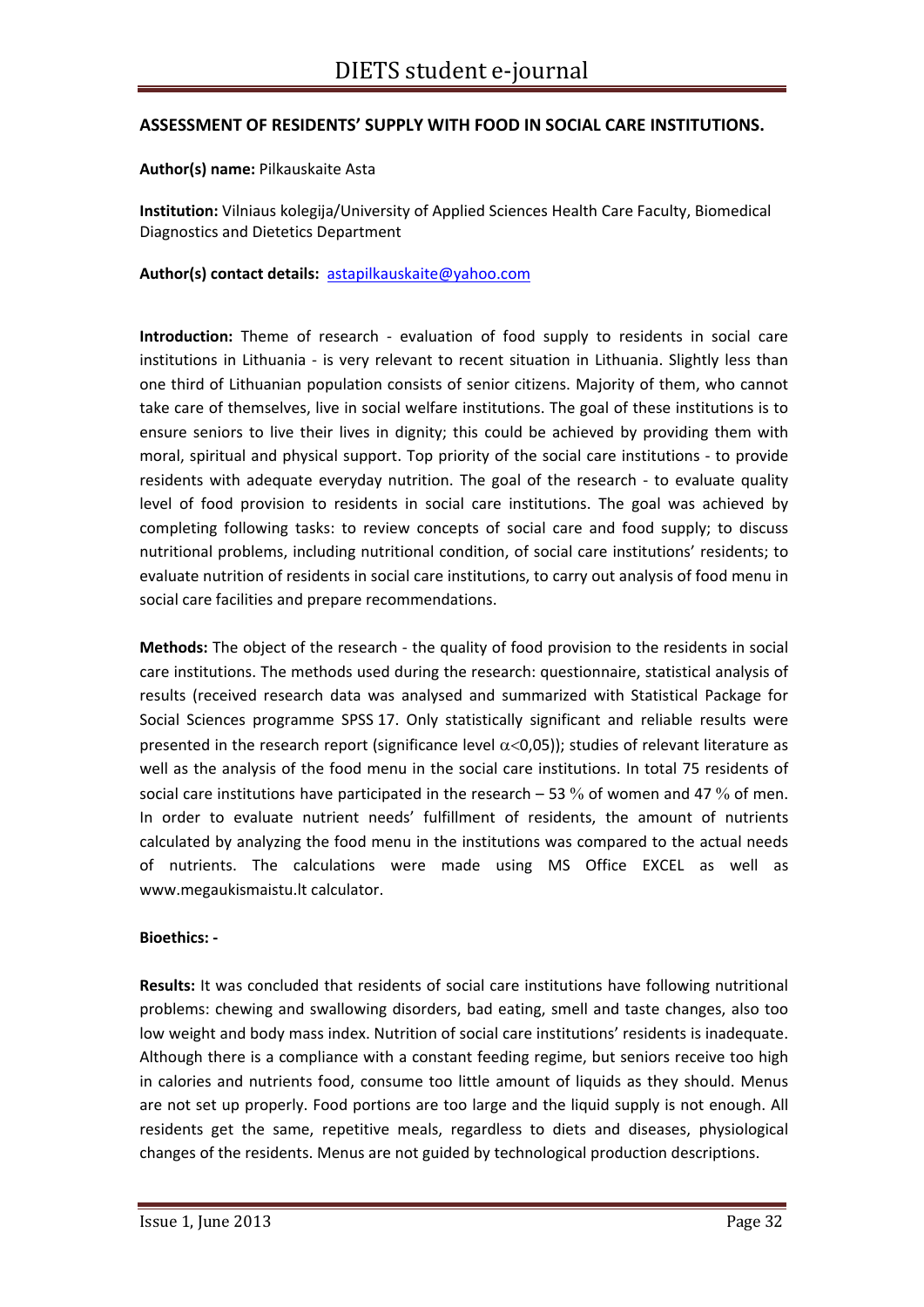**Discussion:** In social care institutions in Lithuania: arrangement of menus should be done taking into consideration nutrient needs of residents and following recommendations of diet therapy; dishes and food portions should be chosen with regard to the physiological changes of residents; the method of food preparation should be chosen adequately; producing dishes, course production technological descriptions should be followed; the diversity of dishes should be enhanced; adequate daily liquid amount to residents should be ensured, distributing it evenly during the day, or providing a larger share in the first half of the day.

#### **Conflicts of interest & Acknowledgements: ‐**

#### **Key References:**

- Clay, E. (2002). Food Security: Concepts and Measurement http://www.rlc.fao.org/iniciativa/cursos/Curso%202005/3prog/1\_1\_3.pdf
- Diet quality and cognition among older adults from the NuAge study http://www.biomedsearch.com/nih/Diet‐quality‐cognition‐among‐older/22386581.html
- Migotto, M., Davis, B., Carletto, G. and Beegle, K. (2005) Measuring Food Security Using Respondents' Perception of Food Consumption Adequacy. ftp://ftp.fao.org/docrep/fao/008/af286e/af286e00.pdf
- Onder Graziano, Carpenter Ian, Finne Soveri Hariet, Gindin Jacob ir kt. (2012) Assessment of nursing home residents in Europe: the Services and Health for Elderly in Long TERm care (SHELTER) study http://www.biomedsearch.com/nih/Assessment‐nursing‐home‐residents‐ in/22230771.html
- 5. Simmons Sandra F., Cleeton Patrick, Porchak Tacy (2009) Nashville. Resident Complaints About the Nursing Home Food Service: Relationship to Cognitive Status http://www.ncbi.nlm.nih.gov/pmc/articles/PMC2670252/?tool=pubmed

**Key Words:** residents of social care institutions; adequate nutrition; nutritional assessment; food supply; social care

#### **Contributors: ‐**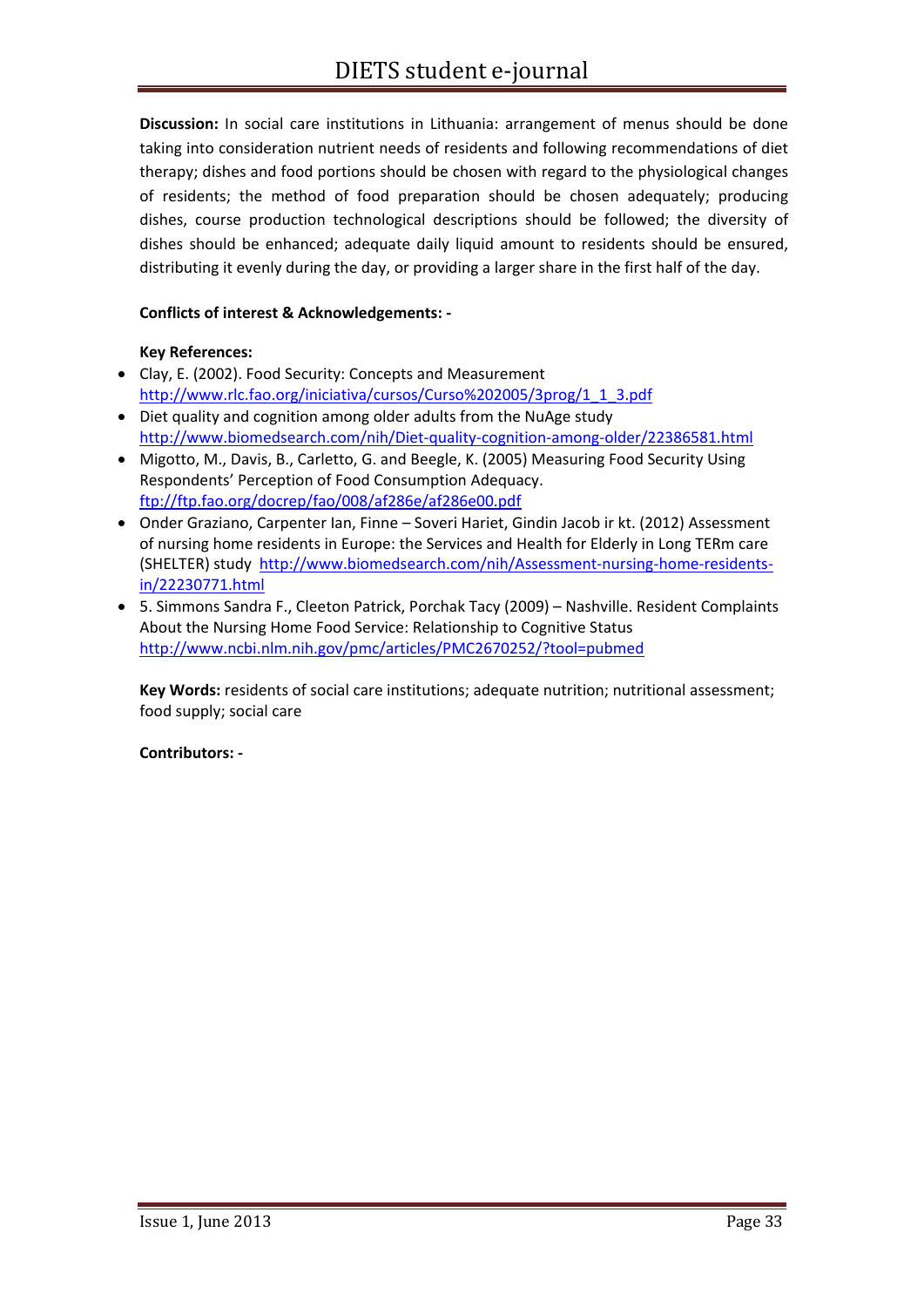### **REVIEW OF NUTRIENTS AND BIOMARKERS IN PATIENTS WITH RHEUMATOID ARTHRITIS.**

**Author name:** Kinga Shenker‐Horváth

**Institution:** Semmelweis University Faculty of Health Sciences, Dietetics Specialist Programme, Budapest, Hungary

**Author contact details:** +36030 2430 796, hkinga1@hotmail.com

**Introduction:** The aim of this survey was to assess rheumatoid arthritis (RA) patients' energy and nutrients intake values and to assess dietary intake in terms of food frequency consumption. Furthermore biomarkers relating to RA and nutrition were analyzed.

**Methods:** Twenty two RA patients treated at Revita Rheumatology Clinic in Budapest, Hungary participated in the study. Blood samples were taken by a registered nurse for measuring the following biomarkers: uric acid, iron, albumin, calcium, vitamin D, CRP at a certified laboratory. Patients' 24‐hour dietary recalls were recorded and NutriComp nutrient calculator software was used for analyzing the nutrients intake. FFQ (Food Frequency Questionnaire) was used to assess dietary intake in terms of food frequency consumption. 2010 version of Microsoft Excel program was used for the statistical analysis.

**Bioethics:** The study procedures were in accordance with the ethical standards of the responsible committee on human studies and with the Helsinki Declaration as revised in 1983. Patients signed a consent form to participate in the study. The patients were coded for protecting their privacy and personality rights.

**Results:** The patients' mean serum iron level was 10,5 µmol/l, mean calcium level was 2,4 mmol/l, mean uric acid level was 266,8 µmol/l and mean albumin level was 43,2 g/l. The patients' mean serum vitamin D level was 19 ng/mL (normal range 20‐120 ng/mL). The mean percentage of protein consumption was 18% of the daily energy intake, with animal protein percentage exceeding the recommended. Mean carbohydrate intake was 44% and of fat 38%. Within the daily fat consumption the mean SFA (Saturated Fatty Acid) ratio was 12%, the mean MUFA (Monounsaturated Fatty Acid) ratio was 12%, the mean PUFA (Polyunsaturated Fatty Acid) ratio was 8%. The mean PUFA/SFA ratio was 2,08. The mean omega‐6:omega‐3 fatty acid ratio was 9:1, far from the ideal 4:1 ratio (Rodler, 2006). The mean calcium intake was 607 mg and the mean daily vitamin D intake was 3,89 µg. About 50% of the RA patients didn't consume dairy products at all, except from fatty cheese which was consumed on a weekly basis by half of the patients. Approximately 40% of the patients consumed fish 1‐3 times per month, while 30% of the patients reported eating fish less than once a year.

**Discussion:** Considered to be a favourable result, the patients' serum calcium, uric acid, albumin and iron levels were within the normal values. The survey confirmed the typically low serum D‐vitamin level of the RA patients. According to the analysis of the dietary intake, percentages of macronutrients intake did not meet the recommended daily energy and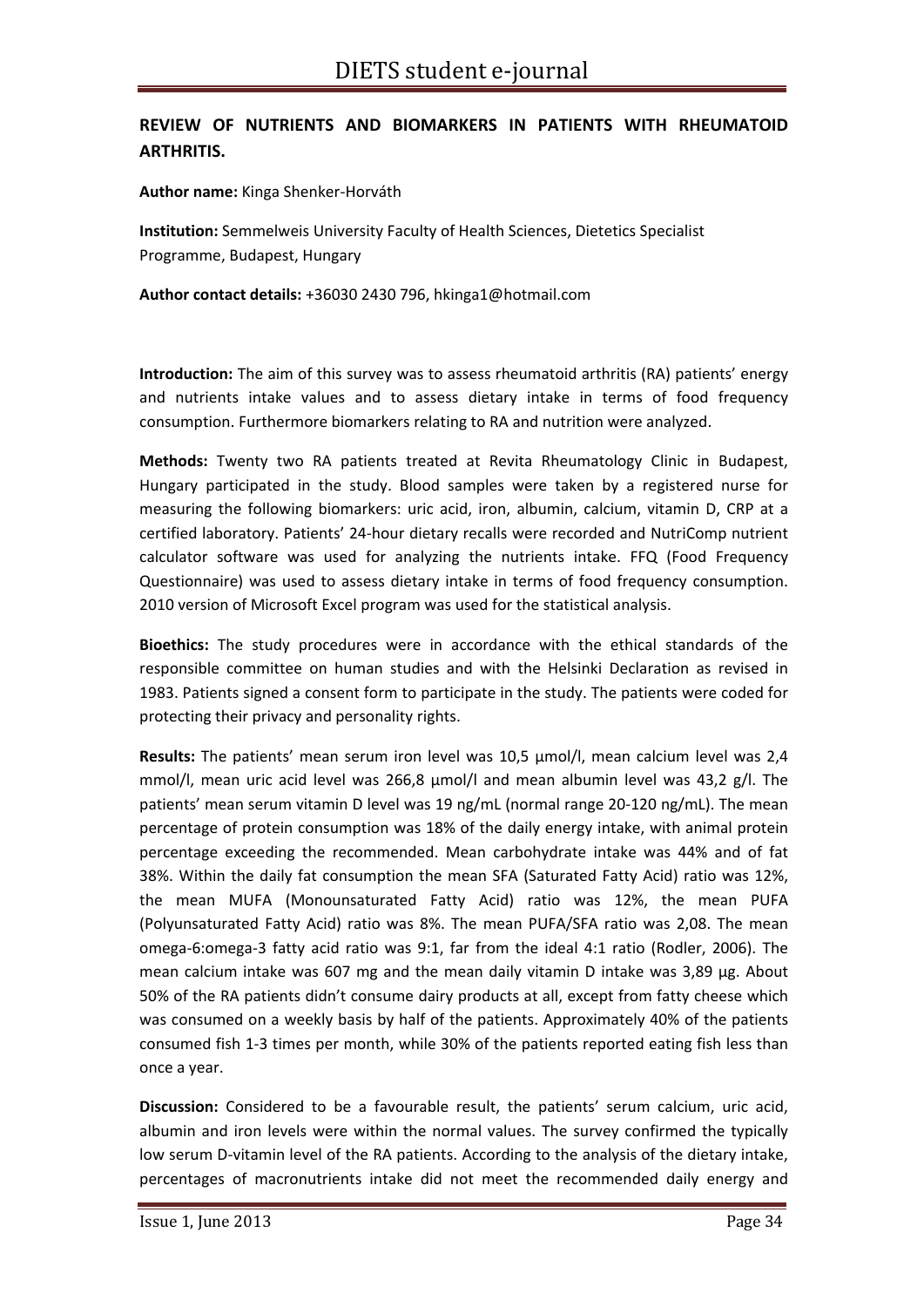nutrient intake of the Hungarian population according to Bíró, Lindner, 1995. A dominance of animal protein intake was recorded as well as, increased SFA consumption, whereas the PUFA/SFA and omega‐6:omega‐3 fatty acid ratios were unfavourable. The intake of calcium, omega‐3 fatty acid and vitamin D is significantly low in patients with RA. According to the FFQ, intakes of dairy products and fish were insufficient in patients with RA. This study would like to draw attention to the importance of individual dietetic therapy in people with rheumatoid arthritis. RA patients should receive dietary counseling.

**Conflicts of interest & Acknowledgements**: There was no conflict of interest or ethical issue.

#### **Key References:**

- Miles, E., & Calder, P. (2012). Influence of marine n‐3 polyunsaturated fatty acids on immune function and a systematic review of their effects on clinical outcomes in rheumatoid arthritis. *British Journal of Nutrition*, 171‐184.
- Sen, D., & Ranganathan, P. (2012). Vitamin D in Rheumatoid Arthritis: Panacea or Placebo? *Division of Rheumatology, Department of Medicine, Washington UniversitySchool of Medicine*.
- Varenna, M., Manara, M., Cantatore, F., Del Puente, A., Di Munno, O., Malavolta, N. et al. (2012). Determinants and effects of vitamin D supplementation on serum 25‐hydroxy‐vitamin D levels in patients with rheumatoid arthritis. *Clinical andExperimental Rheumatology*, 714‐ 719.

**Key Words :** Nutrients, biomarkers, diet, rheumatoid arthritis

**Contributors:** Erzsébet Pálfi, Regina Cseuz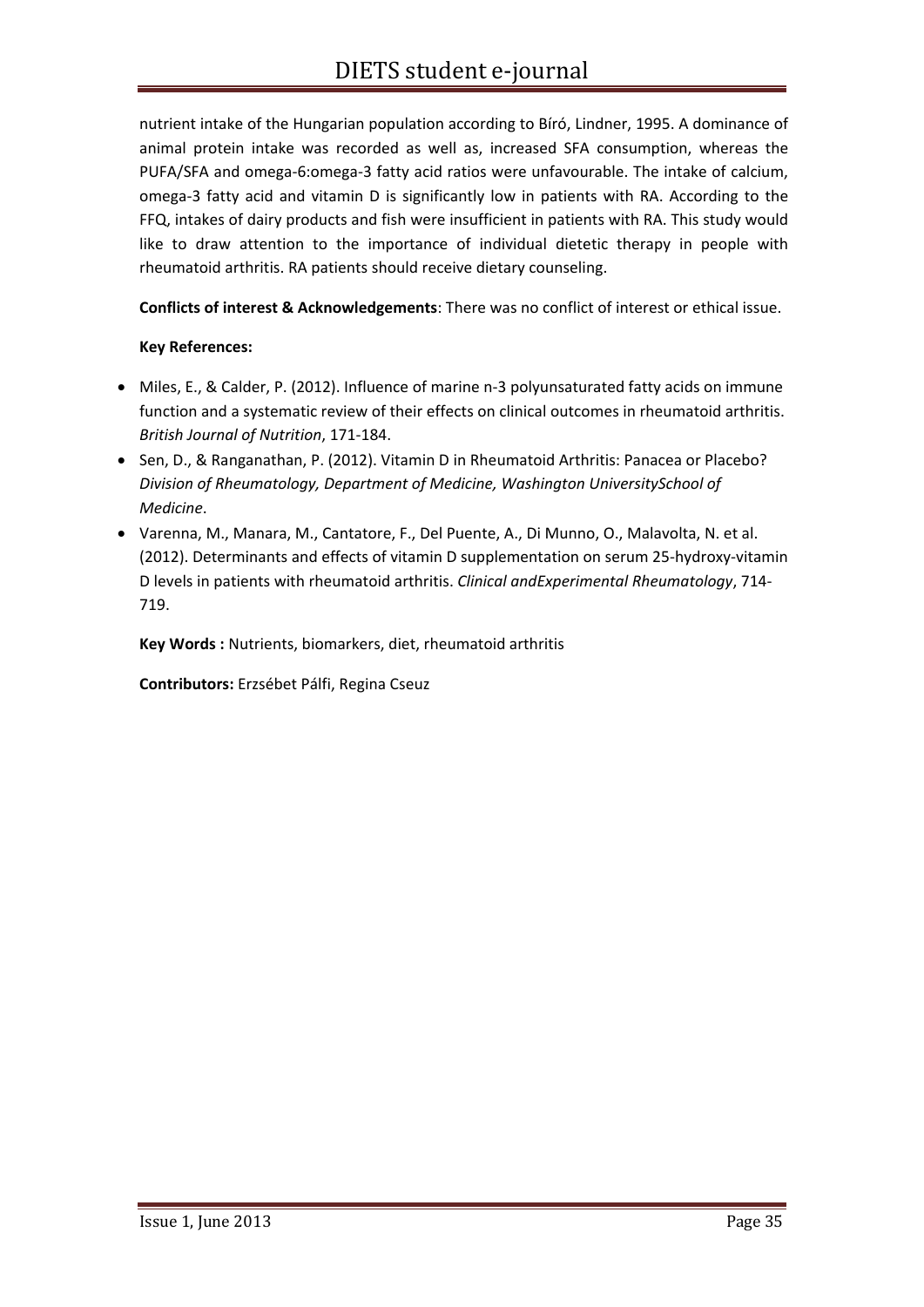## **DECOMPOSITION OF THE MEDDIETSCORE'S COMPONENTS IN ESTIMATING THE LIKELIHOOD OF BREAST CANCER' S PRESENCE: DISCRIMINANT ANALYSIS.**

**Author(s) name:** Maria Somaraki

**Institution:** Department of Nutrition & Dietetics, Harokopio University, Athens, Greece

**Author(s) contact details:** mariasomaraki90@gmail.com

**Introduction:** This study aimed at determining the correlation between the degree of the adherence to the Mediterranean dietary pattern, assessed by the dietary index MedDietScore, as well as each of the 11 different components of this index and the presence of breast cancer.

**Methods:** Between February 2011 and May 2012, 207 Greek women (55 ± 11 years) recently diagnosed with breast cancer for the first time and 193 randomly selected healthy Greek women (56  $\pm$  12 years) from the basin Attica were included in this epidemiological case‐control study. Information from the questionnaire "Environment, lifestyle and cancer in women" which referred to nutritional data was used. This questionnaire examines, overall, socio‐demographic characteristics, anthropometric data, gynecology and medical history, lifestyle habits, smoking habits, psychological status, eating habits through FFQ and adoption of the Mediterranean diet, assessed by the MedDietScore. The statistical analysis was based on descriptive measures, multiple logistic regression and discriminant analysis. The results are presented with the level of statistical significance (p).

**Bioethics:** The study was carried out in accordance to the Declaration of Helsinki (1989) of the World Medical Association. Prior to the collection of any information, participants were informed about the aims and procedures of the study and provided their signed consent.

**Results:** According to the discriminant analysis, the interpretation of breast cancer' s presence using the MedDietScore is  $9.7\%$  (Wilk 's Lambda = 0,903, p <0,001). Similarly, statistically significant results were obtained regarding the components "whole grains" (Wilk' s Lambda = 0,950, p <0,001), "Fruit" (Wilk 's Lambda = 0,962, p <0,001) and "Vegetables" (Wilk' s Lambda = 0,967, p <0,001). After having controlled for confounders, multiple logistic regression showed that increasing the MedDietScore by 1 unit, from a total of 55, is associated with a 8,8% reduced possibility (95% D. E =  $0.869-0.958$ ) of having breast cancer. Similarly, the components "Whole grains", "Fruits", "Vegetables" and "Pulses" were associated with decreased likelihood of the disease' s presence.

**Discussion:** The adoption of Mediterranean dietary pattern, as measured by the index MedDietScore, was inversely related to the presence of breast cancer. The components of MedDietScore can be classified as follows: "Whole grains", "Fruits" and "Vegetables". Consequently, an emphasis on the adherence to the Mediterranean dietary pattern as well as on food groups corresponding to the components with the greatest interpretive ability may be protective against breast cancer. In addition, the index MedDietScore, as it is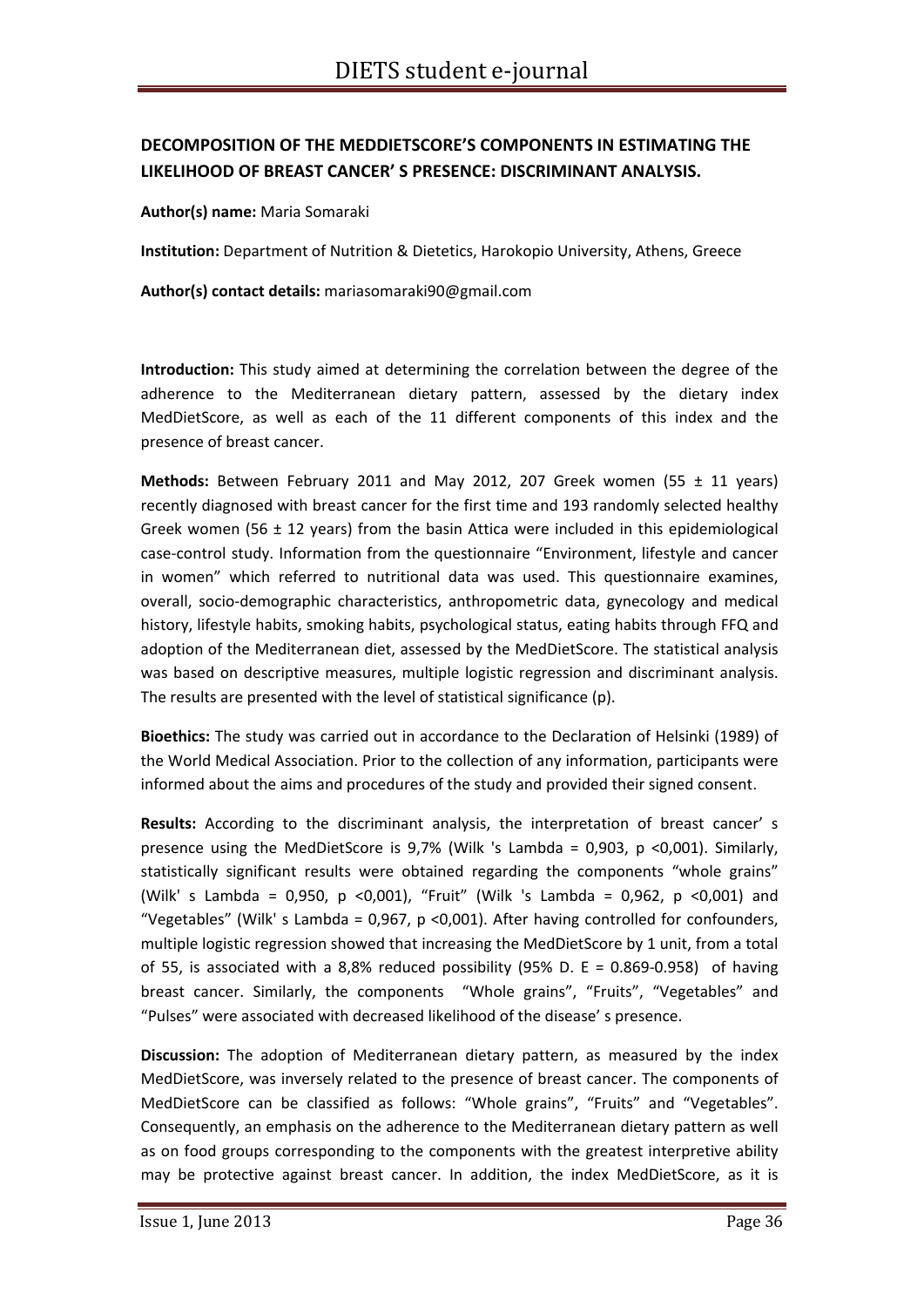described above, could evolute to a new one. This new index could possibly be a better indicator of a woman' s possibility to be diagnosed with breast cancer according to her nutritional habits and, especially, her degree of adherence to the Mediterranean diet.

**Conflicts of interest & Acknowledgements**: No one declared a conflict of interest. Acknowledgements to the Study's participants.

#### **Key References:**

- Cottet V et al, Postmenopausal breast cancer risk and dietary patterns in the E3N-EPIC prospective cohort study, Am J Epidemiol, 2009;170(10):1257‐67
- Demetriou CA et al, The Mediterranean dietary pattern and breast cancer risk in Greek-Cypriot women: a case‐ control study, BMC Cancer, 2012;12:113
- **Timonof A. 2018** Trichopoulou A et al, Conformity to traditional Mediterranean diet and breast cancer risk in the Greek EPIC Cohort, Am J Clin Nutr, 2010;92(3):620‐5

**Key Words:** breast cancer, mediterranean diet, discriminant analysis

**Contributors:** C. Papavangelis, N. Mourouti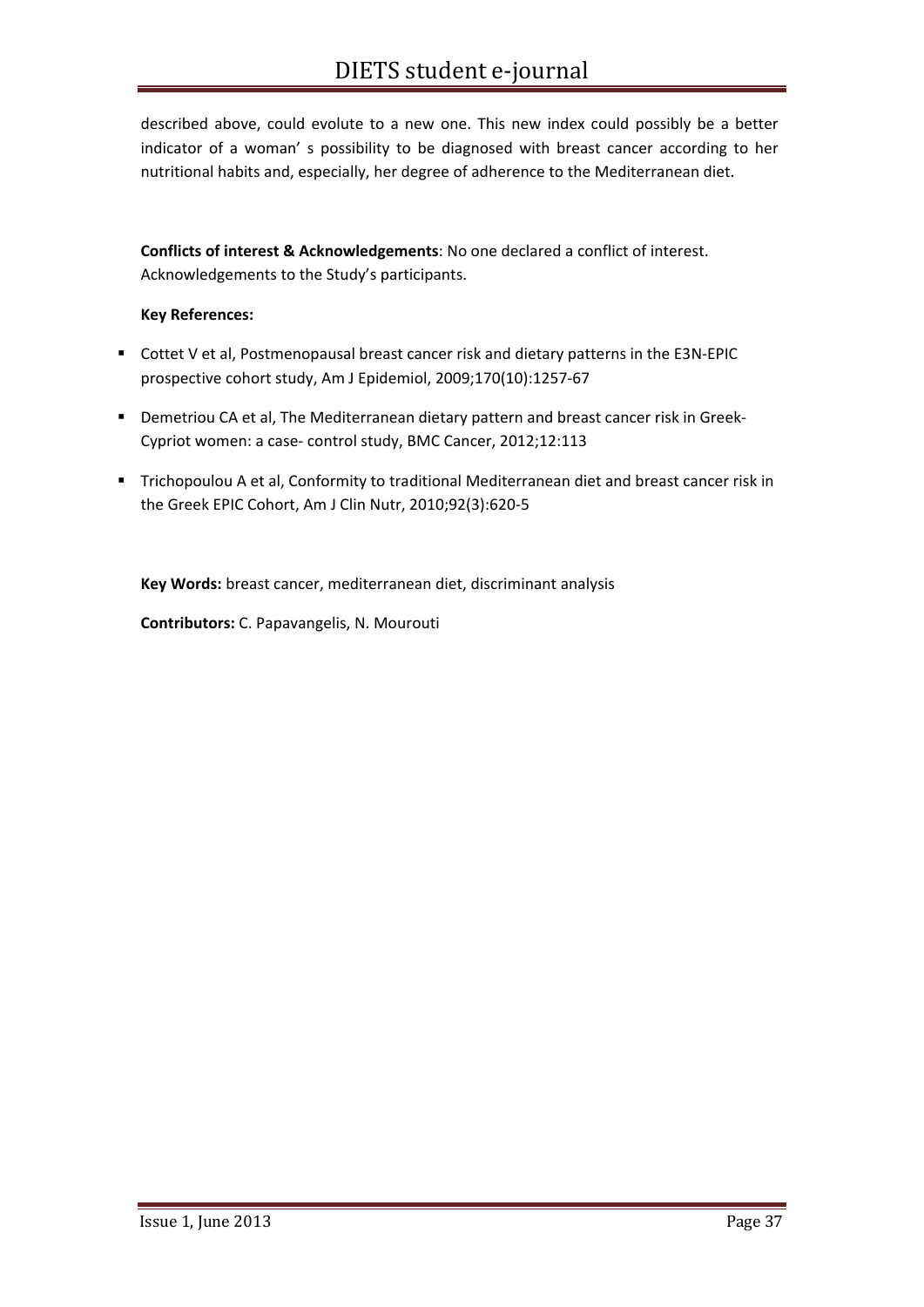# **THE ASSOCIATION OF FOODS RICH IN FATTY ACIDS WITH BREAST CANCER DEVELOPMENT: A CASE‐CONTROL STUDY**

#### **Author(s) name**: Athanasios G. Tektonidis

**Institution**: Department of Nutrition and Dietetics, Harokopio University, Athens, Greece

**Author(s) contact details**: tanash90@yahoo.gr

**Introduction**: Dietary fat contributes more than 30% of daily energy intake in Western world. Fatty acids are present in everyday consumed food. Breast cancer, a leading cause of death in developed world, has been associated with dietary fat consumption and perhaps with specific fatty acids; but the results are still inconsistent. The ratio of  $\omega$ -6/ $\omega$ -3 dietary fatty acids has been proposed to have a positive association with breast cancer risk. The aim of this work was to examine the association of the consumption of different foods rich in fatty acids with the likelihood of breast cancer in women.

**Methods**: A case‐control study was conducted from February 2011 up to May 2012. Cases were recruited through visits to selected hospitals of Athens, Greece. The study included 250 women with first-diagnosed breast cancer (55  $\pm$  11 years old) and 250 healthy women (56  $\pm$ 12 years old). Sociodemographic characteristics, anthropometric data, gynecological and medical history, general lifestyle, smoking and drinking habits were measured through a validated questionnaire ("Environment, lifestyle and cancer in women"). Food habits were assessed through a validated Food Frequency Questionnaire. In this work only foods rich in fatty acids (i.e. full-fat & skimmed dairy and cheese, fatty fish, eggs, poultry, red meat and bacon, mayonnaise, sweets, snacks such as croissants, biscuits, cakes, chips, ready to eat meals such as burgers, pizza and fried food) were studied. Use of olive oil during and after cooking and during eating as well as use of seed oils (e.g. sunflower oil, corn oil), butter, fat from bacon and margarine after cooking and during eating were also studied. Associations between consumption of foods, rich in fatty acids and breast cancer development were assessed using Pearson chi‐square test, and multiple logistic regression analyses, adjusting for age, quality of diet, Body Mass Index and family history of cancer. P< 0.05 was regarded as a statistically significant difference.

**Bioethics**: The procedures followed were in accordance with the ethical standards of the responsible committee on human experimentation and with the Helsinki Declaration as revised in 1983. Furthermore, all participants were informed about the aims of the study and signed an informed consent.

Results: Cases reported increased consumption of full-fat cheese (p<0.001), whole milk (p<0.04) and animal bowels, such as liver (p<0.019), as compared with the controls. Controls reported increased consumption of skimmed (p<0.001), semi‐skimmed milk (p<0.007) and nuts (p<0.047). Peanut butter (OR: 0.602, 95% CI: 0.404‐0.896) and non‐chocolate sweets (OR: 0.857, 95% CI: 0.750 ‐0.979) were associated with decreased likelihood of having breast cancer. Olive oil in cooking (OR: 1.147, 95% CI: 1.059‐1.242) and animal bowels (1.510, 95%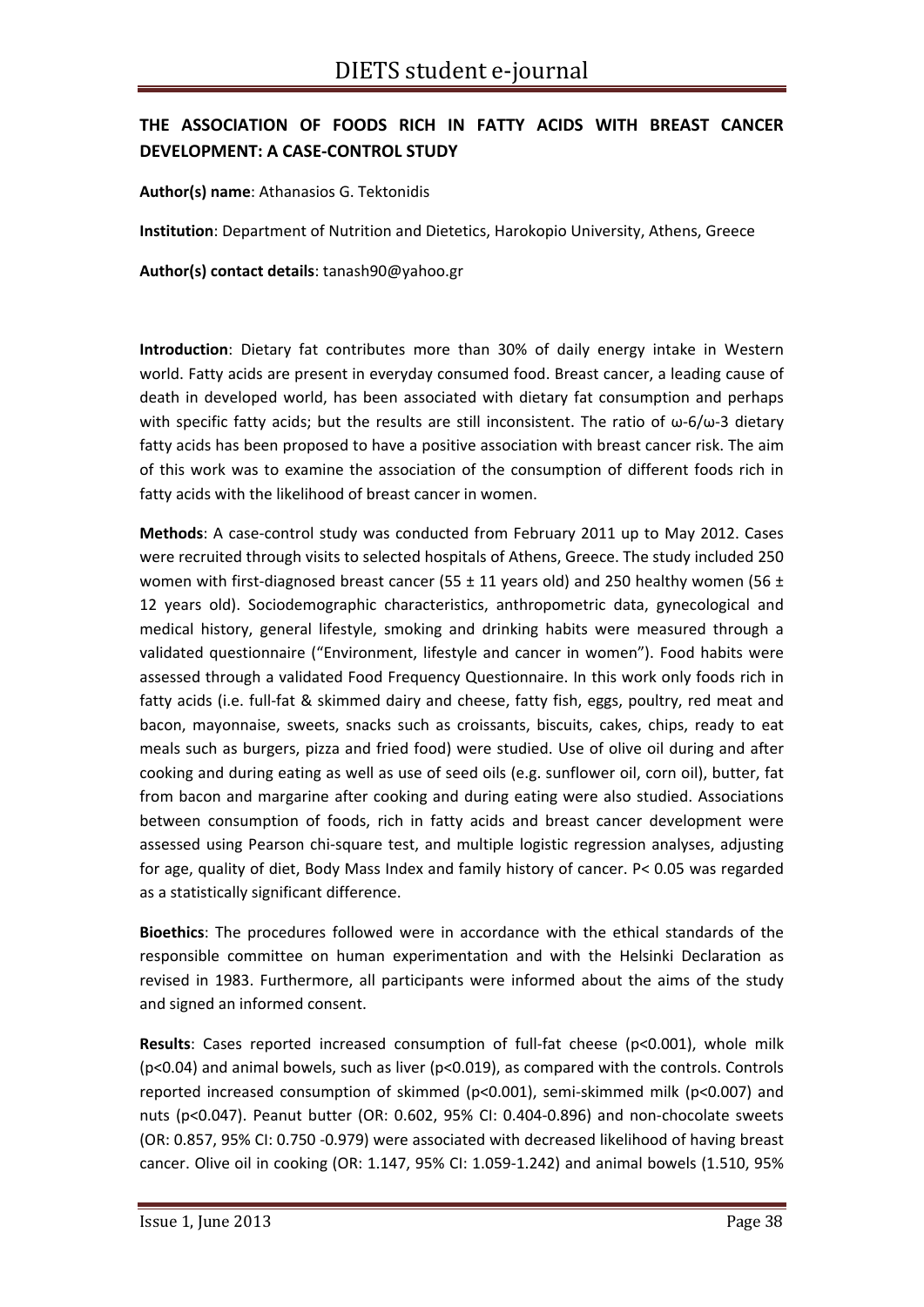CI: 1.076‐2.121) were associated with increased likelihood of breast cancer. None of the other foods studied, rich in fatty acids, were associated with breast cancer.

**Discussion**: No clear association was found between consumption of foods, rich in dietary fatty acids, and breast cancer. Further studies should focus on dietary patterns rich in fatty acids and their association with the risk of breast cancer in women.Conflicts of interest & Acknowledgements: No one declared a conflict of interest.

**Acknowledgements** to the participants of the study.

#### **Key References**:

- Moreno‐Iribas C., Quirós JR, Naska A., Trichopoulos D. et al. Olive oil intake and breast cancer risk in the Mediterranean countries of the European Prospective Investigation into Cancer and Nutrition study. Int. J. Cancer. 2012; 131(10):2465‐9
- Turner LB. A meta‐analysis of fat intake, reproduction, and breast cancer risk: An evolutionary perspective Am. J. Hum. Biol. 2011; 23(5):601‐8
- Alexander DD, Morimoto LM, Mink PJ, Lowe KA. Summary and meta-analysis of prospective studies of animal fat intake and breast cancer. Nutr. Res. Rev. 2010; 23(1):169‐79

**Key Words**: fatty acids, breast cancer, women, sensitivity, specificity

**Contributors**: C. Papavangelis, N. Mourouti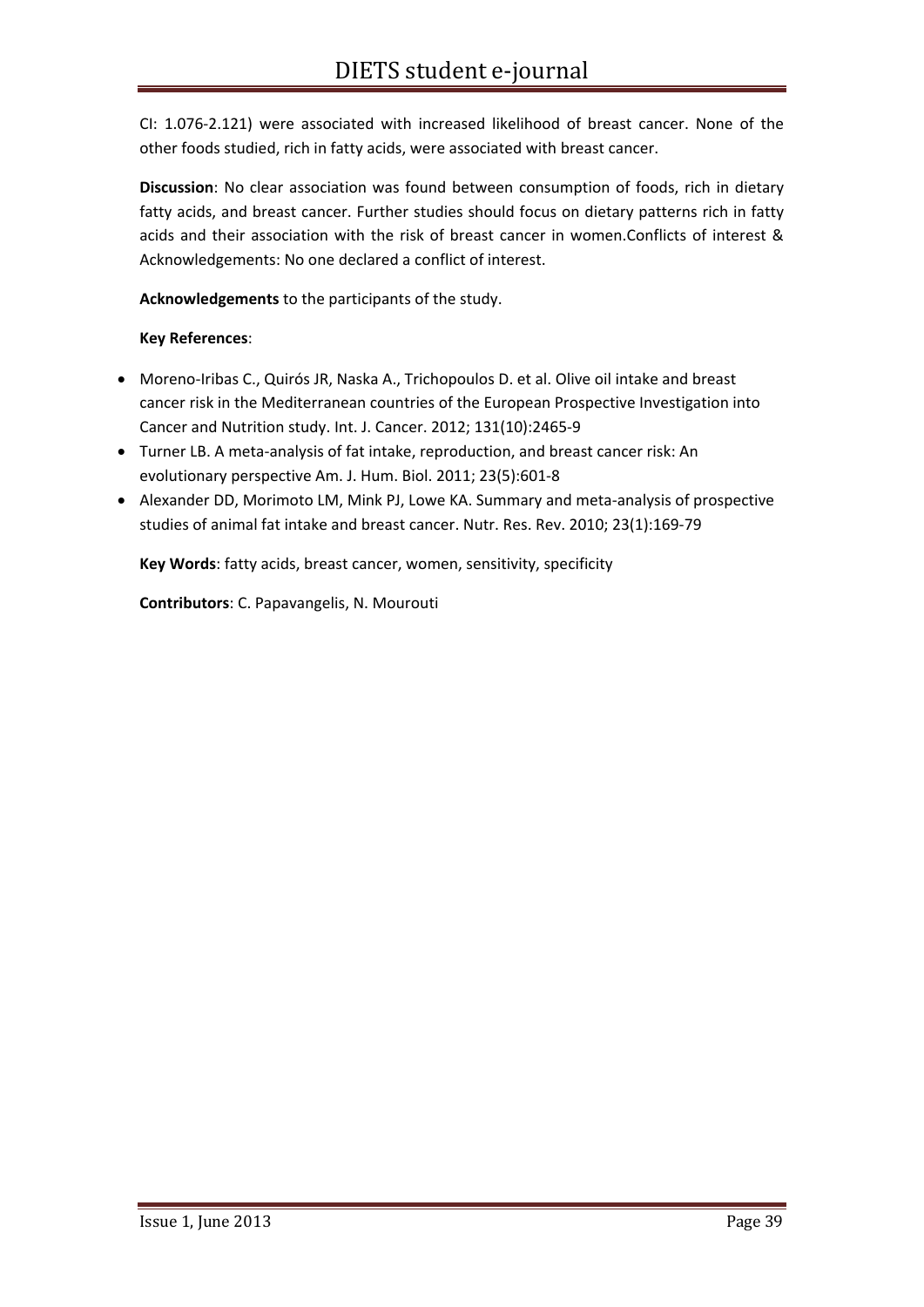# **SIMILARITIES AND DIFFERENCES IN EATING BEHAVIOUR AND GUT MICROBIOTA BETWEEN AUTISTIC CHILDREN AND THEIR TYPICALLY DEVELOPING SIBLINGS.**

**Author(s) name**: Chara Tsiakla

**Institution**: Department of Nutrition & Dietetics, Harokopio University, Athens, Greece

**Author(s) contact details**: Adress: M. Chatzikonstanti 19, 11524, Athens, E‐mail: haratsiakla@hotmail.com

**Introduction:** Autism Spectrum Disorders (ASD) is a group of neurodevelopmental disorders that are characterized by communication and social deficits, as well as, stereotypical behaviours. These characteristics affect different aspects of children's life, including eating choices and behaviours. The etiology of autism is still unknown, but it is believed that gut microbiota is an important factor that may explain the symptomatology of ASD. Eating habits and intestinal bacteria are strongly affected by family environment; similarities are observed between the members of the same family, especially among siblings. The aim of this study is to compare eating behaviour, physical activity, gastrointestinal symptoms and gut microbiota between autistic children and their typically developing siblings.

**Methods:** Of the total sample of 46 children, data for 9 autistic children and their 9 typically developing siblings, as well as 14 typical children with typically developing sibling were used for the analysis. One more comparison between all the autistic children (n=23) and the typically developing ones excluding one child of every sibling pair (n=11), was carried out. The data collection about food habits and behaviour during the meals resulted from a 3‐day food diary. Information about physical activity and gastrointestinal symptoms was obtained from questionnaires and microbiological stool analysis was carried out. The collected data was analyzed using SPSS 20.0 for Windows. Comparison of variables was performed with ttest for independent samples or nonparametric Mann–Whitney U test and bivariate correlation was carried out to calculate Pearson's and Spearman's correlation coefficient between gut microbiota and food behaviour variables.

**Bioethics:** The study was approved by the Bioethics Committee of Harokopio University of Athens.

**Results:** Autistic children seem to consume more servings of juices per day, (M=1.24, SD=1.47 vs M=0.38, SD=0.579; p<0.05), more meals being isolated (M =2.44, SD=1.85 vs M=1.43, SD=1.03; p<0.05) or seated with restlessness (M=0.68, SD=0.81 vs M=0.03, SD=0.09; p<0.01), compared to unrelated, typically developing children. Additionally, the time spent in sedentary activities (M=105.2, SD=82.7 vs M=55.6, SD=43.3; p<0.05), as well as the bacterial count of Clostridium (M=5.70, SD=1.15 vs M=5.021, SD=0.58; p=0.05) and Candida spp. (M=3.38, SD=0.87 vs M=2.43, SD=0.46; p<0.05) were higher in the group of autistic children. When autistic children were compared to their typically developing siblings, all these differences became non‐significant. Moreover, differences between typically developing children with siblings with ASD and those with siblings without ASD had also no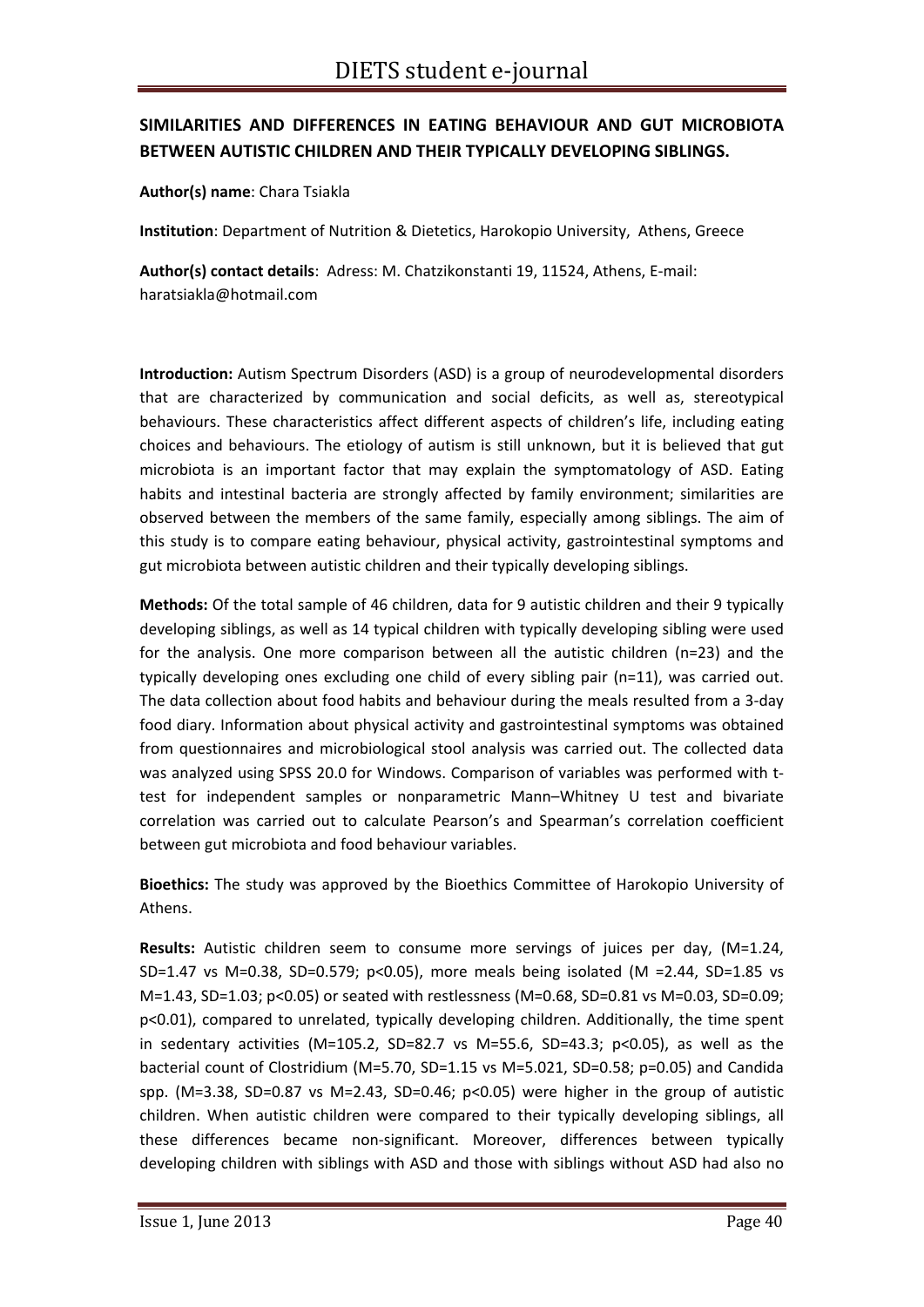statistical value, except from the time spent in sedentary activities (M=165.00, SD=90.98 vs M=57.05, SD=40.62 respectively; p<0.05).

**Discussion:** From the results of this study, it is concluded that there are many similarities in food choices, eating behaviour, physical activity and gut microbiota between autistic children and their typically developed siblings. Common family environment and interaction among siblings are two possible reasons for these findings. However, more studies are necessary, in order to become clear if the main reason of these similarities could be attributed to the influence of the autistic children on their typically developing siblings, family factors and the environment generally or the existence of some kind of unknown disorder in autistic children's siblings.

**Conflicts of interest & Acknowledgements**: I certify that there is no conflict of interest with any financial organization regarding the material discussed in the manuscript.

#### **Key References**:

- Martins, Y., Young, R. L., & Robson, D. C. (2008). Feeding and eating behaviors in children with autism and typically developing children. J Autism Dev Disord, 38(10), 1878-1887. doi: 10.1007/s10803‐008‐0583‐5
- Nadon, G., Feldman, D. E., Dunn, W., & Gisel, E. (2011). Mealtime problems in children with autism spectrum disorder and their typically developing siblings: a comparison study. Autism, 15(1), 98‐113. doi: 10.1177/1362361309348943
- Parracho, H. M., Bingham, M. O., Gibson, G. R., & McCartney, A. L. (2005). Differences between the gut microflora of children with autistic spectrum disorders and that of healthy children. J Med Microbiol, 54(Pt 10), 987‐991. doi: 10.1099/jmm.0.46101‐0

**Key Words:** Autism, siblings, gut microbiota, diet, gastrointestinal problems

**Contributors**: E. Kapiri, E. Mitsou, A.Kyriacou, M. Yannakoulia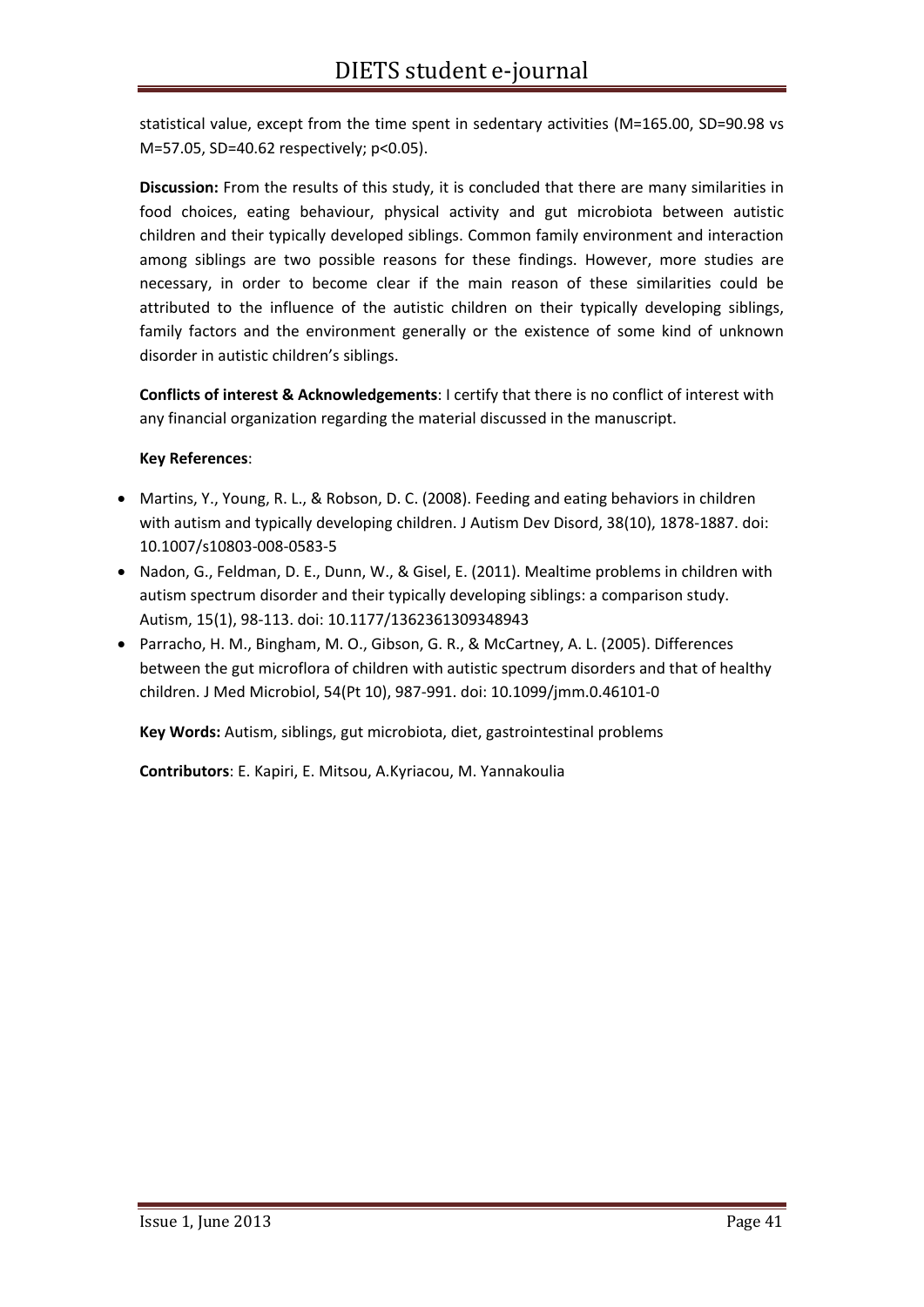# **IS THERE ASSOCIATION BETWEEN NUTRITIONAL STATUS AND PANCREATIC OR PULMONARY FUNCTIONS IN CYSTIC FIBROSIS PORTUGUESE PATIENTS?**

#### **Author(s) name:** Vera Fernandes

**Institution:** Higher School of Heath Technology of Lisbon, Degree of Dietetics and Nutrition

**Author(s) contact details**: vera.fernandesdtn@gmail.com

**Introduction:** Cystic fibrosis (CF) is an autosomal recessive genetic disease. Pancreatic insufficiency is the most common gastrointestinal manifestation in CF, and the severity varies over the course of the disease compromising the nutritional status<sup>1,2</sup>. There is also a link between pulmonary function and nutritional status with pulmonary function strongly linked with adequate nutrition<sup>3</sup>. Our aim was to assess nutritional status and to evaluate the potential relationship with pancreatic and pulmonary function in a sample of Portuguese patients with CF.

**Methods:** We evaluated the nutritional status of 29 patients (age 2‐26 years) based on energy intake, body mass index (BMI) and body composition measurements: triceps skinfold thickness (TST), subscapular skinfold thickness (SST) and mid‐arm muscle area (MUAC). Energy intake was assessed by 24 hours recall, and compare to RDA<sup>4</sup>. All nutritional status measures were performed by the same investigator according to standardized techniques<sup>5</sup>. Undernutrition was classified according to BMI or body compostition<sup>5,6,7</sup>. Pancreatic function was assessed by monoclonal fecal elastase (µg/g) and pulmonary function by spirometry (using FEV<sub>1</sub> or FVC values). Both were assessed at time of evaluation. Genotype was assessed by Real time PCR. We used Mann‐Whitney for comparisons between groups and Spearman´s analysis for correlation. The level of significance was set at p< 0.05.

**Bioethics:** A signed certificate of consent was obtained for each participant or legal representative.

**Results:** According to BMI classification 5 (17.2%) were below 5<sup>th</sup> percentile and 4 patients had energy intake below RDA<sup>4,6,7</sup>. Prevalence of undernutrition ranged from 27.6% by MUAC classification to 10.3% by SST. Pancreatic deficiency was present in 16 (55.2%), while pulmonary evaluation deficiency was present in 8 (27.8%). Genotype \_*F508*/\_*F508* was present in 15 patients (51.7%). According to pulmonary function classification, no differences were found in nutritional status parameters, but in patients with pancreatic deficiency fat mass, assessed by TST (p<0.001) and SST (p<0.001) show inferior values comparing to the patients with normal pancreatic function. We found positive correlation between pancreatic function and TST (R=0.671; p<0.001) or SST (R=0.604; p=0.001).

**Discussion:** Undernutrition show higher prevalence in muscle assessment MUAC with higher prevalence of undernutrition found on fat free markers, linking reduce pulmonary capacity to lower muscle capacity. Fat tissue measurements (TST and SST) were correlated with the pancreatic function relating the low energy intake due to malabsortion of fat to lower fat tissues. Undernutrition was associated to pancreatic deficiency but not with pulmonary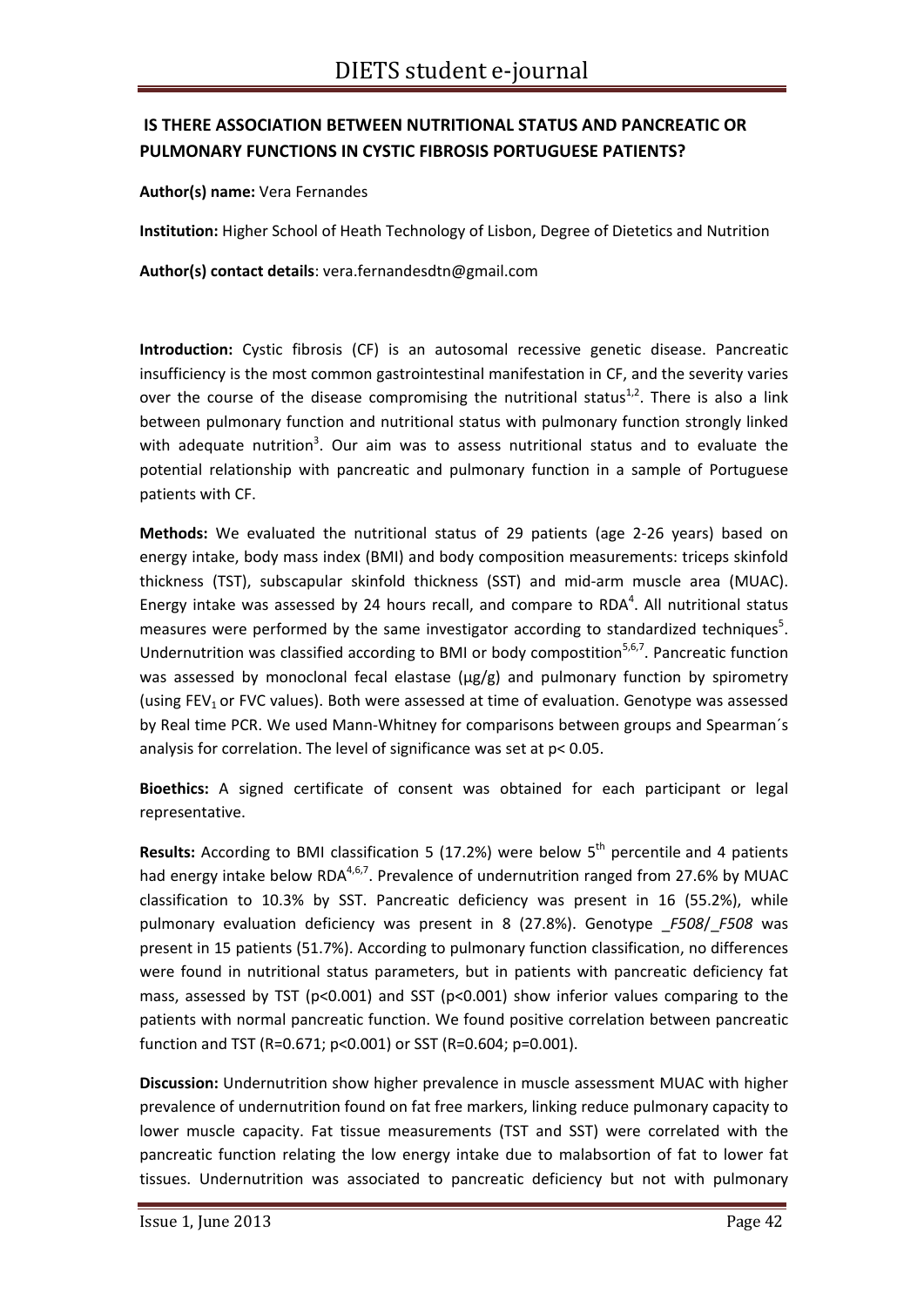deficiency. Nutritional interventions should focus on improvement of pancreatic function as a way to accomplish an adequate nutritional status.

#### **Conflicts of interest & Acknowledgements**: There are no conflict of interests

#### **Key References:**

- Cystic fibrosis: nutritional consequences and management. Dodge JA, Turck D.Best Pract Res Clin Gastroenterol. 2006;20(3):531‐46.
- Pancreatitis among patients with cystic fibrosis: correlation with pancreatic status and genotype. De Boeck K, Weren M, Proesmans M, Kerem E. Pediatrics. 2005;115(4):e463‐9.
- Assessment of body composition in pediatric patients with cystic fibrosis. Wells GD, Heale L, Schneiderman JE, Wilkes DL, Atenafu E, Coates AL, Ratjen F. Pediatr Pulmonol. 2008;43(10):1025‐32.
- Nutritional assessment and management in cystic fibrosis: a consensus report. Dodge JA and Turck D. Best Practice & Research Clinical Gastroenterology. 2006; Vol. 20, No. 3, pp. 531–546.
- Lee RD, Nieman DC. Nutritional Assessment. 5th Ed. NY: Mc Graw Hill, 2010.
- CDC (Centers for Disease Control and Prevention): Overweight and Obesity, 2010. http://www.cdc.gov/obesity/defining.html.
- National Center for Health Statistics. Appendix II: Definitions and Methods in: National Center for Health Statistics Health (Eds.). With Chartbook on Trends in the Health of Americans. 2006; USA: Hyattsville, pp. 482.

**Key Words:** cystic fibrosis, nutrition, pancreatic function, pulmonary function

**Contributors:** M. Pitta‐Gros, J. Cavaco, I. Pó, A.C. Moreira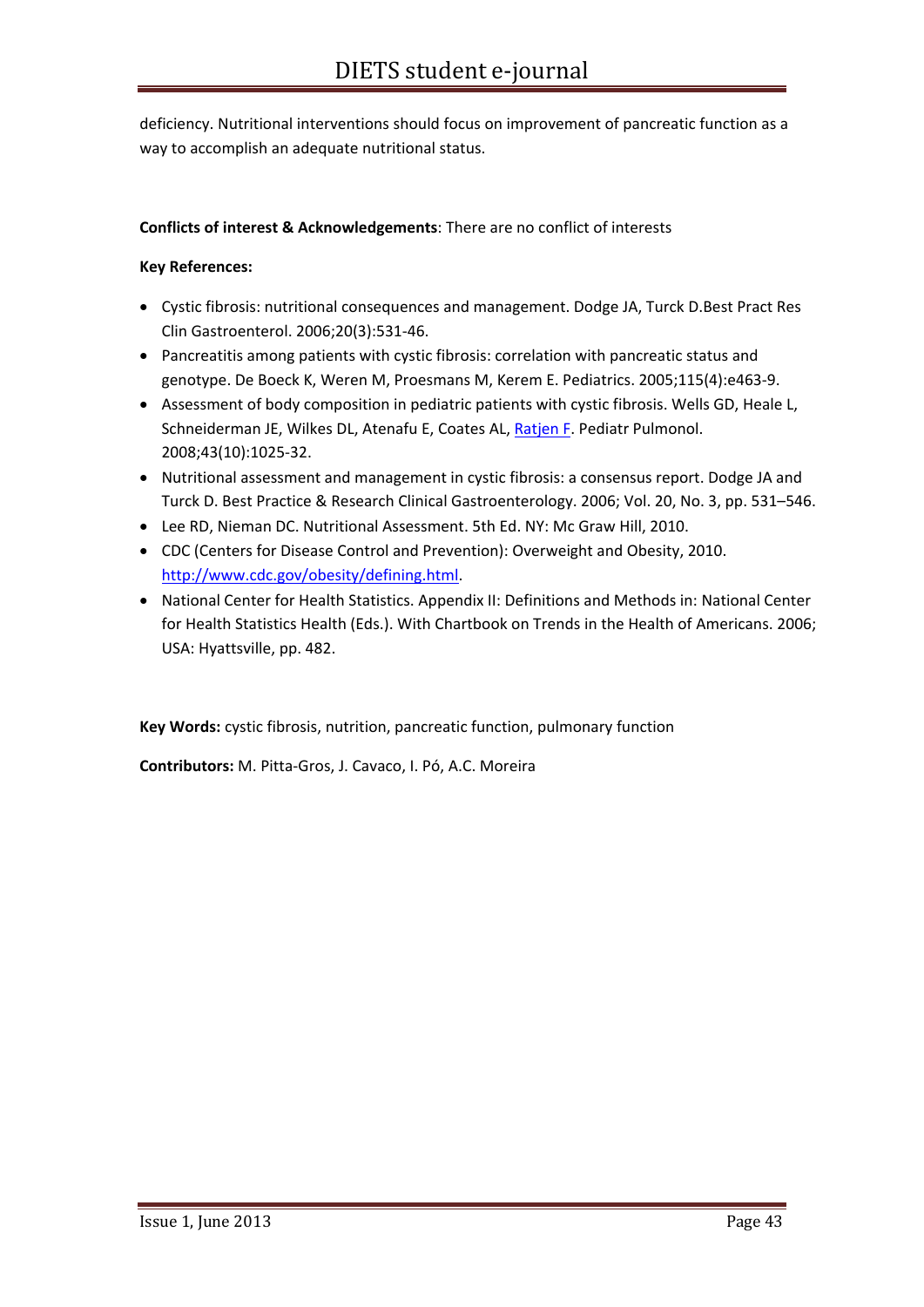# **THE EFFECT OF SOUND ENVIRONMENT ON THE ENERGY INTAKE OF OVERWEIGHT SUBJECTS.**

#### **Author(s) name:** Despoina Zafeiropoulou

**Institution:** Department of Nutrition & Dietetics, Harokopio University, Athens, Greece

**Author(s) contact details:**ds20807@hua.gr

**Introduction:** An association between sound environment and eating behavior has been shown by previous studies. Although overweight people appear to be affected by environmental factors regarding their energy intake, there are limited studies regarding the effect of environmental sound or sound intensity on their energy intake. The increasing trend of the overweight phenomenon in such percentages that characterize an epidemic, underlines the necessity of studying the factors that lead to an increase of positive energy balance in overweight people. The aim of this study is to investigate the effect of music and music intensity on the energy intake of overweight subjects.

**Methods:** It was a randomized crossover study that involved 20 healthy male volunteers, 5 with BMI >25 kg/m<sup>2</sup> (Overweight & Obese) and 15 with BMI <25 kg/m<sup>2</sup> (Normal Weight). Assessment of the energy intake (by food weighing), was done during an *ad libitum* pasta meal of standard composition under three sound conditions (instrumental music of 60 dB, 90 dB and no music:control condition during the whole meal). Moreover, the dietary intake of the previous day and the rest of the testing day were recorded. For the statistical analysis, a Two‐Way analysis of variance (ANOVA) was applied to test the effect of Sound, BMI and the interaction between Sound and BMI in the total group of subjects. Also, One‐Way Anova was applied separately in the Overweight and the Normal Weight groups, to test the significance of the Sound effect (SPSS 20.0,  $p \le 0.05$ ).

**Bioethics:** The procedures followed were in accordance with the ethical standards of the Bioethics committee of Harokopio University on human experimentation and with the Helsinki Declaration as revised in 1983.

**Results:** The ad libitum energy and macro‐nutrients intake did not differ between overweight and normal weight subjects (p>0.05) nor was there any significant difference between the Sound trials (p>0.05). Overweight subjects had a significantly higher water intake during the rest of the day of the trial (p=0,001), lower liking of the *ad libitum* meal (p=0,05), lower appetite before the meal (p=0,05), lower desire for food consumption after the meal (p=0,03) and systematic absence of a third serving. However, after the interaction of Sound x BMI the findings were not significant (p>0.05).

**Discussion:** The energy intake of our overweight subjects was not found to vary as a result of exposure to music or due to the music intensity (music of 60 dB, 90 dB or no music). The non‐ significant effect of the sound environment in both, previous and our study is likely due to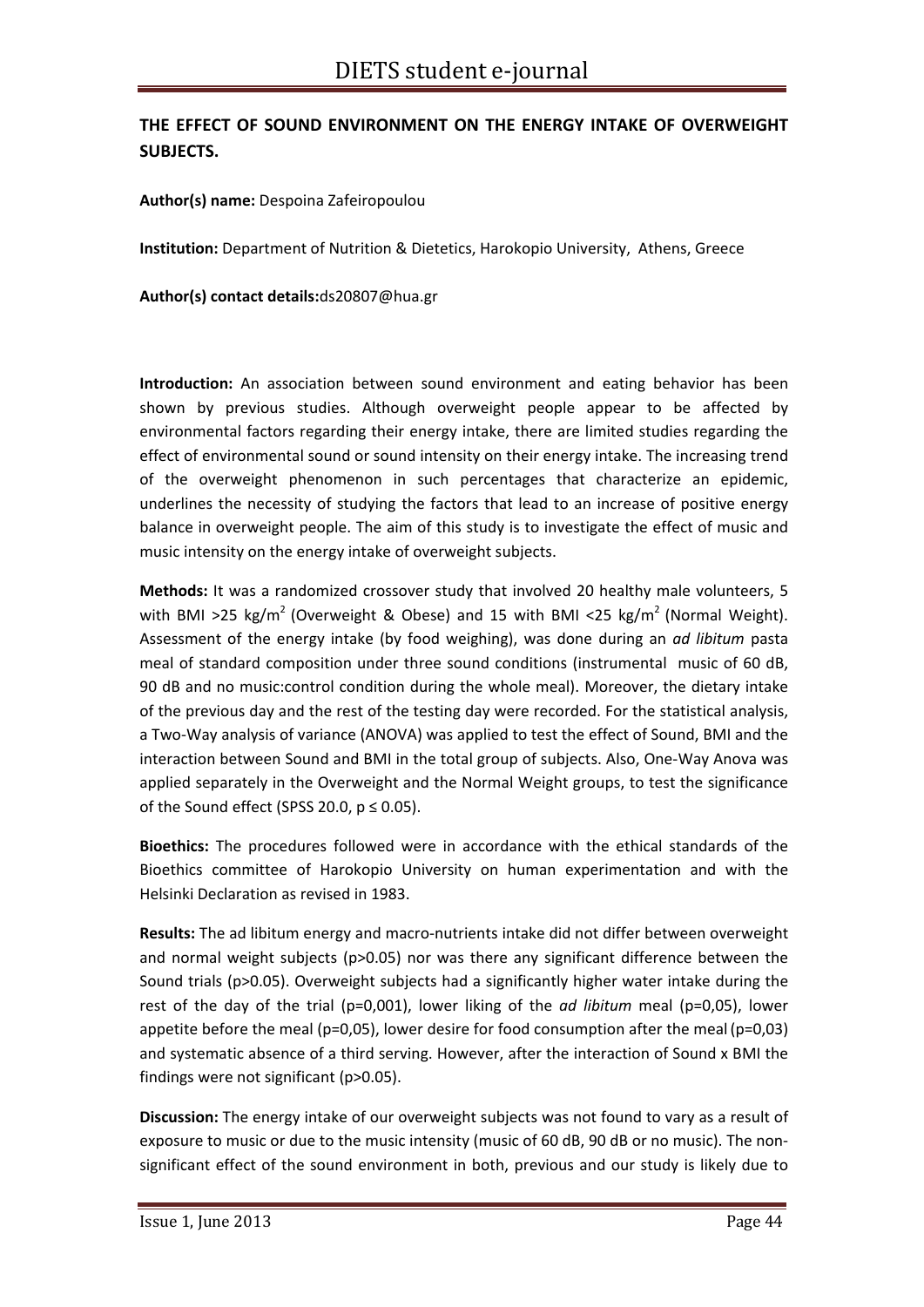the fact that the overweight itself is a powerful determinant of energy intake. The influence of genetics, hormones and eating behaviors of individuals possibly outweigh the presence of music. Further research investigating the possible effects of music chosen by the subject or music of different tempos on energy intake, would be of interest.

**Conflicts of interest & Acknowledgements**: There was no conflict of interest. Acknowledgements to Barilla G. e R. F.lli S.p.A. and FAGE Dairy Industry S.A . for their sponsorship of goods.

#### **Key References:**

- Stroebele N, de Castro GM. (2006). Listening to music while eating is related to increases in people's food intake and meal duration. *Appetite*, 47, 285–289.
- Mekhmoukh A, Chapelot D, Bellisle F. (2012). Influence of environmental factors on meal intake in overweight and normal‐weight male adolescents. A laboratory study. *Appetite*, 59(1), 90‐55.
- Guéguen N, Jacob C, Le Guellec H, Morineau T, Lourel M. (2008). Sound level of environmental music and drinking behavior: a field experiment with beer drinkers. *Alcoholism: Clinical and Experimental Research*, 32(10), 1795‐1798.

**Key Words:** sound, overweight, music

**Contributors:** Eleni Karfopoulou, Eirini Mamalaki, Konstantina Zachari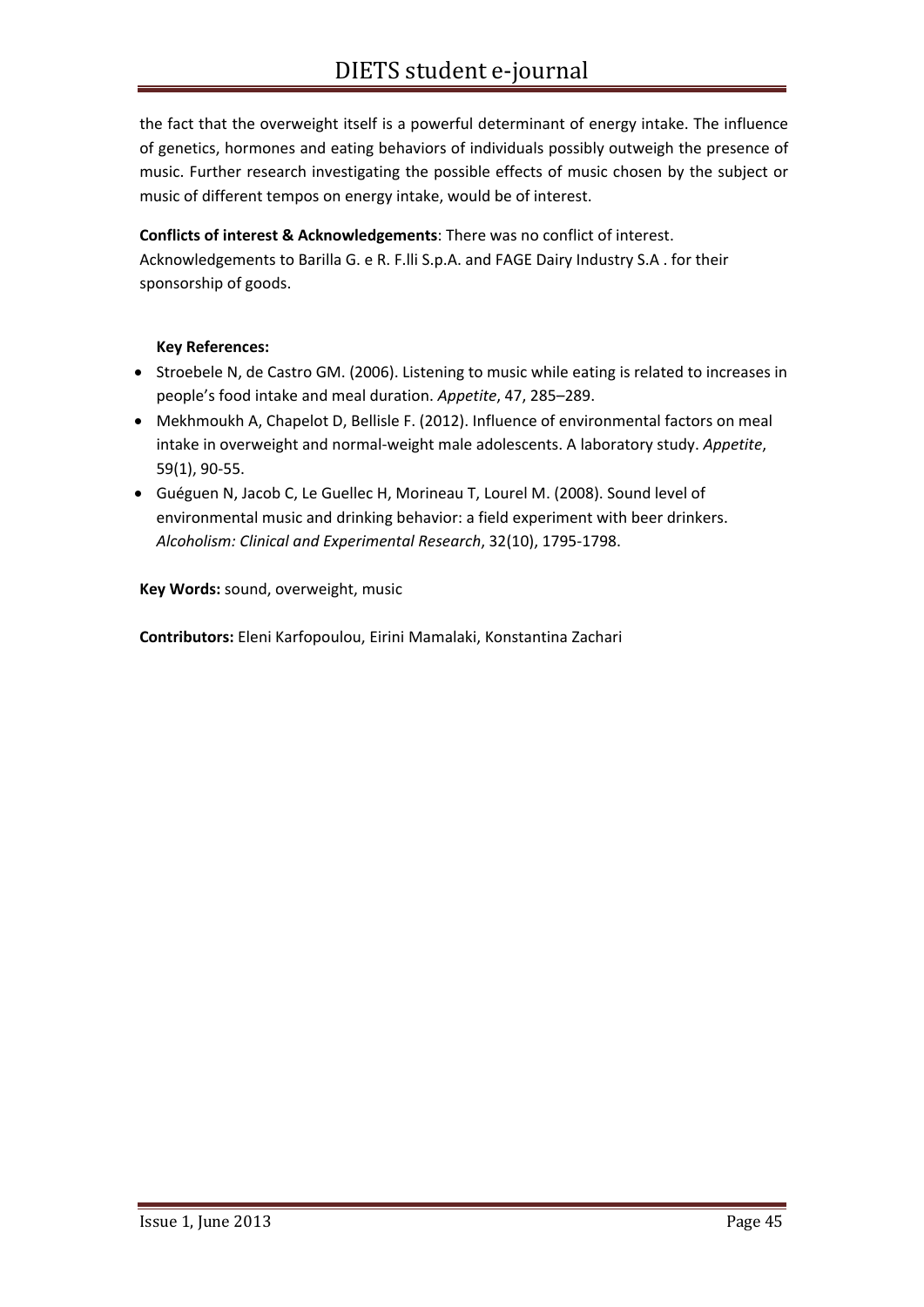#### **INFLUENCE OF BIOACTIVE FOOD EXTRACTS ON PC‐3 PROSTATE CANCER CELLS**

#### **Author(s) name:** Maria Skyrianou

**Institution:** Department of Nutrition & Dietetics, Harokopio University, Athens, Greece

#### **Author(s) contact details:** marskyrianou@yahoo.com

#### **Introduction**

Prostate cancer is the most common malignancy among men and is the second highest cause of cancer death among men of all races. Experimental and epidemiological studies have shown that antioxidant polyphenols, present in food rich in fruits vegetables and seeds can act as chemopreventive agents against numerous diseases including prostate cancer.

#### **Methods**

Cabernet Sauvignon‐(CS), Rombola‐(R) wines and pumpkin seeds were extracted with different methods in order to obtain either different lipid fractions (total, polar, neutral) or several fractions containing different classes of phenolic compounds (FI: Anthocyanins, FII: Procyanidins, catechins, flavonols, FIII: Phenolic acids, quercetin 3‐O‐glucuronide, FIV: The rest phenolic components and as for pumpkin W: water extract, M: methanol extract, Ac: acetone extract, EtAc: thylacetate extract and PL: polar lipid extract). PC‐3 cells were treated with the extracts or standard compounds (resveratrol, quercetin, gallic acid, tyrosol) (1-1000μg/mL) and the inhibition of cell proliferation was evaluated by the MTT assay. Cell cycle distribution was assessed by flow cytometry. Finally the activity of glutathione peroxidase and the levels of glutathione were measured in PC‐3 cells, with and without administration.

#### **Bioethics: ‐**

#### **Results**

All extracts inhibited PC‐3 proliferation in a dose‐dependent manner. The most potent compounds of each group [CS‐FII, R‐FII, Resveratrol, PL and W] were selected to be further tested. The cell cycle distribution revealed that treatment of the PC‐3 cells with 150μg/mL of CS‐FII for 24h and 48h or R‐FII for 72h marginally increased the cell distribution in S phase, while resveratrol (15μg/mL) increased the distribution of cells in G0/G1 phase. Moreover, treatment with 150μg/mL of PL for 48 hours increased the cell distribution in S phase, while treatment with 200μg/mL of W did not alter cell distribution. Finally, by measuring the levels of glutathione, it was found that GSH levels were significantly decreased in resveratrol and CS‐FII extracts whereas significantly increased in PL extracts. As for the activity of glutathione peroxidase, it was not detected at measurable levels.

**Discussion** All extracts studied, strongly inhibit PC‐3 cell proliferation. The most potent compounds moderately influence the cell cycle and affect the intracellular glutathione levels. Our data are very promising, regarding the application of these extracts in the field of prostate cancer.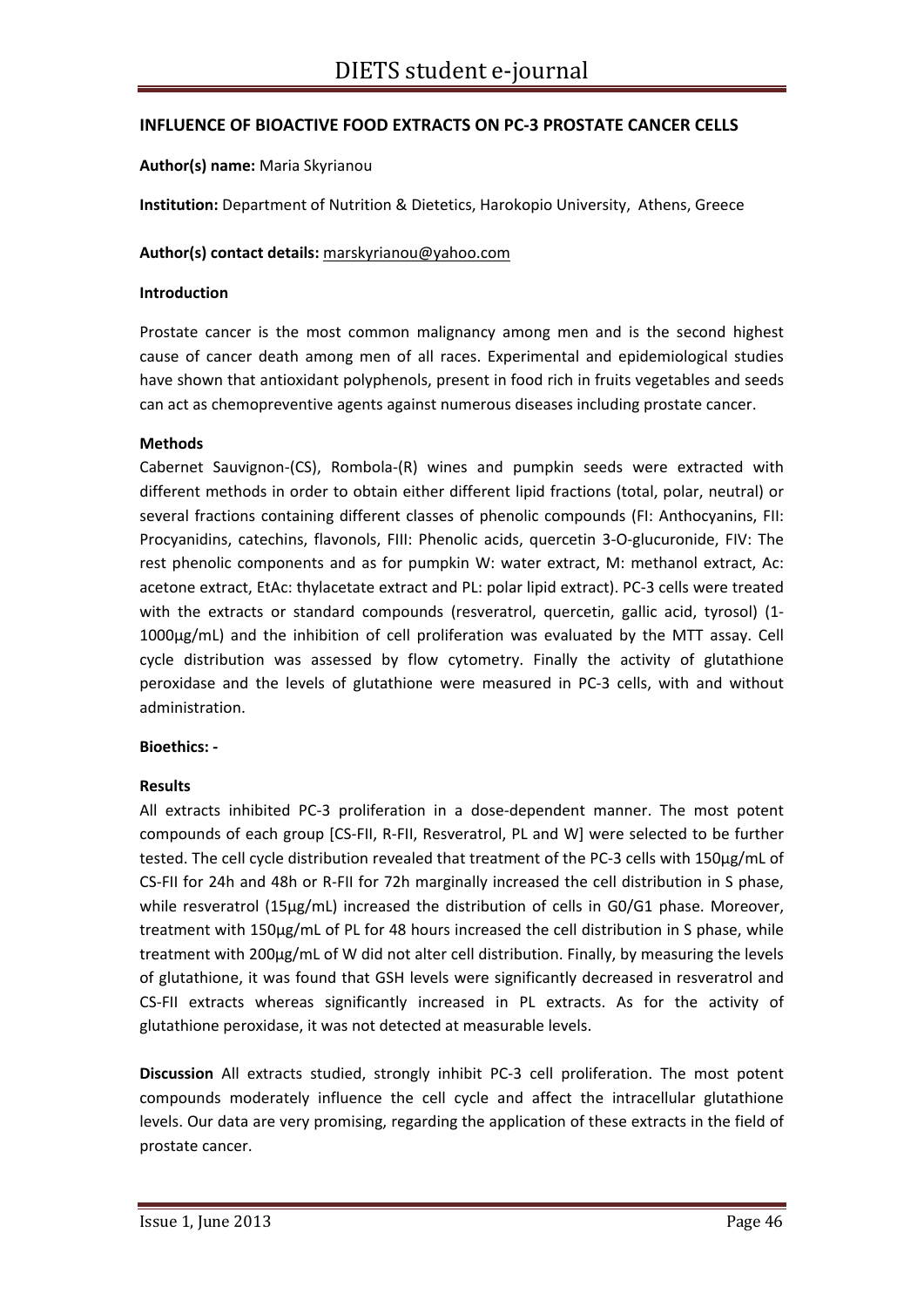#### **Conflicts of interest & Acknowledgements**: ‐

#### **Key References:**

- Hsieh TC, Wu JM. Differential effects on growth, cell cycle arrest, and induction of apoptosis by resveratrol in human prostate cancer cell lines. Exp Cell Res 1999;249(1):109‐ 15. doi: S0014‐4827(99)94471‐3 [pii]10.1006/excr.1999.4471.
- Xanthopoulou MN, Nomikos T, Fragopoulou E, Antonopoulou S. Antioxidant and lipoxygenase inhibitory activities of pumpkin seed extracts. Food Res Int 2009;42(5‐6):641‐ 6. doi: DOI 10.1016/j.foodres.2009.02.003.
- Xanthopoulou MN, Fragopoulou E, Kalathara K, Nomikos T, Karantonis HC, Antonopoulou S. Antioxidant and anti‐inflammatory activity of red and white wine extracts. Food Chem 2010;120(3):665‐72. doi: DOI 10.1016/j.foodchem.2009.10.058.

**Key Words**: prostate cancer, bioactive extracts, pumpkin, wine, glutathione

**Contributors:** R. Tenta, E. Fragopoulou, T. Nomikos, M. Xanthopoulou, H. Pratsinis, D. Kletsas, S. Antonopoulou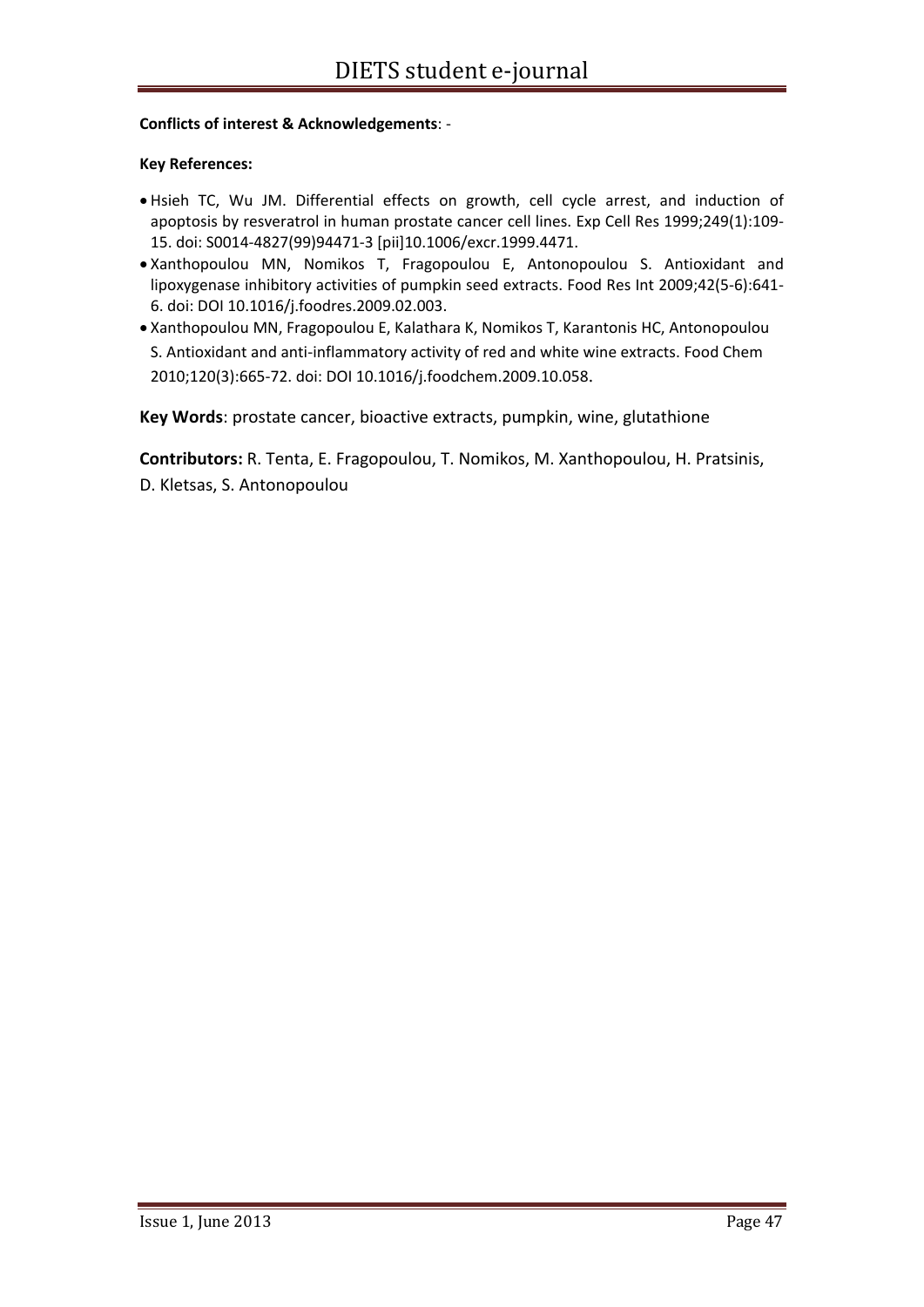#### *Submission criteria & process:*

- The abstract has not been submitted or published elsewhere.
- The submitted work should be part of students' final year thesis leading to a qualification in dietetics.
- Work should be submitted in the English language.
- The submissions should have the structure of an extended abstract according to the official Proforma.
- The students' supervisor should sign at the bottom of the proforma indicating the level of student's enrollment in this work and his/her agreement for publication of the data.
- After the peer review process, students and supervisors will be informed about the acceptance or the rejection of their abstracts via e‐mail.

Details about the e-journal and the submission process can be found at EFAD's official website: www.efad.org

#### *Instructions to Authors*

- Authors should fill in the Proforma in order to submit their work. Submission language is English. The Proforma is structured as follows:
- Title: Title should be written in capital, bold letters, left alignment, font: Times New Roman, pt 14.
- $\odot$  Author(s): Author(s) should be students in Dietetics or Dietitians who graduated the past year and who submit part of their final year thesis project. If more than two students have participated in the same project, can be included in the authors list. Please write first name and last name, of all authors, in bold letters, left alignment, font: Times New Roman, pt 14. Author(s) should also provide his/her contact information (email address obligatory).
- Institution: Please write the name of the institution where the student is registered for his/her course. Use bold letters, left alignment, font: Times New Roman, pt 12.
- Abstract: Use left alignment, font: Times New Roman, pt 12.